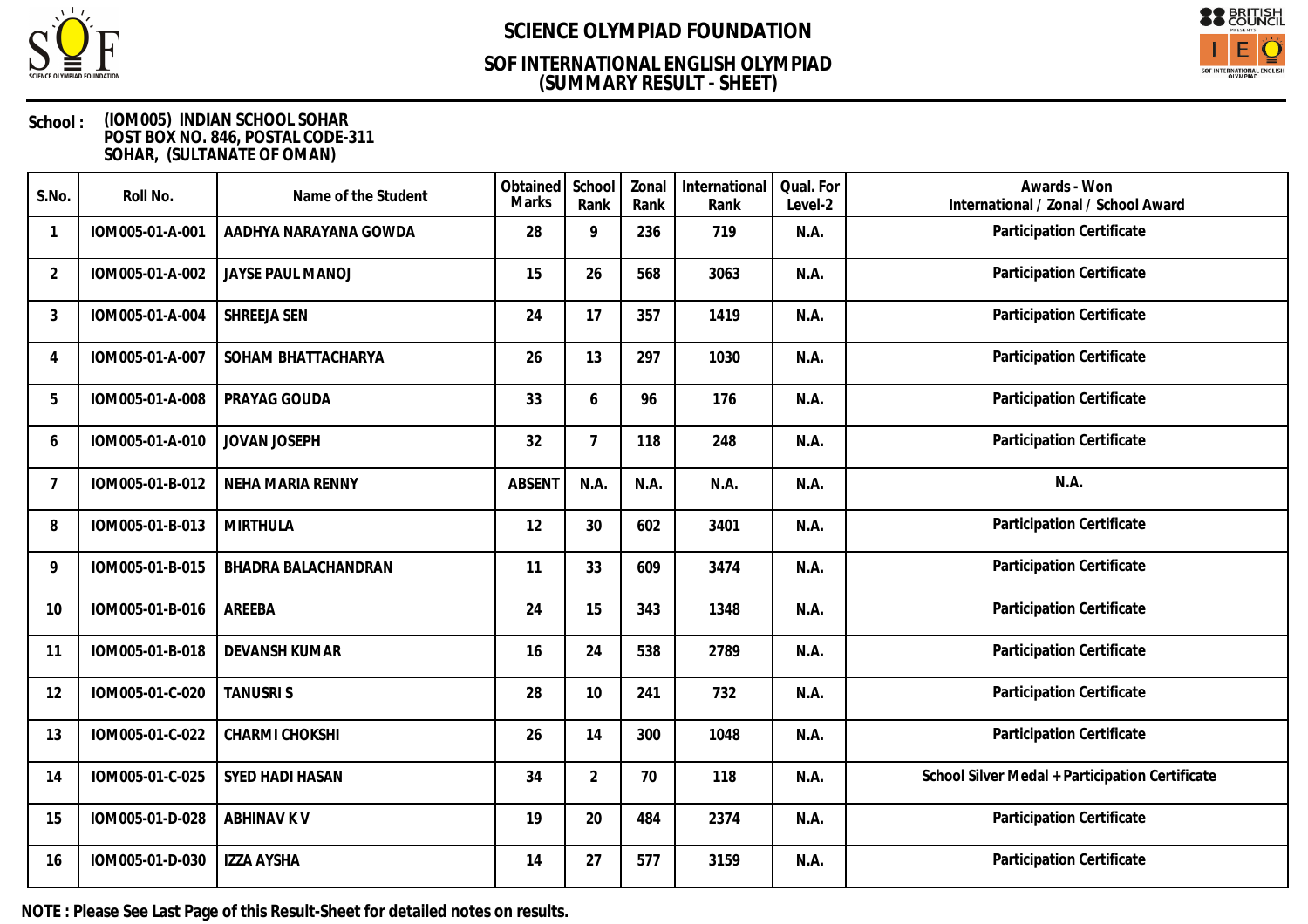

## **(SUMMARY RESULT - SHEET) SOF INTERNATIONAL ENGLISH OLYMPIAD**



### **School : (IOM005) INDIAN SCHOOL SOHAR POST BOX NO. 846, POSTAL CODE-311 SOHAR, (SULTANATE OF OMAN)**

| S.No. | Roll No.        | Name of the Student   | Obtained<br><b>Marks</b> | School<br>Rank | Zonal<br>Rank | International<br>Rank | Qual. For<br>Level-2 | Awards - Won<br>International / Zonal / School Award |
|-------|-----------------|-----------------------|--------------------------|----------------|---------------|-----------------------|----------------------|------------------------------------------------------|
| 17    | IOM005-01-D-031 | NIRAG AJAY RANE       | 24                       | 16             | 346           | 1366                  | N.A.                 | Participation Certificate                            |
| 18    | IOM005-01-D-033 | M V RAGHAVI           | 12                       | 31             | 603           | 3422                  | N.A.                 | Participation Certificate                            |
| 19    | IOM005-01-D-034 | SENNA MARIYA STEPHEN  | 21                       | 19             | 439           | 1946                  | N.A.                 | Participation Certificate                            |
| 20    | IOM005-01-D-037 | SAYAN SANDHESH        | 26                       | 12             | 293           | 1017                  | N.A.                 | Participation Certificate                            |
| 21    | IOM005-01-D-038 | SIDDARTH NIDEESH      | 18                       | 21             | 516           | 2588                  | N.A.                 | Participation Certificate                            |
| 22    | IOM005-01-E-042 | TARANG KUMAR PAL      | 16                       | 25             | 546           | 2878                  | N.A.                 | Participation Certificate                            |
| 23    | IOM005-01-E-043 | <b>DIVYAM MOHANTY</b> | 34                       |                | 54            | 95                    | N.A.                 | School Gold Medal + Participation Certificate        |
| 24    | IOM005-01-E-044 | SRESHTA C             | 12                       | 28             | 595           | 3376                  | N.A.                 | Participation Certificate                            |
| 25    | IOM005-01-F-049 | <b>REYA REBECCA</b>   | 8                        | 35             | 637           | 3691                  | N.A.                 | Participation Certificate                            |
| 26    | IOM005-01-F-050 | <b>THOMAS K JOHN</b>  | 17                       | 22             | 525           | 2678                  | N.A.                 | Participation Certificate                            |
| 27    | IOM005-01-F-052 | <b>SANVI KHOTARE</b>  | 30                       | 8              | 153           | 356                   | N.A.                 | Participation Certificate                            |
| 28    | IOM005-01-G-056 | <b>DIYA ANIL</b>      | 8                        | 37             | 644           | 3733                  | N.A.                 | Participation Certificate                            |
| 29    | IOM005-01-G-058 | <b>MONI SHAKTIR</b>   | <b>ABSENT</b>            | N.A.           | N.A.          | N.A.                  | N.A.                 | N.A.                                                 |
| 30    | IOM005-01-G-060 | MINHA FATHIMA         | <b>ABSENT</b>            | N.A.           | N.A.          | N.A.                  | N.A.                 | N.A.                                                 |
| 31    | IOM005-01-G-063 | <b>DIYA R NAIR</b>    | 26                       | 11             | 283           | 973                   | N.A.                 | Participation Certificate                            |
| 32    | IOM005-01-G-064 | ALPHONSA MARIYAM      | 12                       | 32             | 604           | 3425                  | N.A.                 | Participation Certificate                            |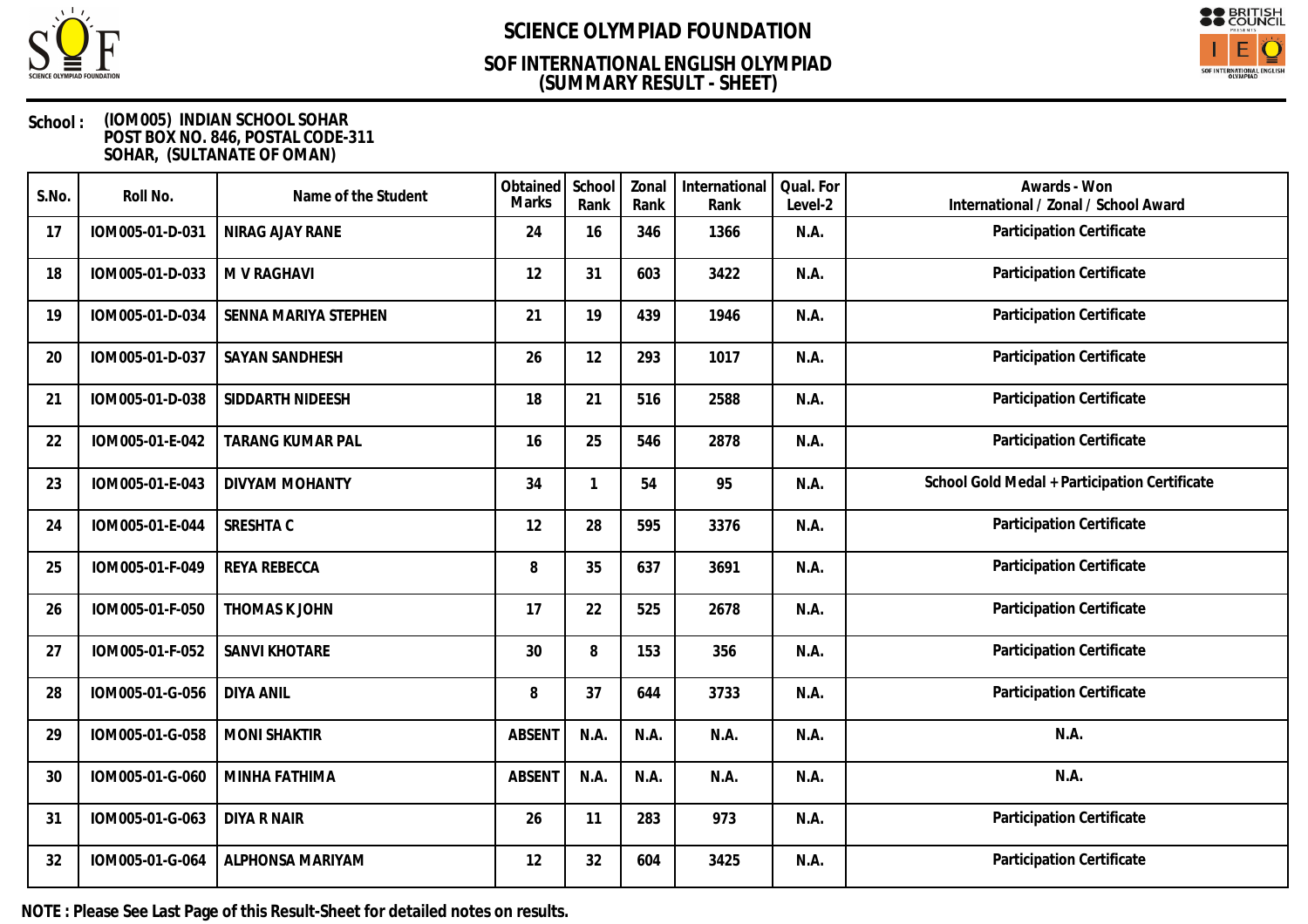

## **(SUMMARY RESULT - SHEET) SOF INTERNATIONAL ENGLISH OLYMPIAD**



### **School : (IOM005) INDIAN SCHOOL SOHAR POST BOX NO. 846, POSTAL CODE-311 SOHAR, (SULTANATE OF OMAN)**

| S.No.          | Roll No.        | Name of the Student     | Obtained<br>Marks | School<br>Rank | Zonal<br>Rank | International<br>Rank | Qual. For<br>Level-2 | Awards - Won<br>International / Zonal / School Award |
|----------------|-----------------|-------------------------|-------------------|----------------|---------------|-----------------------|----------------------|------------------------------------------------------|
| 33             | IOM005-01-G-067 | SHRAVANI REDKAR         | 12                | 29             | 600           | 3394                  | N.A.                 | Participation Certificate                            |
| 34             | IOM005-01-H-069 | SAMAIRA FATIMA          | 17                | 23             | 533           | 2759                  | N.A.                 | Participation Certificate                            |
| 35             | IOM005-01-H-070 | SHRESTHA CHATTERJEE     | 33                | $\overline{4}$ | 93            | 170                   | N.A.                 | Participation Certificate                            |
| 36             | IOM005-01-I-074 | <b>HANNAH ELDHOSE</b>   | 22                | 18             | 404           | 1700                  | N.A.                 | Participation Certificate                            |
| 37             | IOM005-01-I-075 | <b>KASISH TIWARI</b>    | 8                 | 36             | 639           | 3716                  | N.A.                 | Participation Certificate                            |
| 38             | IOM005-01-I-076 | SHLOKA INGLE            | 34                | 3              | 71            | 119                   | N.A.                 | School Bronze Medal + Participation Certificate      |
| 39             | IOM005-01-I-077 | PRANAV ADHITHYA         | 33                | 5              | 95            | 174                   | N.A.                 | <b>Participation Certificate</b>                     |
| 40             | IOM005-01-I-078 | <b>RONITH NAYAK</b>     | 10                | 34             | 627           | 3598                  | N.A.                 | Participation Certificate                            |
|                | IOM005-02-A-001 | <b>CHRISTIENE BINNY</b> | 25                | 14             | 349           | 992                   | N.A.                 | Participation Certificate                            |
| $\overline{2}$ | IOM005-02-A-002 | SUHANA SUCHITHRAN       | 35                | $\overline{2}$ | 36            | 61                    | N.A.                 | School Gold Medal + Participation Certificate        |
| 3              | IOM005-02-A-007 | SANIKA SOHANI           | 24                | 19             | 399           | 1199                  | N.A.                 | Participation Certificate                            |
| 4              | IOM005-02-A-009 | <b>KANAK MISHRA</b>     | 22                | 23             | 443           | 1520                  | N.A.                 | Participation Certificate                            |
| 5              | IOM005-02-A-010 | <b>HARIKRISHNA</b>      | 14                | 42             | 595           | 2941                  | N.A.                 | Participation Certificate                            |
| 6              | IOM005-02-B-013 | <b>ABHIRUP BOSE</b>     | 22                | 25             | 463           | 1598                  | N.A.                 | <b>Participation Certificate</b>                     |
| 7              | IOM005-02-B-014 | STEEVE JAMES JOHN       | 19                | 37             | 529           | 2109                  | N.A.                 | Participation Certificate                            |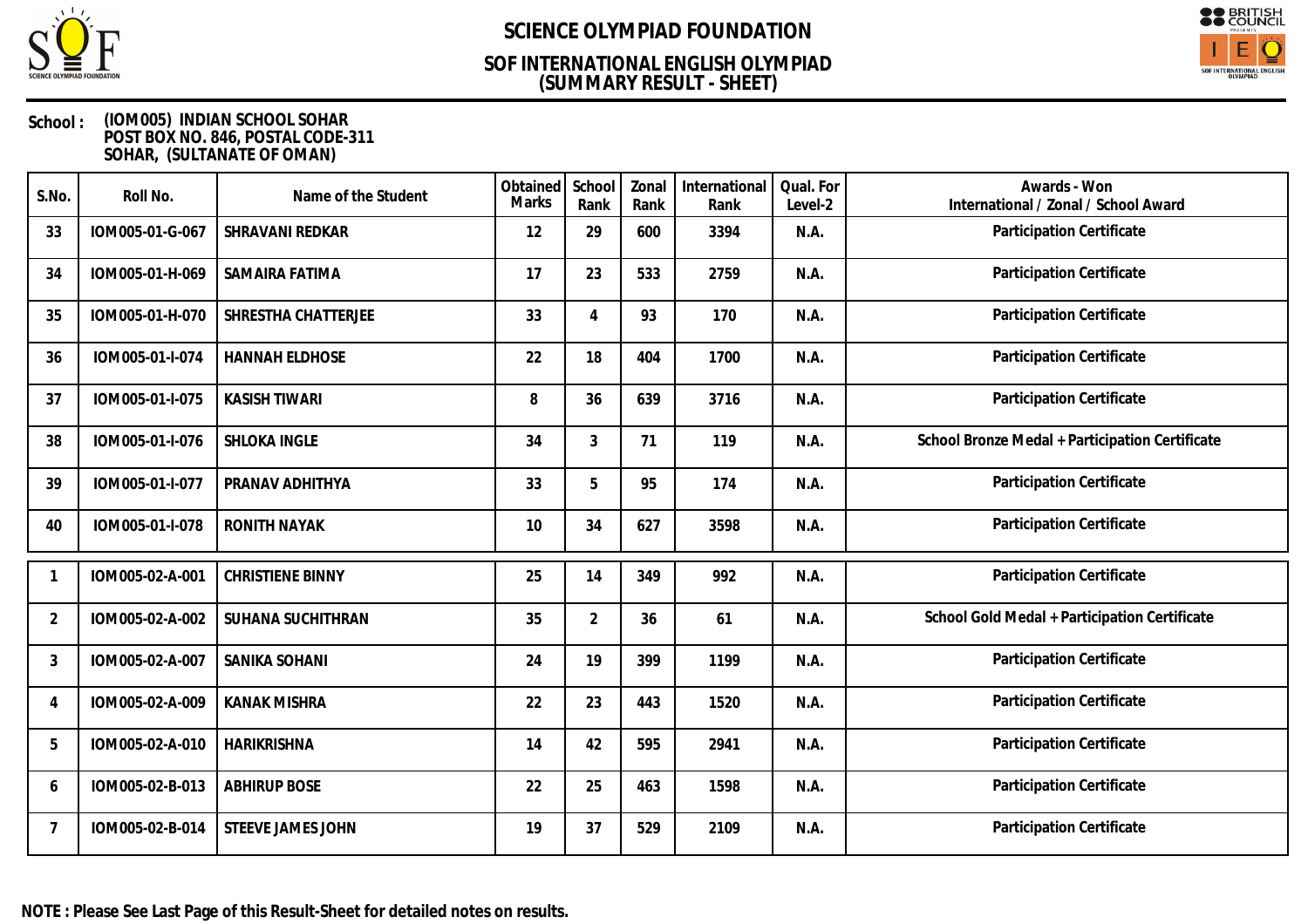

## **(SUMMARY RESULT - SHEET) SOF INTERNATIONAL ENGLISH OLYMPIAD**



### **School : (IOM005) INDIAN SCHOOL SOHAR POST BOX NO. 846, POSTAL CODE-311 SOHAR, (SULTANATE OF OMAN)**

| S.No. | Roll No.        | Name of the Student      | Obtained<br><b>Marks</b> | School<br>Rank | Zonal<br>Rank | International<br>Rank | Qual. For<br>Level-2 | Awards - Won<br>International / Zonal / School Award                         |
|-------|-----------------|--------------------------|--------------------------|----------------|---------------|-----------------------|----------------------|------------------------------------------------------------------------------|
| 8     | IOM005-02-B-015 | PRATYUSH KAMALKAR        | 12                       | 43             | 608           | 3168                  | N.A.                 | Participation Certificate                                                    |
| 9     | IOM005-02-B-016 | <b>VEDANT MOHANS</b>     | 9                        | 45             | 634           | 3453                  | N.A.                 | Participation Certificate                                                    |
| 10    | IOM005-02-B-020 | <b>AUSTIN JOHN STEEV</b> | 22                       | 22             | 441           | 1513                  | N.A.                 | Participation Certificate                                                    |
| 11    | IOM005-02-B-021 | <b>SIMAR AMEER SAHEB</b> | 30                       | 6              | 175           | 357                   | N.A.                 | Participation Certificate                                                    |
| 12    | IOM005-02-B-024 | DIVYA M SHARAYU          | 23                       | 21             | 414           | 1330                  | N.A.                 | Participation Certificate                                                    |
| 13    | IOM005-02-C-028 | M A ADITHYA              | 39                       | 1              | 4             | 4                     | N.A.                 | Gifts Worth Rs. 1000/-+Zonal Gold Medal + Certificate of Zonal<br>Excellence |
| 14    | IOM005-02-C-029 | <b>DHRITI BASU</b>       | 30                       | 5              | 165           | 342                   | N.A.                 | Participation Certificate                                                    |
| 15    | IOM005-02-C-030 | KRISHNA PRIYA BINU       | 27                       | 12             | 266           | 681                   | N.A.                 | Participation Certificate                                                    |
| 16    | IOM005-02-C-031 | SOUGANDHIKA KHOSLA       | 21                       | 28             | 471           | 1699                  | N.A.                 | Participation Certificate                                                    |
| 17    | IOM005-02-C-032 | <b>KAUSHIKA V</b>        | 24                       | 20             | 400           | 1201                  | N.A.                 | Participation Certificate                                                    |
| 18    | IOM005-02-C-033 | ABHINAV HARIKUMAR        | 10                       | 44             | 626           | 3380                  | N.A.                 | Participation Certificate                                                    |
| 19    | IOM005-02-D-047 | SHUBHRIKA SINGH          | 19                       | 38             | 536           | 2149                  | N.A.                 | Participation Certificate                                                    |
| 20    | IOM005-02-D-048 | R YOKESH                 | 21                       | 26             | 468           | 1689                  | N.A.                 | Participation Certificate                                                    |
| 21    | IOM005-02-D-054 | NIVEDITA HIREMATH        | <b>ABSENT</b>            | N.A.           | N.A.          | N.A.                  | N.A.                 | N.A.                                                                         |
| 22    | IOM005-02-D-055 | <b>ANCHAL PRASAD</b>     | 17                       | 41             | 554           | 2361                  | N.A.                 | Participation Certificate                                                    |
| 23    | IOM005-02-D-056 | MOHAMMAD OZAIR           | 21                       | 27             | 470           | 1698                  | N.A.                 | Participation Certificate                                                    |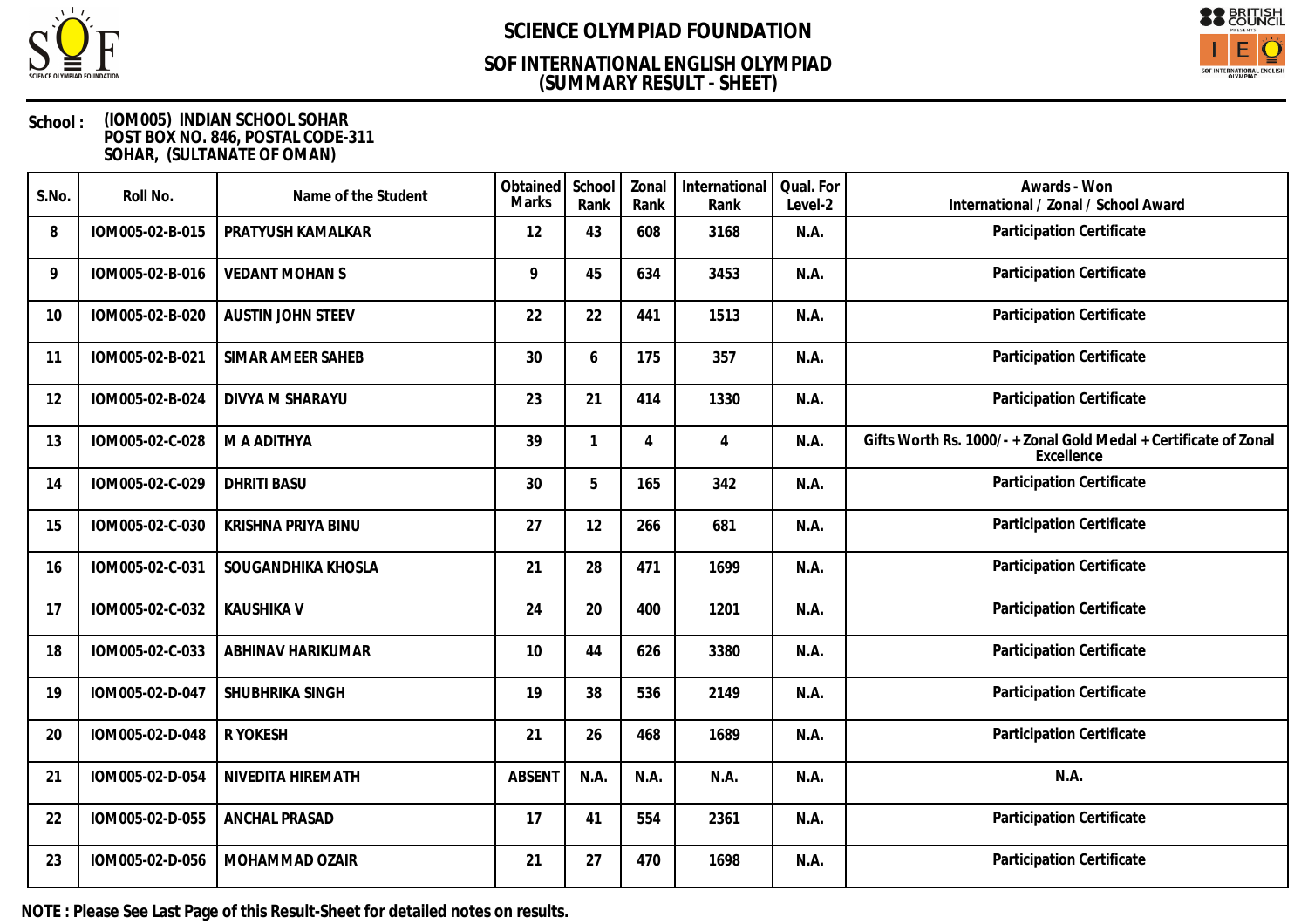

## **(SUMMARY RESULT - SHEET) SOF INTERNATIONAL ENGLISH OLYMPIAD**



### **School : (IOM005) INDIAN SCHOOL SOHAR POST BOX NO. 846, POSTAL CODE-311 SOHAR, (SULTANATE OF OMAN)**

| S.No. | Roll No.        | Name of the Student             | Obtained<br>Marks | School<br>Rank | Zonal<br>Rank | International<br>Rank | Qual. For<br>Level-2 | Awards - Won<br>International / Zonal / School Award |
|-------|-----------------|---------------------------------|-------------------|----------------|---------------|-----------------------|----------------------|------------------------------------------------------|
| 24    | IOM005-02-E-061 | MARIA ELSA EAPEN                | 28                | 11             | 249           | 586                   | N.A.                 | Participation Certificate                            |
| 25    | IOM005-02-E-064 | SHRUTHIKAA                      | 28                | 9              | 216           | 511                   | N.A.                 | Participation Certificate                            |
| 26    | IOM005-02-E-067 | <b>D GUNASREE</b>               | 20                | 34             | 511           | 1927                  | N.A.                 | Participation Certificate                            |
| 27    | IOM005-02-E-070 | SYED TAHA HASAN                 | 24                | 17             | 394           | 1189                  | N.A.                 | Participation Certificate                            |
| 28    | IOM005-02-F-071 | LAKSHANA KARTHIKEYAN            | 24                | 18             | 396           | 1194                  | N.A.                 | Participation Certificate                            |
| 29    | IOM005-02-F-072 | SARANYA RAJAGOPAL               | 19                | 35             | 518           | 1992                  | N.A.                 | Participation Certificate                            |
| 30    | IOM005-02-F-073 | ANN LIZ PAUL                    | 30                | $\overline{7}$ | 181           | 370                   | N.A.                 | Participation Certificate                            |
| 31    | IOM005-02-F-074 | MUNTHAZIR THECHIKKODAN          | 19                | 36             | 522           | 2060                  | N.A.                 | Participation Certificate                            |
| 32    | IOM005-02-F-079 | <b>ABHINAV JITHISH</b>          | 28                | 10             | 248           | 585                   | N.A.                 | Participation Certificate                            |
| 33    | IOM005-02-F-081 | AVANTHIKA SENTHIL KUMARAN       | 30                | 8              | 182           | 372                   | N.A.                 | Participation Certificate                            |
| 34    | IOM005-02-F-082 | CHENNURU ESWAR VARAPRASAD REDDY | 24                | 16             | 393           | 1188                  | N.A.                 | Participation Certificate                            |
| 35    | IOM005-02-G-086 | <b>GAUTAM S PILLAI</b>          | 18                | 39             | 540           | 2248                  | N.A.                 | Participation Certificate                            |
| 36    | IOM005-02-G-087 | MEKHA MANOJ KUMAR               | 31                | $\overline{4}$ | 127           | 250                   | N.A.                 | School Bronze Medal + Participation Certificate      |
| 37    | IOM005-02-G-088 | <b>SAVNA KRISHNA</b>            | 24                | 15             | 373           | 1120                  | N.A.                 | Participation Certificate                            |
| 38    | IOM005-02-G-089 | MICHELLE MARY MIDHUN            | <b>ABSENT</b>     | N.A.           | N.A.          | N.A.                  | N.A.                 | N.A.                                                 |
| 39    | IOM005-02-G-095 | JOHAN BINU JOSEPH               | 21                | 29             | 476           | 1706                  | N.A.                 | Participation Certificate                            |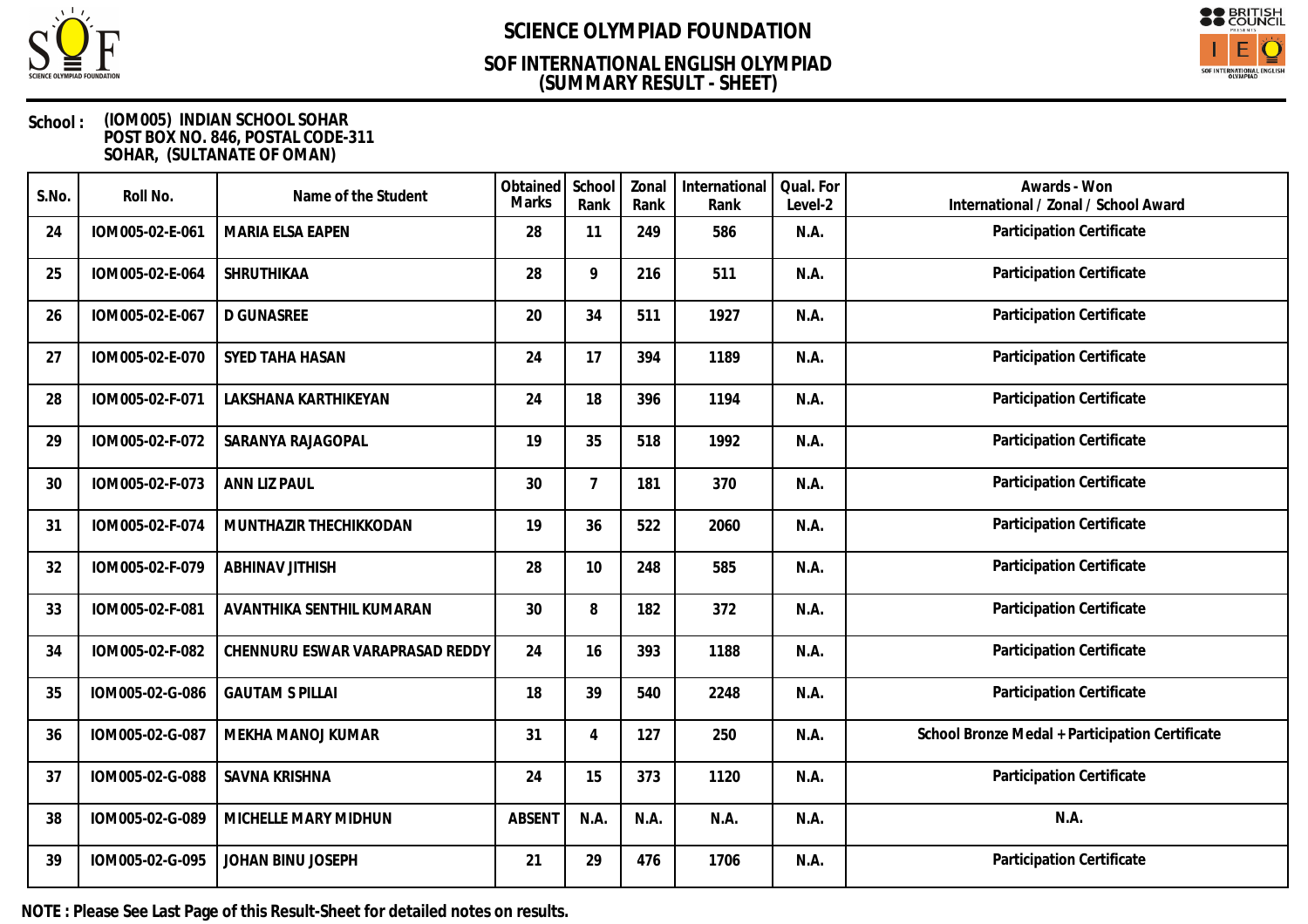

## **(SUMMARY RESULT - SHEET) SOF INTERNATIONAL ENGLISH OLYMPIAD**



### **School : (IOM005) INDIAN SCHOOL SOHAR POST BOX NO. 846, POSTAL CODE-311 SOHAR, (SULTANATE OF OMAN)**

| S.No. | Roll No.        | Name of the Student      | Obtained<br>Marks | School<br>Rank | Zonal<br>Rank | International<br>Rank | Qual. For<br>Level-2 | Awards - Won<br>International / Zonal / School Award |
|-------|-----------------|--------------------------|-------------------|----------------|---------------|-----------------------|----------------------|------------------------------------------------------|
| 40    | IOM005-02-H-099 | KHUSHI ALPESH KUMAR SONI | 18                | 40             | 544           | 2298                  | N.A.                 | Participation Certificate                            |
| 41    | IOM005-02-H-101 | SHRIHITHA V              | 20                | 33             | 509           | 1917                  | N.A.                 | Participation Certificate                            |
| 42    | IOM005-02-I-102 | <b>ISHIKA MATHUR</b>     | 22                | 24             | 454           | 1558                  | N.A.                 | Participation Certificate                            |
| 43    | IOM005-02-I-105 | ZAHRAN                   | ABSENT            | N.A.           | N.A.          | N.A.                  | N.A.                 | N.A.                                                 |
| 44    | IOM005-02-I-106 | AYMANUL ZAYAN S          | 21                | 26             | 468           | 1689                  | N.A.                 | Participation Certificate                            |
| 45    | IOM005-02-I-110 | <b>ANANT THAYRANI</b>    | 26                | 13             | 301           | 807                   | N.A.                 | Participation Certificate                            |
| 46    | IOM005-02-I-111 | ANAMITRA CHOUDHURY       | 20                | 32             | 501           | 1885                  | N.A.                 | Participation Certificate                            |
| 47    | IOM005-02-I-112 | ANIKET SHARMA            | 32                | 3              | 117           | 211                   | N.A.                 | School Silver Medal + Participation Certificate      |
| 48    | IOM005-02-I-113 | PRANAV TY                | ABSENT            | N.A.           | N.A.          | N.A.                  | N.A.                 | N.A.                                                 |
| 49    | IOM005-02-I-115 | NIRANJANA E B            | 20                | 30             | 492           | 1838                  | N.A.                 | Participation Certificate                            |
| 50    | IOM005-02-I-118 | CHEEMA SIMRAN            | 20                | 31             | 493           | 1844                  | N.A.                 | Participation Certificate                            |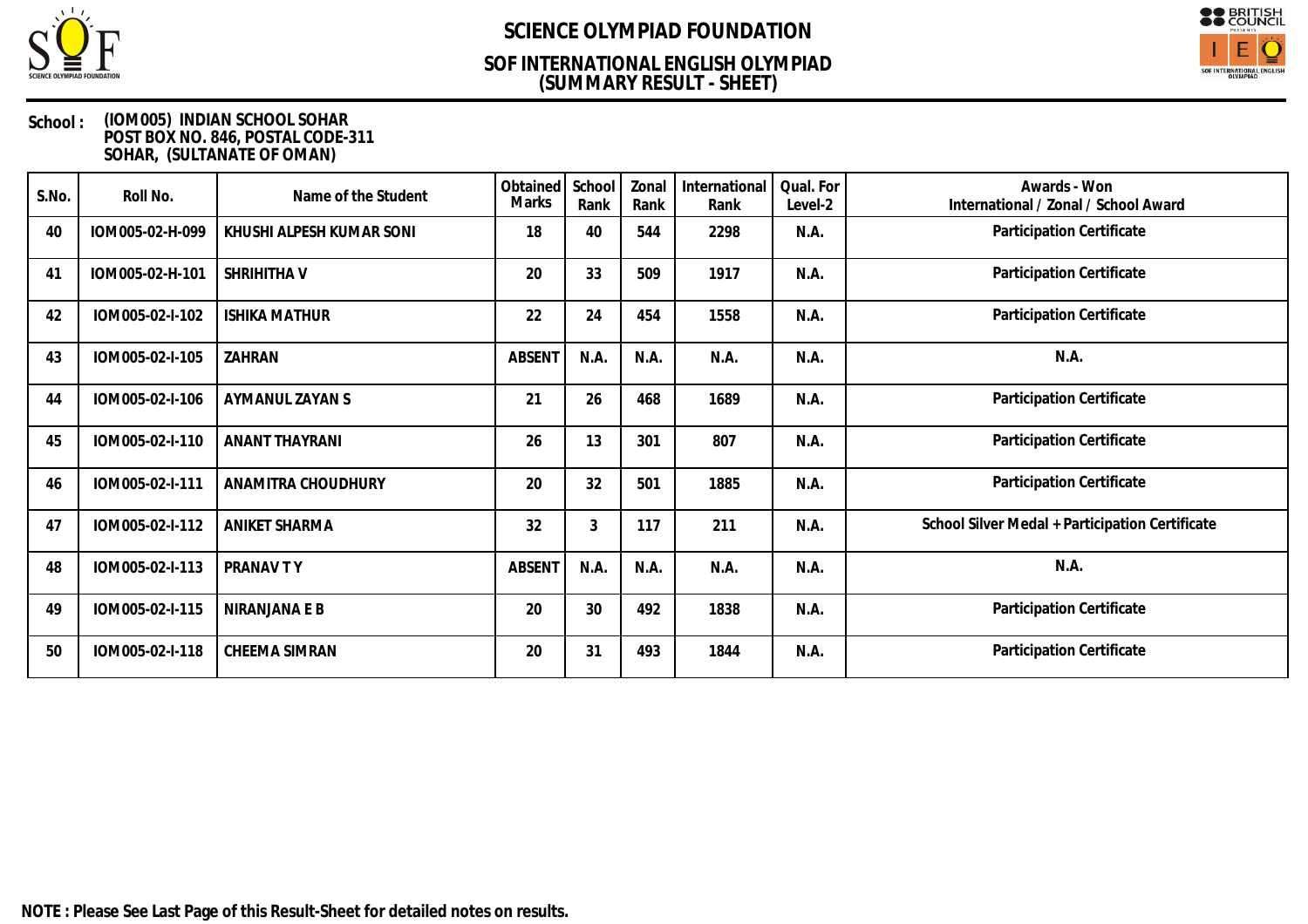

## **(SUMMARY RESULT - SHEET) SOF INTERNATIONAL ENGLISH OLYMPIAD**



#### **School : (IOM005) INDIAN SCHOOL SOHAR POST BOX NO. 846, POSTAL CODE-311 SOHAR, (SULTANATE OF OMAN)**

| S.No. | Roll No. | Student<br>$\sim$<br>n1<br>u | $\sim$<br>ined<br>. UUTG<br>Marks | chool<br>Rank | cona<br>Rank | Internationa<br>Rank | Qual<br>- 1<br>evel-: | ∽d⊂<br>$\triangle M/C$<br>∵vv∪i<br>ט צר<br>Zona<br>' Award<br>mational<br>school |
|-------|----------|------------------------------|-----------------------------------|---------------|--------------|----------------------|-----------------------|----------------------------------------------------------------------------------|
|-------|----------|------------------------------|-----------------------------------|---------------|--------------|----------------------|-----------------------|----------------------------------------------------------------------------------|

**NOTE :**

**1. 2nd level exam will not be held for class one & two students and the above results are the final result.**

**2. Students' Performance Reports/ Participation Certificates/ School Topper Medals/ Medals of Distinction amd Certificates of Distinction, as applicable, will be sent to schools in January 2019.**

**3. International Awards & Zonal Awards will be send to schools by July 2019.**

**4. For Criteria for ranking students and awarding winners, Please visit http://www.sofworld.org/rankings.html**

**5. For details of Awards & Additional information, Please visit http://www.sofworld.org/ieo/after-ieo-exam/awards.html**

**6. For name correction/any other query, Please write to us at info@sofworld.org**

**7. To receive updates on Olympiad, Please like our page on Facebook at https://facebook.com/sofworld**

**8. We are pleased to share that starting this year, we will be sharing a confidential "School performance Report" containing absolute and comparative performance of yours school with other schools in your city/state/internationally. This report will be send along with detailed SOF IEO result by January**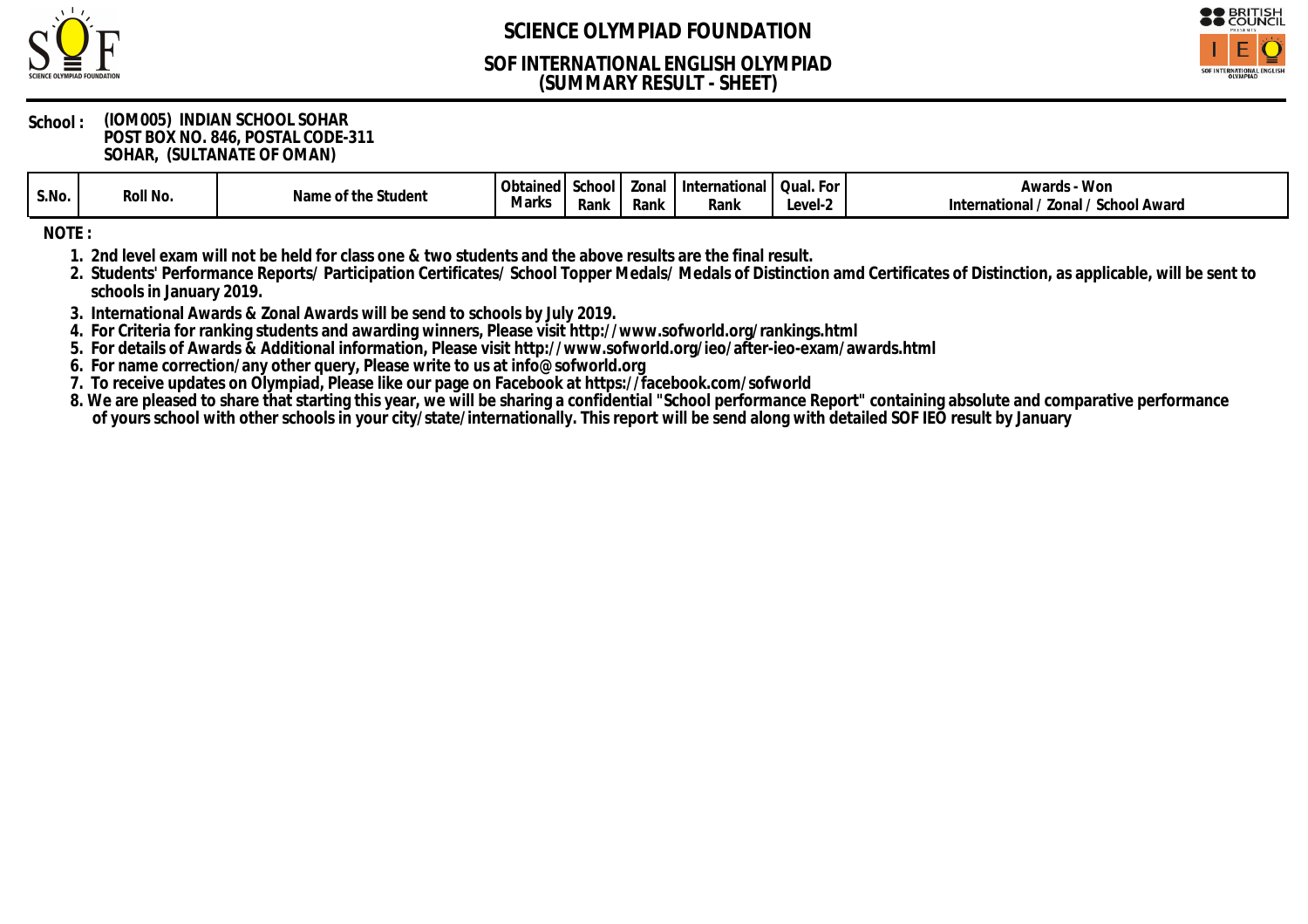

## **(SUMMARY RESULT - SHEET) SOF INTERNATIONAL ENGLISH OLYMPIAD**



### **School : (IOM005) INDIAN SCHOOL SOHAR POST BOX NO. 846, POSTAL CODE-311 SOHAR, (SULTANATE OF OMAN)**

| S.No.          | Roll No.        | Name of the Student   | Obtained<br><b>Marks</b> | School<br>Rank | Zonal<br>Rank | International<br>Rank | Qual. For<br>Level-2 | Awards - Won<br>International / Zonal / School Award |
|----------------|-----------------|-----------------------|--------------------------|----------------|---------------|-----------------------|----------------------|------------------------------------------------------|
| 1              | IOM005-03-A-001 | <b>HAWWA MUJIB</b>    | 23                       | 23             | 527           | 1464                  | <b>NO</b>            | Participation Certificate                            |
| $\overline{2}$ | IOM005-03-A-002 | RITHIKSHA VENKATESH   | 18                       | 39             | 710           | 2542                  | <b>NO</b>            | Participation Certificate                            |
| 3              | IOM005-03-A-003 | DURGA PADMANABHAN     | 22                       | 26             | 566           | 1660                  | <b>NO</b>            | Participation Certificate                            |
| 4              | IOM005-03-A-004 | <b>GANE AYUSH</b>     | 28                       | 10             | 275           | 615                   | <b>NO</b>            | Participation Certificate                            |
| 5              | IOM005-03-A-005 | MISHRA KARTIK RAMESH  | 23                       | 24             | 533           | 1474                  | <b>NO</b>            | Participation Certificate                            |
| 6              | IOM005-03-A-010 | SAHANA NIVEDITHA      | 31                       | $\overline{4}$ | 161           | 299                   | <b>NO</b>            | Participation Certificate                            |
|                | IOM005-03-A-011 | AMAAN FAISHAL MAJOTHI | 14                       | 49             | 783           | 3268                  | <b>NO</b>            | Participation Certificate                            |
| 8              | IOM005-03-B-015 | <b>ROJUS PAUL</b>     | 28                       | 13             | 291           | 643                   | <b>NO</b>            | Participation Certificate                            |
| 9              | IOM005-03-B-019 | AISHA MAHDIYA         | 22                       | 26             | 566           | 1660                  | <b>NO</b>            | Participation Certificate                            |
| 10             | IOM005-03-B-023 | <b>RAKENDU K</b>      | 27                       | 14             | 314           | 721                   | <b>NO</b>            | Participation Certificate                            |
| 11             | IOM005-03-B-024 | <b>HARSHITHA R</b>    | 25                       | 20             | 436           | 1102                  | <b>NO</b>            | Participation Certificate                            |
| 12             | IOM005-03-B-028 | KABYANJALI MOHANTA    | 18                       | 38             | 706           | 2508                  | <b>NO</b>            | Participation Certificate                            |
| 13             | IOM005-03-C-030 | <b>MARCIA MOSES</b>   | 18                       | 37             | 703           | 2501                  | <b>NO</b>            | Participation Certificate                            |
| 14             | IOM005-03-C-038 | PROFIL NIMROTH        | 14                       | 48             | 776           | 3217                  | <b>NO</b>            | Participation Certificate                            |
| 15             | IOM005-03-D-044 | PRIYAL AGRAWAL        | 28                       | 11             | 276           | 616                   | <b>NO</b>            | Participation Certificate                            |
| 16             | IOM005-03-D-046 | <b>ABEL ROBIN</b>     | 28                       | 12             | 288           | 640                   | <b>NO</b>            | Participation Certificate                            |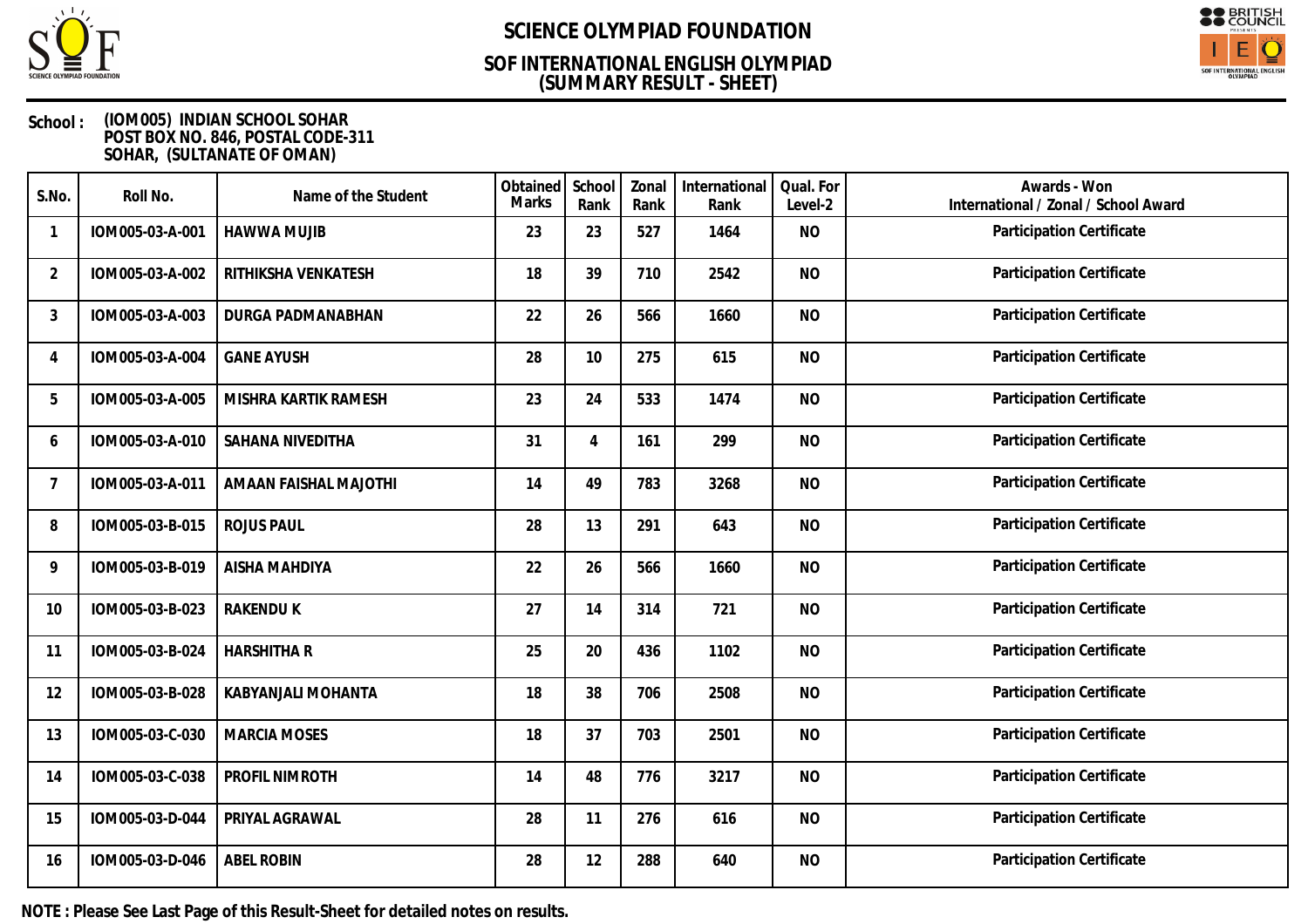

## **(SUMMARY RESULT - SHEET) SOF INTERNATIONAL ENGLISH OLYMPIAD**



### **School : (IOM005) INDIAN SCHOOL SOHAR POST BOX NO. 846, POSTAL CODE-311 SOHAR, (SULTANATE OF OMAN)**

| S.No. | Roll No.        | Name of the Student   | Obtained<br><b>Marks</b> | School<br>Rank | Zonal<br>Rank | International<br>Rank | Qual. For<br>Level-2 | Awards - Won<br>International / Zonal / School Award |
|-------|-----------------|-----------------------|--------------------------|----------------|---------------|-----------------------|----------------------|------------------------------------------------------|
| 17    | IOM005-03-D-047 | RICKIN J GABRIEL      | 22                       | 29             | 586           | 1718                  | <b>NO</b>            | Participation Certificate                            |
| 18    | IOM005-03-D-048 | PALLAVI DAS           | 15                       | 44             | 754           | 2993                  | <b>NO</b>            | <b>Participation Certificate</b>                     |
| 19    | IOM005-03-D-051 | <b>DHRUV PRABHU</b>   | 30                       | $\overline{7}$ | 206           | 396                   | <b>NO</b>            | Participation Certificate                            |
| 20    | IOM005-03-D-052 | <b>OJASVI NARAD</b>   | <b>ABSENT</b>            | N.A.           | N.A.          | N.A.                  | <b>NO</b>            | N.A.                                                 |
| 21    | IOM005-03-D-053 | MOHAMMED ZAAYID       | 22                       | 27             | 571           | 1667                  | <b>NO</b>            | Participation Certificate                            |
| 22    | IOM005-03-E-058 | J S SHREENISHA        | 34                       | 1              | 52            | 81                    | <b>YES</b>           | School Gold Medal + Participation Certificate        |
| 23    | IOM005-03-E-060 | UJJWAL NIKESH M       | 30                       | 6              | 188           | 365                   | <b>NO</b>            | Participation Certificate                            |
| 24    | IOM005-03-E-061 | <b>MAHAK SHARMA</b>   | 15                       | 47             | 767           | 3099                  | <b>NO</b>            | Participation Certificate                            |
| 25    | IOM005-03-E-066 | <b>TANMAY MISHRA</b>  | 8                        | 50             | 831           | 3919                  | <b>NO</b>            | Participation Certificate                            |
| 26    | IOM005-03-E-069 | ANSH RAJ SINGH        | 15                       | 46             | 766           | 3098                  | <b>NO</b>            | Participation Certificate                            |
| 27    | IOM005-03-E-074 | PAUL KOLLASERIL       | 22                       | 28             | 580           | 1698                  | <b>NO</b>            | Participation Certificate                            |
| 28    | IOM005-03-E-075 | DANDI JAYASHREE       | <b>ABSENT</b>            | N.A.           | N.A.          | N.A.                  | <b>NO</b>            | N.A.                                                 |
| 29    | IOM005-03-F-081 | ASTHA TEJASKUMAR P    | 21                       | 30             | 591           | 1800                  | <b>NO</b>            | Participation Certificate                            |
| 30    | IOM005-03-F-082 | SAMRIDDHI             | 20                       | 34             | 644           | 2101                  | <b>NO</b>            | Participation Certificate                            |
| 31    | IOM005-03-F-083 | <b>MIRTYUN BALAJI</b> | <b>ABSENT</b>            | N.A.           | N.A.          | N.A.                  | <b>NO</b>            | N.A.                                                 |
| 32    | IOM005-03-F-085 | <b>IPSITA SINGH</b>   | 21                       | 31             | 603           | 1861                  | <b>NO</b>            | Participation Certificate                            |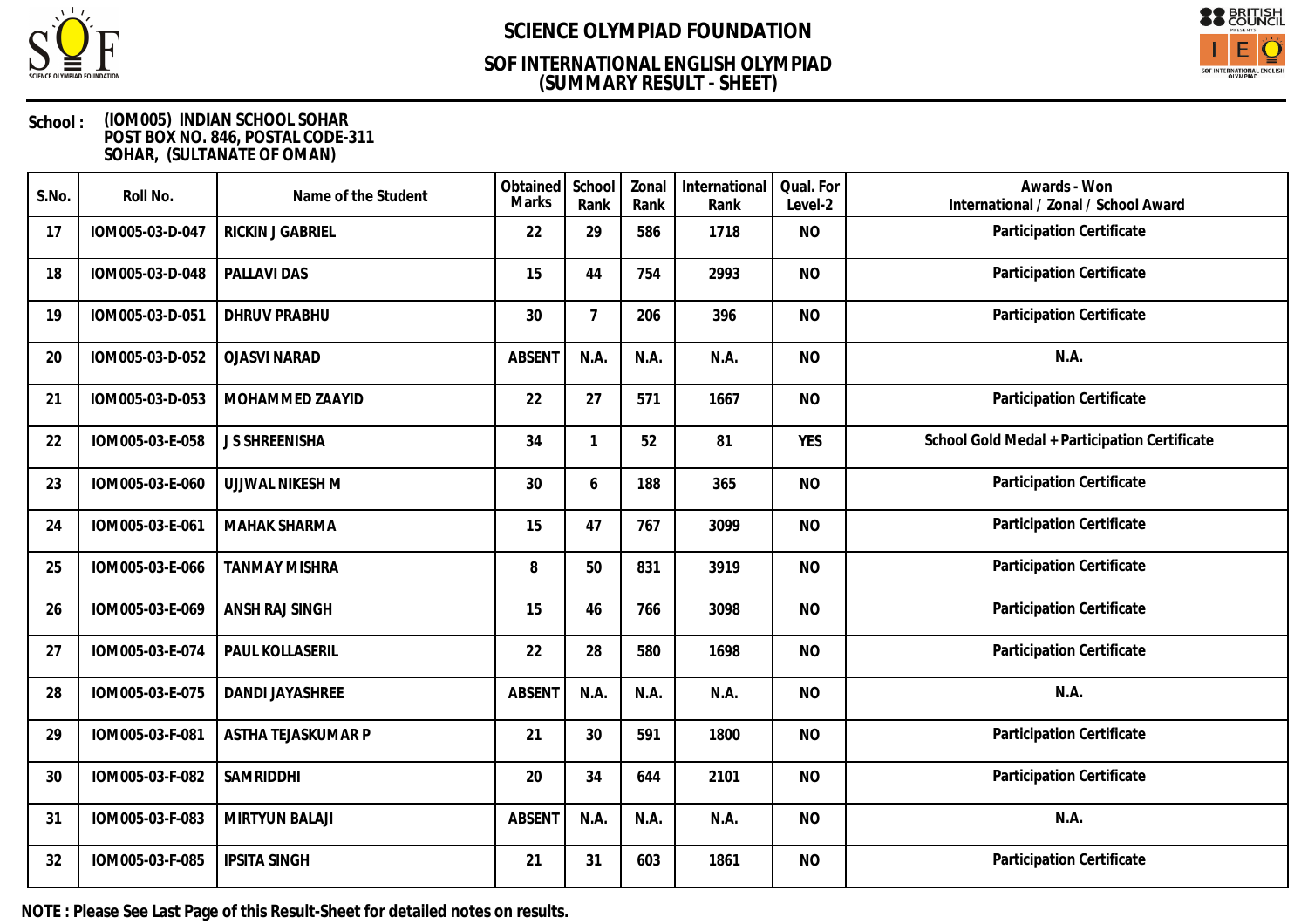

## **(SUMMARY RESULT - SHEET) SOF INTERNATIONAL ENGLISH OLYMPIAD**



### **School : (IOM005) INDIAN SCHOOL SOHAR POST BOX NO. 846, POSTAL CODE-311 SOHAR, (SULTANATE OF OMAN)**

| S.No. | Roll No.        | Name of the Student       | Obtained<br><b>Marks</b> | School<br>Rank | Zonal<br>Rank | International<br>Rank | Qual. For<br>Level-2 | Awards - Won<br>International / Zonal / School Award |
|-------|-----------------|---------------------------|--------------------------|----------------|---------------|-----------------------|----------------------|------------------------------------------------------|
| 33    | IOM005-03-F-086 | <b>SWARNAVO BANERJEE</b>  | 33                       | $\overline{2}$ | 89            | 147                   | <b>YES</b>           | School Silver Medal + Participation Certificate      |
| 34    | IOM005-03-F-088 | <b>MAHI SUNIL PATIL</b>   | 20                       | 36             | 654           | 2138                  | <b>NO</b>            | Participation Certificate                            |
| 35    | IOM005-03-F-094 | <b>GAUTHAM K C</b>        | 20                       | 35             | 653           | 2133                  | <b>NO</b>            | Participation Certificate                            |
| 36    | IOM005-03-F-095 | NEDHYA BINU               | 27                       | 15             | 328           | 761                   | <b>NO</b>            | Participation Certificate                            |
| 37    | IOM005-03-G-096 | <b>DEVIKA G PRATHAP</b>   | 16                       | 43             | 744           | 2884                  | <b>NO</b>            | Participation Certificate                            |
| 38    | IOM005-03-G-099 | <b>C VIGNESH</b>          | 20                       | 33             | 638           | 2066                  | <b>NO</b>            | Participation Certificate                            |
| 39    | IOM005-03-G-101 | <b>ISHAAN PRATAP</b>      | 29                       | 8              | 219           | 442                   | <b>NO</b>            | Participation Certificate                            |
| 40    | IOM005-03-G-102 | <b>EVAN CHERIAN LOUIS</b> | 17                       | 41             | 729           | 2731                  | <b>NO</b>            | Participation Certificate                            |
| 41    | IOM005-03-H-103 | <b>MARIA SHAIKH</b>       | 25                       | 19             | 429           | 1075                  | <b>NO</b>            | Participation Certificate                            |
| 42    | IOM005-03-H-107 | <b>G HARSHINI</b>         | 30                       | 5              | 182           | 359                   | <b>NO</b>            | Participation Certificate                            |
| 43    | IOM005-03-H-109 | <b>AADYOT BISEN</b>       | 17                       | 40             | 724           | 2701                  | <b>NO</b>            | Participation Certificate                            |
| 44    | IOM005-03-H-110 | <b>AARAV K A</b>          | 26                       | 17             | 388           | 939                   | <b>NO</b>            | Participation Certificate                            |
| 45    | IOM005-03-H-111 | MOHAMMED ANZIL            | 15                       | 45             | 760           | 3043                  | <b>NO</b>            | Participation Certificate                            |
| 46    | IOM005-03-H-112 | AKSHARA S WADKAR          | 24                       | 21             | 477           | 1274                  | <b>NO</b>            | Participation Certificate                            |
| 47    | IOM005-03-H-113 | PRANAV VUNDEMODALU        | 23                       | 25             | 537           | 1500                  | <b>NO</b>            | Participation Certificate                            |
| 48    | IOM005-03-H-115 | <b>FATHIMA EZZAH</b>      | 33                       | 3              | 92            | 150                   | <b>YES</b>           | School Bronze Medal + Participation Certificate      |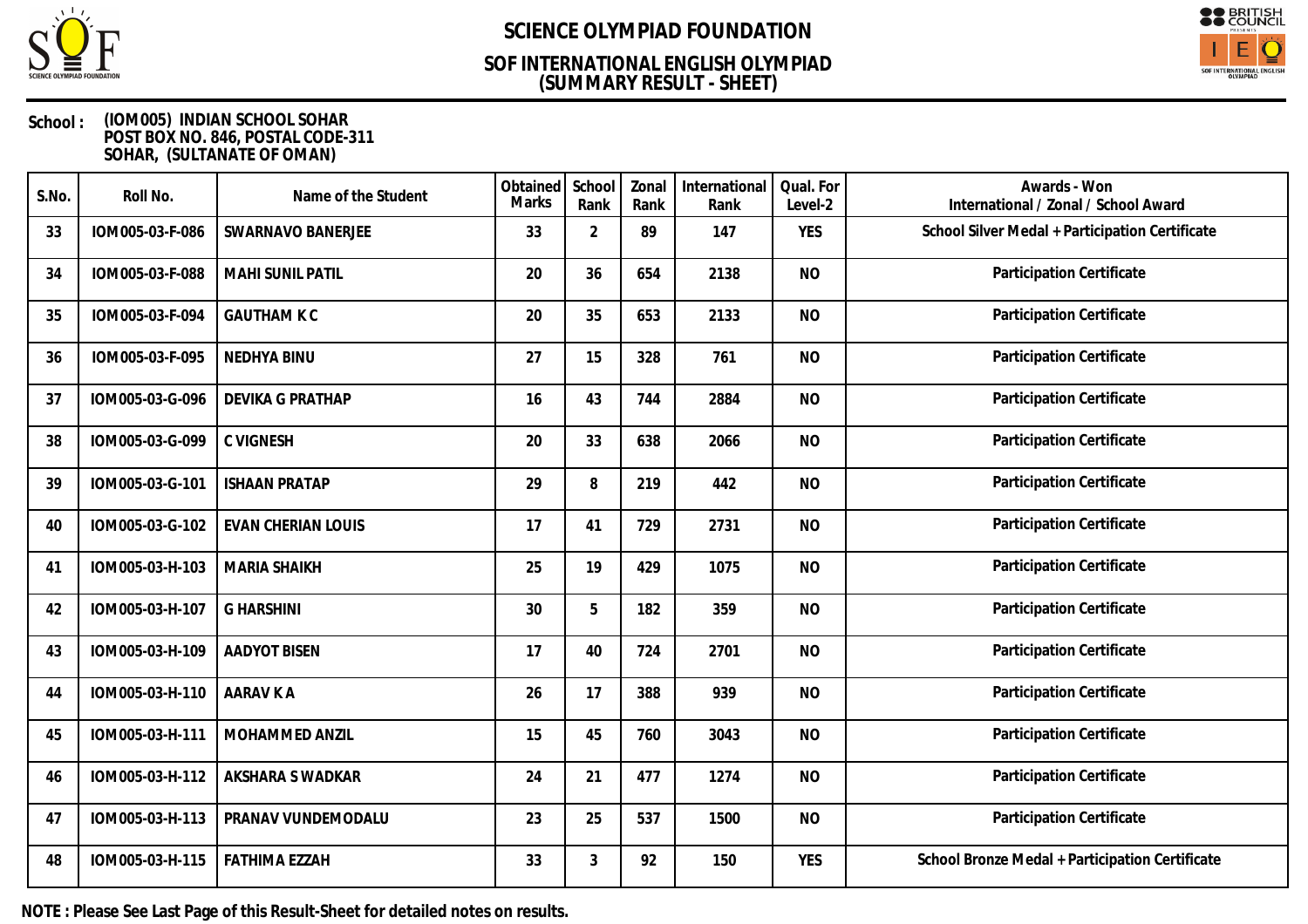

## **(SUMMARY RESULT - SHEET) SOF INTERNATIONAL ENGLISH OLYMPIAD**



### **School : (IOM005) INDIAN SCHOOL SOHAR POST BOX NO. 846, POSTAL CODE-311 SOHAR, (SULTANATE OF OMAN)**

| S.No.          | Roll No.        | Name of the Student      | Obtained<br><b>Marks</b> | School<br>Rank | Zonal<br>Rank | International<br>Rank | Qual. For<br>Level-2 | Awards - Won<br>International / Zonal / School Award |
|----------------|-----------------|--------------------------|--------------------------|----------------|---------------|-----------------------|----------------------|------------------------------------------------------|
| 49             | IOM005-03-H-116 | D ADITI VARMA            | 27                       | 16             | 338           | 786                   | <b>NO</b>            | Participation Certificate                            |
| 50             | IOM005-03-H-117 | <b>ARABHY MAGHESH</b>    | 17                       | 42             | 732           | 2740                  | <b>NO</b>            | Participation Certificate                            |
| 51             | IOM005-03-I-121 | MEHANDHANA ARIKRISHNAN   | 26                       | 18             | 391           | 943                   | <b>NO</b>            | Participation Certificate                            |
| 52             | IOM005-03-I-125 | VISHWAJITHRAJ CUPPUSWAMY | 24                       | 22             | 481           | 1282                  | <b>NO</b>            | Participation Certificate                            |
| 53             | IOM005-03-I-128 | <b>KOVID PANT</b>        | 29                       | 9              | 224           | 464                   | <b>NO</b>            | Participation Certificate                            |
| 54             | IOM005-03-I-132 | ALBINA CHULLIYIL         | 28                       | 13             | 291           | 643                   | <b>NO</b>            | Participation Certificate                            |
| 55             | IOM005-03-I-133 | <b>DHARMIK KUMAR</b>     | 21                       | 32             | 607           | 1868                  | <b>NO</b>            | Participation Certificate                            |
|                | IOM005-04-A-003 | YASHAS P                 | 17                       | 52             | 701           | 2559                  | <b>NO</b>            | Participation Certificate                            |
| $\overline{2}$ | IOM005-04-A-004 | SHRABASTI SEN            | 33                       | 4              | 84            | 138                   | <b>YES</b>           | School Silver Medal + Participation Certificate      |
| 3              | IOM005-04-A-008 | PRAVEEN MUDDADA          | 20                       | 42             | 616           | 1989                  | <b>NO</b>            | Participation Certificate                            |
| 4              | IOM005-04-A-009 | <b>JOSLYN DMELO</b>      | 33                       | 3              | 75            | 123                   | <b>YES</b>           | School Gold Medal + Participation Certificate        |
| 5              | IOM005-04-B-013 | LEVIN SHIJO PAUL         | 25                       | 29             | 416           | 1047                  | <b>NO</b>            | Participation Certificate                            |
| 6              | IOM005-04-B-014 | <b>SUREPALLY TEJUS</b>   | 36                       | $\overline{2}$ | 18            | 28                    | <b>YES</b>           | Medal of Distinction + Certificate of Distinction    |
| $\overline{7}$ | IOM005-04-B-018 | RAJAT MOHAKUD            | 19                       | 44             | 638           | 2178                  | <b>NO</b>            | Participation Certificate                            |
| 8              | IOM005-04-B-022 | <b>EBIN ELDHO</b>        | 21                       | 40             | 588           | 1828                  | <b>NO</b>            | Participation Certificate                            |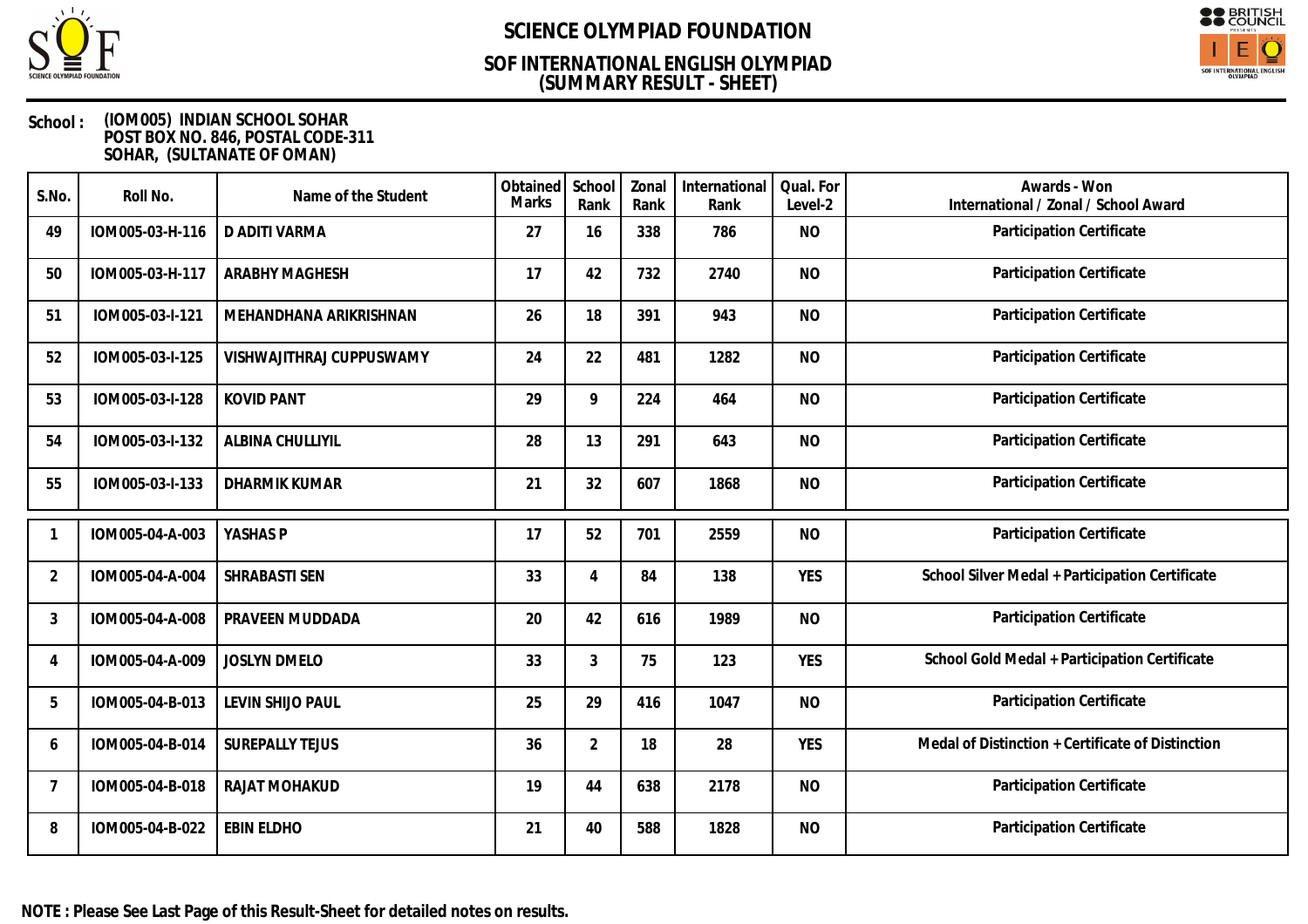

## **(SUMMARY RESULT - SHEET) SOF INTERNATIONAL ENGLISH OLYMPIAD**



### **School : (IOM005) INDIAN SCHOOL SOHAR POST BOX NO. 846, POSTAL CODE-311 SOHAR, (SULTANATE OF OMAN)**

| S.No. | Roll No.        | Name of the Student            | Obtained<br>Marks | School<br>Rank | Zonal<br>Rank | International<br>Rank | Qual. For<br>Level-2 | Awards - Won<br>International / Zonal / School Award |
|-------|-----------------|--------------------------------|-------------------|----------------|---------------|-----------------------|----------------------|------------------------------------------------------|
| 9     | IOM005-04-B-023 | <b>KRISHNOOR SINGH</b>         | <b>ABSENT</b>     | N.A.           | N.A.          | N.A.                  | <b>NO</b>            | N.A.                                                 |
| 10    | IOM005-04-B-024 | <b>AYUSHI SINGH</b>            | 29                | 18             | 233           | 485                   | <b>NO</b>            | Participation Certificate                            |
| 11    | IOM005-04-C-031 | ABHIMAN DEWANGAN               | 28                | 20             | 277           | 597                   | <b>NO</b>            | Participation Certificate                            |
| 12    | IOM005-04-C-033 | <b>JOEL JOSHY</b>              | 31                | 12             | 153           | 295                   | <b>NO</b>            | Participation Certificate                            |
| 13    | IOM005-04-C-034 | KALE ROHIT RAMRAO              | 32                | $\overline{7}$ | 117           | 207                   | <b>NO</b>            | <b>Participation Certificate</b>                     |
| 14    | IOM005-04-C-035 | SHRINIVAS RAGHAVENDRA SOUDATTI | 21                | 39             | 584           | 1796                  | <b>NO</b>            | Participation Certificate                            |
| 15    | IOM005-04-C-036 | <b>ANUSHREE POLAI</b>          | 32                | 10             | 126           | 220                   | <b>NO</b>            | Participation Certificate                            |
| 16    | IOM005-04-D-048 | <b>NABIL BISWAS</b>            | 29                | 18             | 233           | 485                   | <b>NO</b>            | Participation Certificate                            |
| 17    | IOM005-04-D-049 | ADWAID ANIL KUMAR              | 17                | 53             | 714           | 2608                  | <b>NO</b>            | Participation Certificate                            |
| 18    | IOM005-04-D-052 | <b>BHAAVIK SAIBHUVIS</b>       | 31                | 11             | 148           | 282                   | <b>NO</b>            | Participation Certificate                            |
| 19    | IOM005-04-D-058 | NITIN PALANIKUMAR              | 18                | 50             | 678           | 2401                  | <b>NO</b>            | Participation Certificate                            |
| 20    | IOM005-04-D-061 | <b>DEVIKA MOHAN</b>            | <b>ABSENT</b>     | N.A.           | N.A.          | N.A.                  | <b>NO</b>            | N.A.                                                 |
| 21    | IOM005-04-D-063 | <b>JAHNAVI NIGOTE</b>          | 24                | 31             | 465           | 1219                  | <b>NO</b>            | Participation Certificate                            |
| 22    | IOM005-04-D-064 | FARIHA GHAZALA SIDDIQUE        | 20                | 43             | 630           | 2042                  | <b>NO</b>            | Participation Certificate                            |
| 23    | IOM005-04-D-066 | <b>ABED BILAL</b>              | 18                | 51             | 690           | 2462                  | <b>NO</b>            | Participation Certificate                            |
| 24    | IOM005-04-D-069 | M SARANI                       | 26                | 24             | 358           | 854                   | <b>NO</b>            | Participation Certificate                            |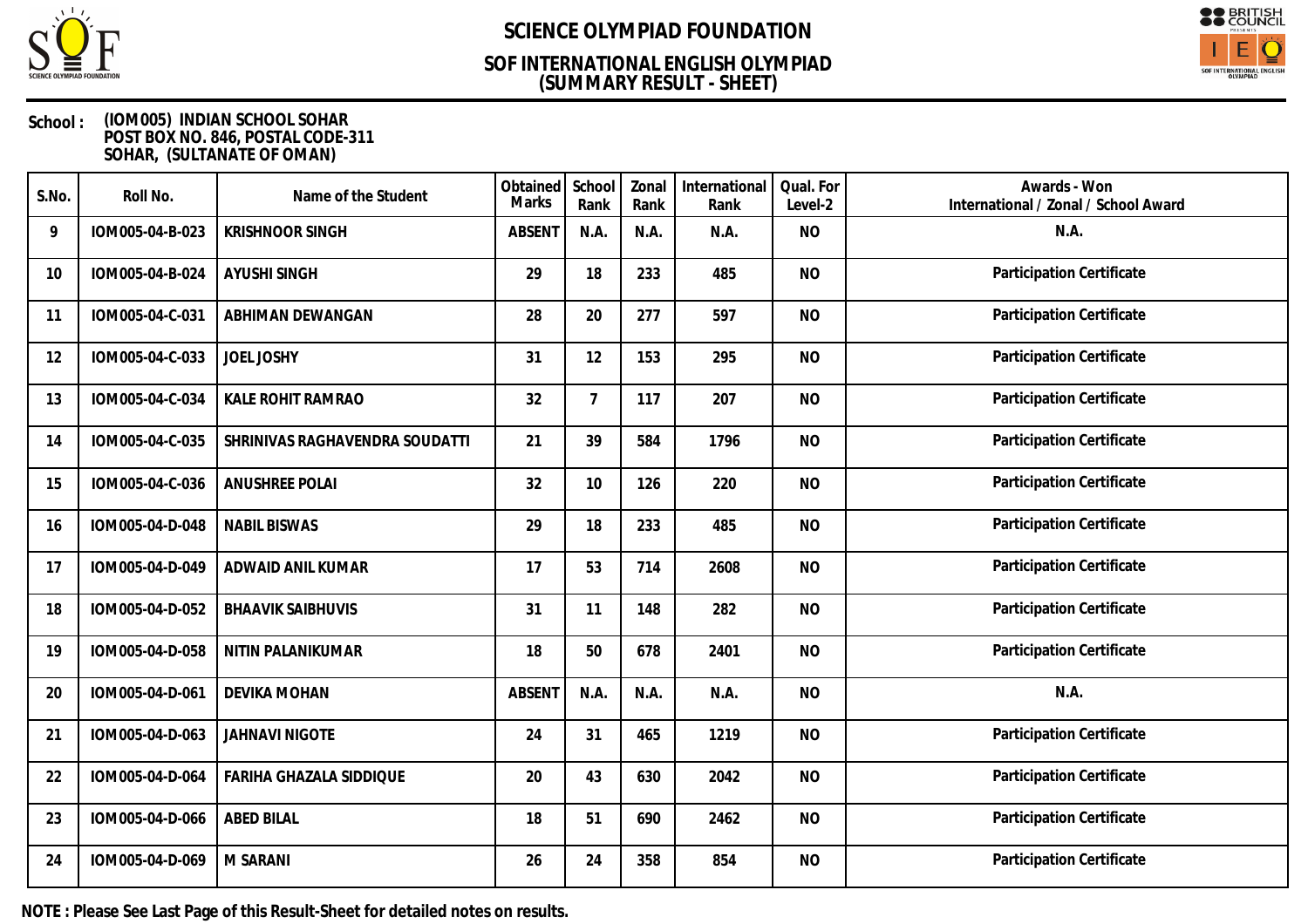

## **(SUMMARY RESULT - SHEET) SOF INTERNATIONAL ENGLISH OLYMPIAD**



### **School : (IOM005) INDIAN SCHOOL SOHAR POST BOX NO. 846, POSTAL CODE-311 SOHAR, (SULTANATE OF OMAN)**

| S.No. | Roll No.        | Name of the Student        | Obtained<br><b>Marks</b> | School<br>Rank | Zonal<br>Rank  | International<br>Rank | Qual. For<br>Level-2 | Awards - Won<br>International / Zonal / School Award |
|-------|-----------------|----------------------------|--------------------------|----------------|----------------|-----------------------|----------------------|------------------------------------------------------|
| 25    | IOM005-04-D-070 | PRANAV P DARSH             | 23                       | 35             | 492            | 1355                  | <b>NO</b>            | Participation Certificate                            |
| 26    | IOM005-04-E-074 | <b>DHRITIK RP</b>          | 27                       | 21             | 313            | 714                   | <b>NO</b>            | Participation Certificate                            |
| 27    | IOM005-04-E-075 | ABHINAV PRADEEP AKHILA RAM | 29                       | 19             | 234            | 487                   | <b>NO</b>            | Participation Certificate                            |
| 28    | IOM005-04-E-076 | SREEHARI R NAIR            | 25                       | 28             | 415            | 1046                  | <b>NO</b>            | Participation Certificate                            |
| 29    | IOM005-04-E-082 | <b>KARANPAL SINGH</b>      | 18                       | 49             | 673            | 2394                  | <b>NO</b>            | Participation Certificate                            |
| 30    | IOM005-04-E-086 | V PRAGANYA                 | 25                       | 27             | 410            | 1015                  | <b>NO</b>            | Participation Certificate                            |
| 31    | IOM005-04-E-089 | ABHINAV KRISHNAN S         | 38                       |                | $\overline{7}$ | 10                    | <b>YES</b>           | Medal of Distinction + Certificate of Distinction    |
| 32    | IOM005-04-F-091 | AISHWARYA RENJIT           | 32                       | 5              | 107            | 186                   | <b>NO</b>            | School Bronze Medal + Participation Certificate      |
| 33    | IOM005-04-F-092 | SERAH LIZNA VARGHESE       | 17                       | 54             | 725            | 2718                  | <b>NO</b>            | Participation Certificate                            |
| 34    | IOM005-04-F-093 | SARISHA GUPTA              | 26                       | 23             | 356            | 848                   | <b>NO</b>            | Participation Certificate                            |
| 35    | IOM005-04-F-094 | NALINI BABURAJ             | 24                       | 32             | 467            | 1221                  | <b>NO</b>            | Participation Certificate                            |
| 36    | IOM005-04-F-095 | SHRESTHIK VENKATESH        | 20                       | 41             | 603            | 1921                  | <b>NO</b>            | Participation Certificate                            |
| 37    | IOM005-04-F-096 | M AZAHEER MOHAMMAD ESSAQ   | 29                       | 17             | 218            | 447                   | <b>NO</b>            | Participation Certificate                            |
| 38    | IOM005-04-F-097 | RIDDHI ALPESHKUMAR SONI    | 26                       | 25             | 376            | 896                   | <b>NO</b>            | Participation Certificate                            |
| 39    | IOM005-04-F-098 | <b>AISHA AKTAR</b>         | 30                       | 14             | 176            | 350                   | <b>NO</b>            | Participation Certificate                            |
| 40    | IOM005-04-F-099 | NAINIKA YADAV              | 27                       | 22             | 332            | 754                   | <b>NO</b>            | Participation Certificate                            |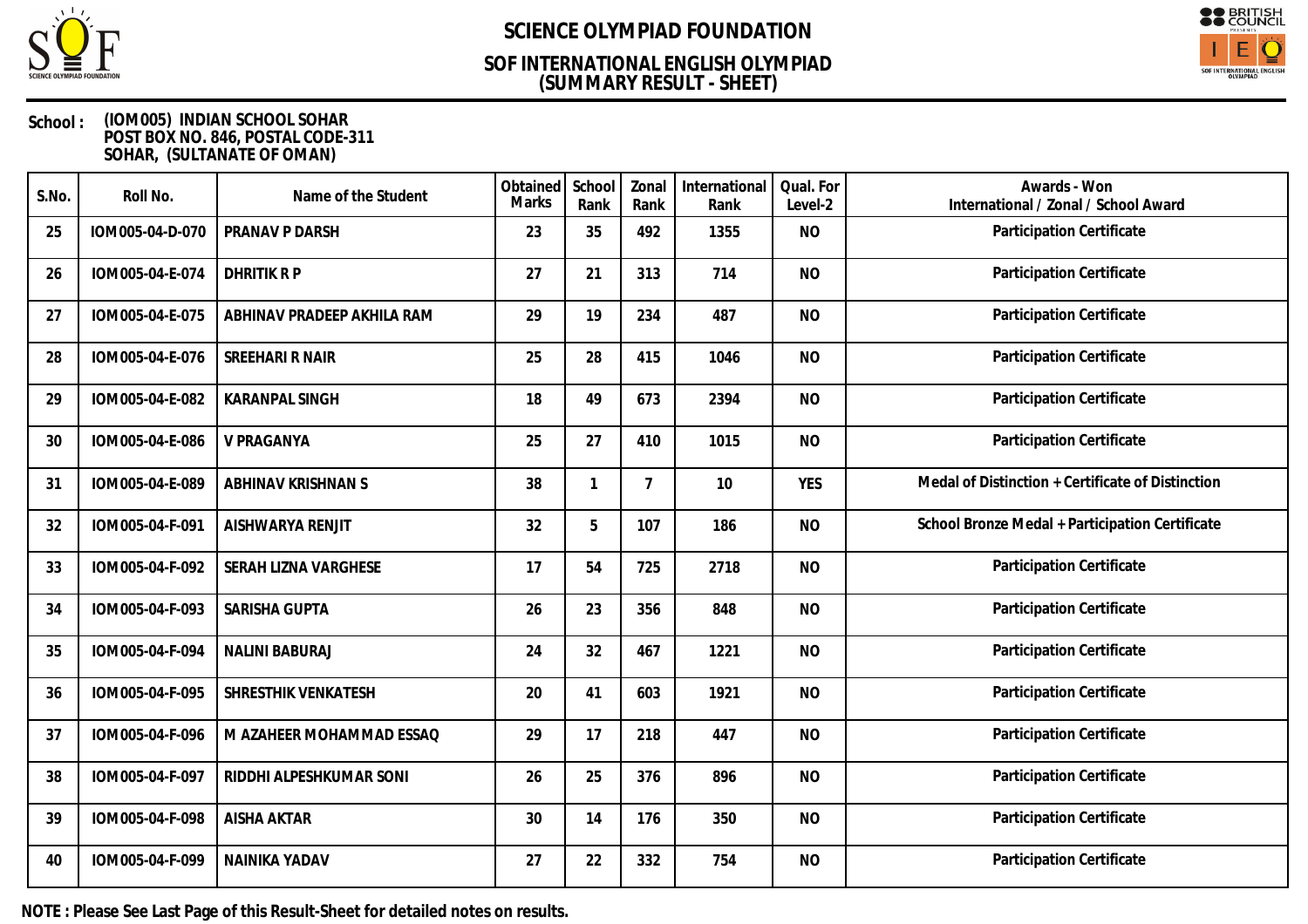

## **(SUMMARY RESULT - SHEET) SOF INTERNATIONAL ENGLISH OLYMPIAD**



### **School : (IOM005) INDIAN SCHOOL SOHAR POST BOX NO. 846, POSTAL CODE-311 SOHAR, (SULTANATE OF OMAN)**

| S.No. | Roll No.        | Name of the Student      | Obtained<br><b>Marks</b> | School<br>Rank | Zonal<br>Rank | International<br>Rank | Qual. For<br>Level-2 | Awards - Won<br>International / Zonal / School Award |
|-------|-----------------|--------------------------|--------------------------|----------------|---------------|-----------------------|----------------------|------------------------------------------------------|
| 41    | IOM005-04-F-100 | MUSTAFA IBRAHIM SAYED    | 24                       | 30             | 447           | 1175                  | <b>NO</b>            | Participation Certificate                            |
| 42    | IOM005-04-F-101 | DEVINANDANA              | 19                       | 46             | 649           | 2237                  | <b>NO</b>            | Participation Certificate                            |
| 43    | IOM005-04-F-102 | ROHAN PRAJUAL            | 30                       | 16             | 194           | 385                   | <b>NO</b>            | Participation Certificate                            |
| 44    | IOM005-04-F-103 | AKHILESH SAI SURESH      | 32                       | 6              | 113           | 194                   | <b>NO</b>            | Participation Certificate                            |
| 45    | IOM005-04-G-107 | <b>HARSHDHAR</b>         | 24                       | 34             | 487           | 1277                  | <b>NO</b>            | Participation Certificate                            |
| 46    | IOM005-04-G-110 | SHASHWAT UPADHYAY        | 24                       | 33             | 474           | 1237                  | <b>NO</b>            | Participation Certificate                            |
| 47    | IOM005-04-G-112 | A S NEBOLIN MOSES        | 19                       | 48             | 665           | 2319                  | <b>NO</b>            | Participation Certificate                            |
| 48    | IOM005-04-G-113 | <b>EMIL SUSAN WINSON</b> | 23                       | 36             | 505           | 1409                  | <b>NO</b>            | Participation Certificate                            |
| 49    | IOM005-04-G-116 | FELIX VILPHY PULICKAN    | 32                       | 9              | 122           | 216                   | <b>NO</b>            | Participation Certificate                            |
| 50    | IOM005-04-G-118 | <b>ABHINAV MISHRA</b>    | 13                       | 57             | 796           | 3366                  | <b>NO</b>            | Participation Certificate                            |
| 51    | IOM005-04-G-120 | SHARADA DATTA K          | 30                       | 13             | 171           | 340                   | <b>NO</b>            | Participation Certificate                            |
| 52    | IOM005-04-H-127 | SHAURYA VIR SINGH        | 30                       | 15             | 177           | 351                   | <b>NO</b>            | Participation Certificate                            |
| 53    | IOM005-04-H-132 | <b>DILJITH R</b>         | 15                       | 55             | 763           | 3002                  | <b>NO</b>            | Participation Certificate                            |
| 54    | IOM005-04-H-133 | ALPHONSA C PHER          | 24                       | 30             | 447           | 1175                  | <b>NO</b>            | Participation Certificate                            |
| 55    | IOM005-04-H-134 | <b>KEVIN THOMAS</b>      | 21                       | 38             | 571           | 1750                  | <b>NO</b>            | Participation Certificate                            |
| 56    | IOM005-04-I-141 | SHREEYA SELVAKUMAR       | 13                       | 56             | 793           | 3335                  | <b>NO</b>            | Participation Certificate                            |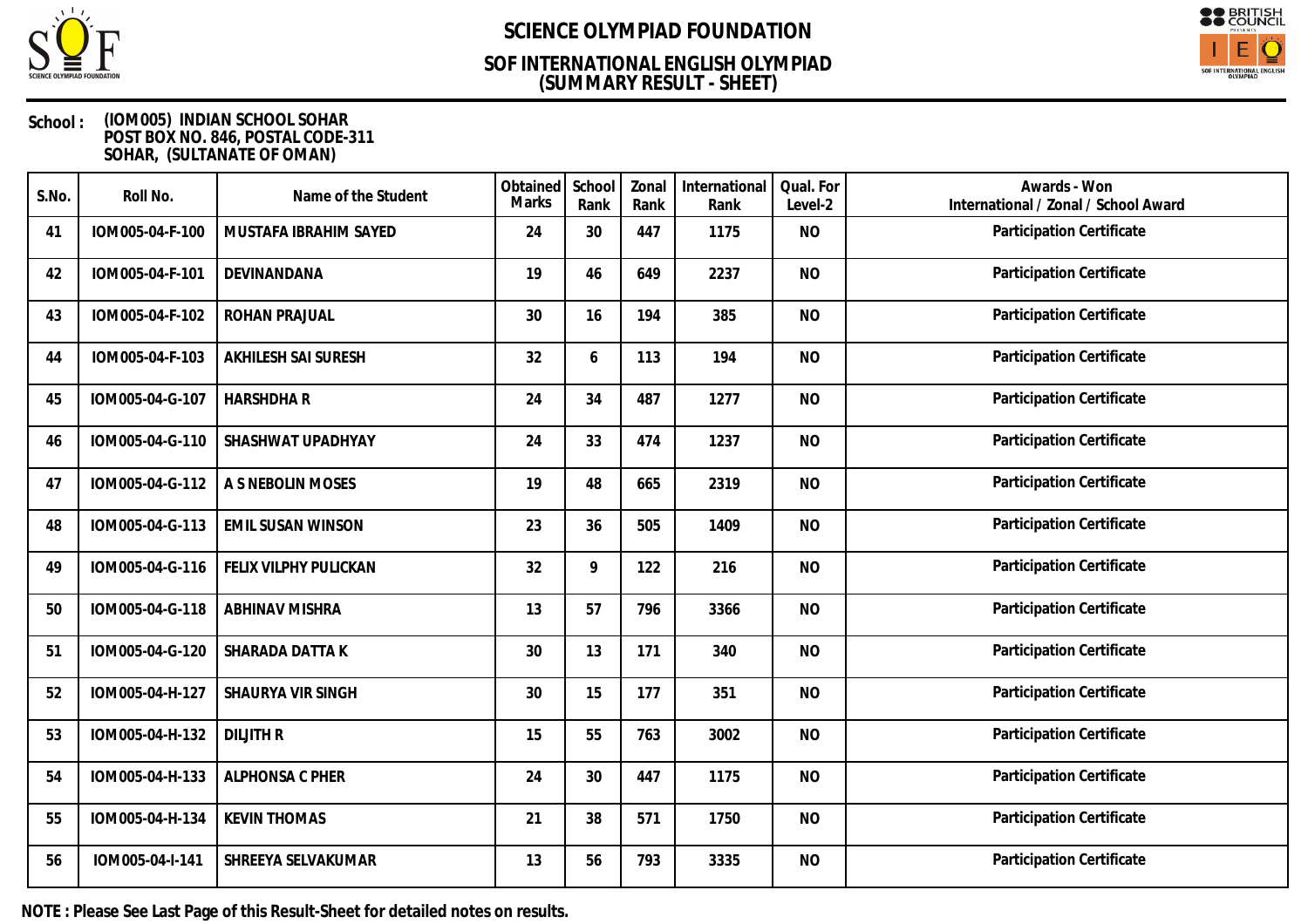

## **(SUMMARY RESULT - SHEET) SOF INTERNATIONAL ENGLISH OLYMPIAD**



### **School : (IOM005) INDIAN SCHOOL SOHAR POST BOX NO. 846, POSTAL CODE-311 SOHAR, (SULTANATE OF OMAN)**

| S.No.          | Roll No.        | Name of the Student          | Obtained<br>Marks | School<br>Rank | Zonal<br>Rank | International<br>Rank | Qual. For<br>Level-2 | Awards - Won<br>International / Zonal / School Award |
|----------------|-----------------|------------------------------|-------------------|----------------|---------------|-----------------------|----------------------|------------------------------------------------------|
| 57             | IOM005-04-I-142 | SHREDHA SELVAKUMAR           | 19                | 47             | 651           | 2239                  | <b>NO</b>            | Participation Certificate                            |
| 58             | IOM005-04-I-145 | AMPAVALLI NAGA VENKATASAI S  | 22                | 37             | 538           | 1592                  | <b>NO</b>            | Participation Certificate                            |
| 59             | IOM005-04-I-146 | S SHAUNA RYONA RAJ           | 26                | 26             | 383           | 903                   | <b>NO</b>            | Participation Certificate                            |
| 60             | IOM005-04-I-147 | K PRITHIKA                   | 32                | 8              | 120           | 213                   | <b>NO</b>            | Participation Certificate                            |
| 61             | IOM005-04-I-149 | <b>DIONE FERNANDES</b>       | 32                | 9              | 122           | 216                   | <b>NO</b>            | Participation Certificate                            |
| 62             | IOM005-04-I-151 | <b>SAUMIL PAL</b>            | 19                | 45             | 647           | 2228                  | <b>NO</b>            | Participation Certificate                            |
| 63             | IOM005-04-I-152 | <b>JESSICA ANNA SANTHOSH</b> | <b>ABSENT</b>     | N.A.           | N.A.          | N.A.                  | <b>NO</b>            | N.A.                                                 |
| 1              | IOM005-05-A-004 | <b>DIVISHA SHRIVASTAVA</b>   | 30                | 39             | 768           | 2860                  | <b>NO</b>            | Participation Certificate                            |
| 2              | IOM005-05-A-006 | KHUSHANSH SHEKHAWAT          | 26                | 44             | 884           | 3653                  | <b>NO</b>            | Participation Certificate                            |
| 3              | IOM005-05-A-008 | <b>TANUSH KHARBANDA</b>      | 45                | 9              | 203           | 530                   | <b>NO</b>            | Participation Certificate                            |
| 4              | IOM005-05-A-011 | AJ MUHAMMED AFSAL            | 20                | 54             | 1021          | 4700                  | <b>NO</b>            | Participation Certificate                            |
| 5              | IOM005-05-A-013 | SAFA SUHAIL LAKDAWALA        | 38                | 25             | 463           | 1385                  | <b>NO</b>            | Participation Certificate                            |
| 6              | IOM005-05-B-015 | <b>BIJIL K B</b>             | 30                | 38             | 762           | 2825                  | <b>NO</b>            | Participation Certificate                            |
| $\overline{7}$ | IOM005-05-B-016 | <b>AMANAKV</b>               | 20                | 55             | 1027          | 4759                  | <b>NO</b>            | <b>Participation Certificate</b>                     |
| 8              | IOM005-05-B-017 | P ESAKKI HEERA               | 38                | 24             | 451           | 1355                  | <b>NO</b>            | Participation Certificate                            |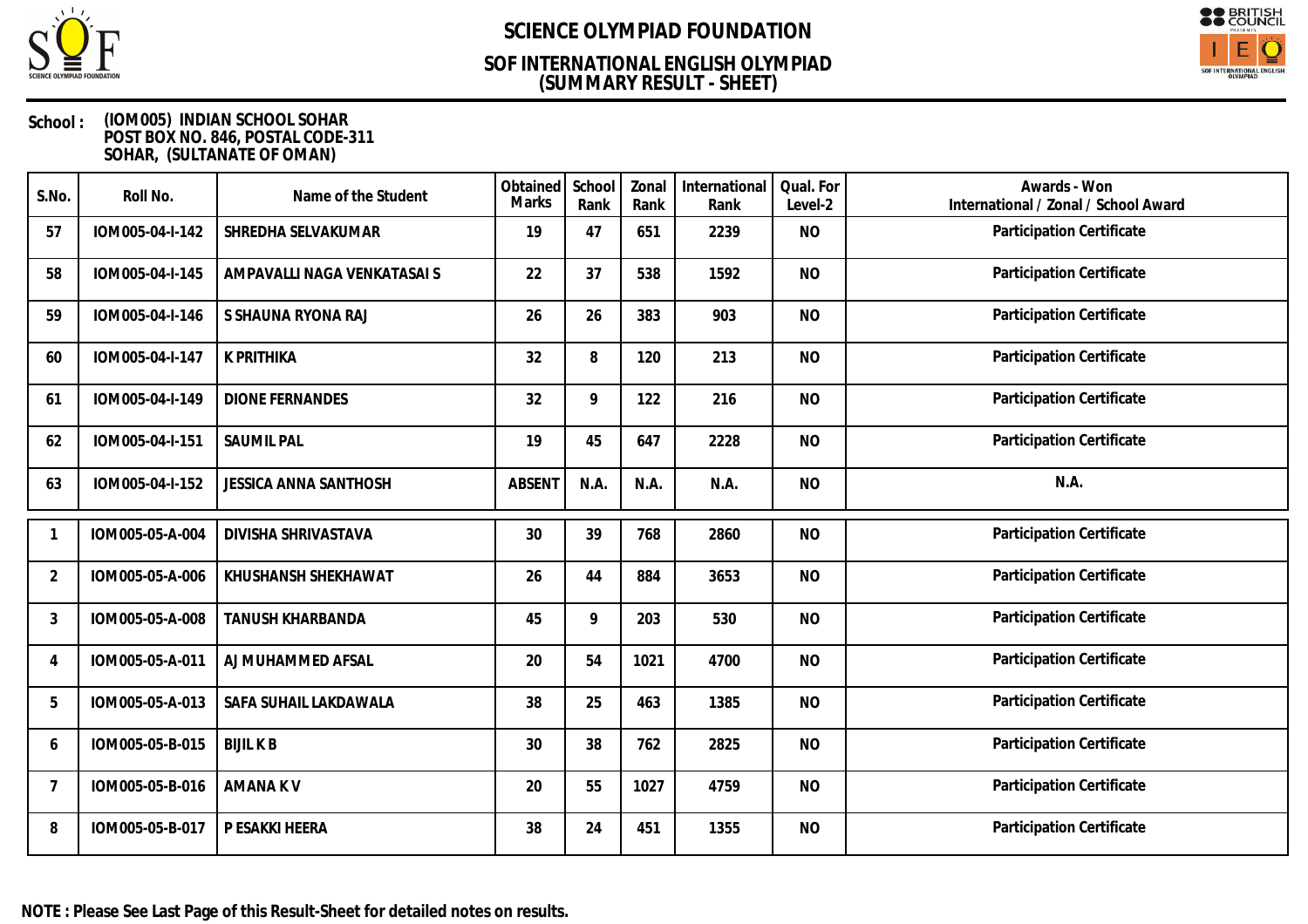

## **(SUMMARY RESULT - SHEET) SOF INTERNATIONAL ENGLISH OLYMPIAD**



### **School : (IOM005) INDIAN SCHOOL SOHAR POST BOX NO. 846, POSTAL CODE-311 SOHAR, (SULTANATE OF OMAN)**

| S.No. | Roll No.        | Name of the Student     | Obtained<br><b>Marks</b> | School<br>Rank | Zonal<br>Rank | International<br>Rank | Qual. For<br>Level-2 | Awards - Won<br>International / Zonal / School Award |
|-------|-----------------|-------------------------|--------------------------|----------------|---------------|-----------------------|----------------------|------------------------------------------------------|
| 9     | IOM005-05-B-021 | ANANDHAN SUNIL KUMAR    | 16                       | 57             | 1075          | 5211                  | <b>NO</b>            | Participation Certificate                            |
| 10    | IOM005-05-B-022 | <b>ANAS ASHRAF</b>      | 38                       | 26             | 471           | 1413                  | <b>NO</b>            | Participation Certificate                            |
| 11    | IOM005-05-B-023 | <b>UQBA FAZAL</b>       | 25                       | 49             | 912           | 3816                  | <b>NO</b>            | Participation Certificate                            |
| 12    | IOM005-05-B-025 | ANAH AZHAR              | 27                       | 40             | 848           | 3412                  | <b>NO</b>            | Participation Certificate                            |
| 13    | IOM005-05-B-029 | <b>NIVED A NAIR</b>     | 40                       | 20             | 389           | 1118                  | <b>NO</b>            | Participation Certificate                            |
| 14    | IOM005-05-B-030 | <b>NIKHIL KUMAR</b>     | 22                       | 52             | 979           | 4335                  | <b>NO</b>            | Participation Certificate                            |
| 15    | IOM005-05-C-031 | <b>MERIN SASIL</b>      | 34                       | 32             | 632           | 2053                  | <b>NO</b>            | Participation Certificate                            |
| 16    | IOM005-05-C-032 | SRUTHI H PILLAI         | 41                       | 18             | 346           | 992                   | <b>NO</b>            | Participation Certificate                            |
| 17    | IOM005-05-C-033 | <b>VIDYANSHEE GUPTA</b> | 40                       | 20             | 389           | 1118                  | <b>NO</b>            | Participation Certificate                            |
| 18    | IOM005-05-C-034 | SARAH JACOB             | 34                       | 31             | 619           | 2013                  | <b>NO</b>            | Participation Certificate                            |
| 19    | IOM005-05-C-035 | SYED SAJJAD HUSSAINI    | 44                       | 12             | 245           | 657                   | <b>NO</b>            | Participation Certificate                            |
| 20    | IOM005-05-C-039 | <b>SANAA S THAHA</b>    | 41                       | 17             | 325           | 951                   | <b>NO</b>            | Participation Certificate                            |
| 21    | IOM005-05-C-041 | <b>ESHAAN N KHAN</b>    | 40                       | 19             | 372           | 1087                  | <b>NO</b>            | Participation Certificate                            |
| 22    | IOM005-05-C-044 | ARNAV N SANTHOSH        | 47                       | 6              | 163           | 398                   | <b>YES</b>           | Participation Certificate                            |
| 23    | IOM005-05-C-045 | RENATO JOHN C R         | 42                       | 13             | 301           | 854                   | <b>NO</b>            | Participation Certificate                            |
| 24    | IOM005-05-C-047 | ANUGYA MANDAL           | 45                       | 10             | 206           | 534                   | <b>NO</b>            | Participation Certificate                            |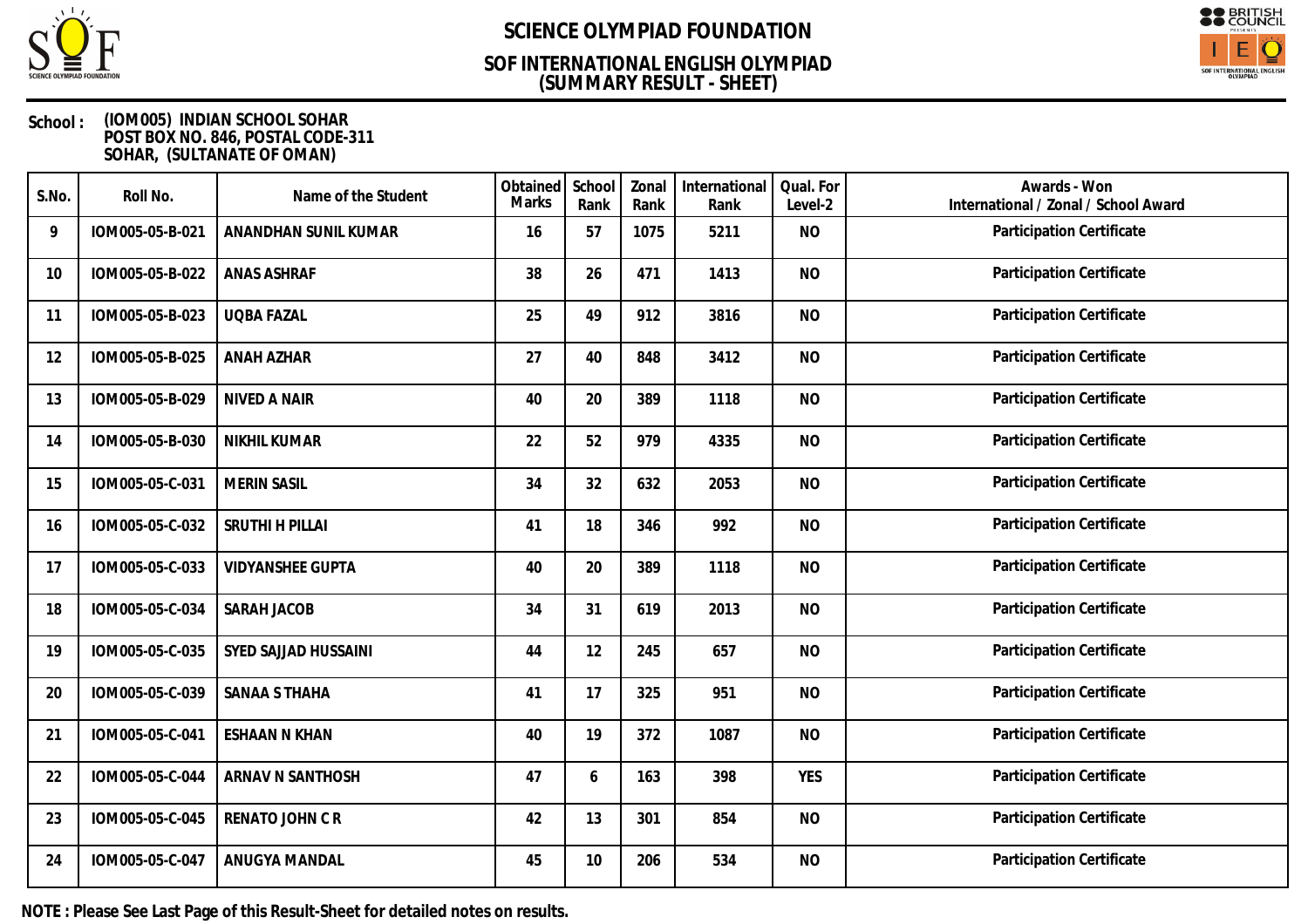

## **(SUMMARY RESULT - SHEET) SOF INTERNATIONAL ENGLISH OLYMPIAD**



### **School : (IOM005) INDIAN SCHOOL SOHAR POST BOX NO. 846, POSTAL CODE-311 SOHAR, (SULTANATE OF OMAN)**

| S.No. | Roll No.        | Name of the Student       | Obtained<br>Marks | School<br>Rank | Zonal<br>Rank | International<br>Rank | Qual. For<br>Level-2 | Awards - Won<br>International / Zonal / School Award |
|-------|-----------------|---------------------------|-------------------|----------------|---------------|-----------------------|----------------------|------------------------------------------------------|
| 25    | IOM005-05-C-049 | <b>KARAN A SHAH</b>       | 42                | 15             | 309           | 876                   | <b>NO</b>            | Participation Certificate                            |
| 26    | IOM005-05-D-052 | <b>VIRAJ S RAUT DESAI</b> | 26                | 43             | 869           | 3567                  | <b>NO</b>            | Participation Certificate                            |
| 27    | IOM005-05-D-055 | ZACHARIAH K JOHN          | 46                | 8              | 174           | 446                   | <b>NO</b>            | Participation Certificate                            |
| 28    | IOM005-05-D-056 | <b>AYUSH V NAIR</b>       | 26                | 45             | 886           | 3663                  | <b>NO</b>            | Participation Certificate                            |
| 29    | IOM005-05-E-057 | PIYUSHA MUTHANICKATTU     | 25                | 51             | 920           | 3855                  | <b>NO</b>            | Participation Certificate                            |
| 30    | IOM005-05-E-058 | NILPANKAR MAYURESH        | <b>ABSENT</b>     | N.A.           | N.A.          | N.A.                  | <b>NO</b>            | N.A.                                                 |
| 31    | IOM005-05-E-059 | AYUSH LOKESH BALERI       | 39                | 22             | 428           | 1248                  | <b>NO</b>            | Participation Certificate                            |
| 32    | IOM005-05-E-061 | <b>VEDI YADAV</b>         | 41                | 16             | 319           | 925                   | <b>NO</b>            | Participation Certificate                            |
| 33    | IOM005-05-E-062 | <b>ADHIL FARHAN</b>       | <b>ABSENT</b>     | N.A.           | N.A.          | N.A.                  | <b>NO</b>            | N.A.                                                 |
| 34    | IOM005-05-E-063 | AYESHA HUMERAH            | 40                | 21             | 395           | 1138                  | <b>NO</b>            | Participation Certificate                            |
| 35    | IOM005-05-F-071 | <b>DEVESH S NAIR</b>      | 16                | 58             | 1078          | 5232                  | <b>NO</b>            | Participation Certificate                            |
| 36    | IOM005-05-G-072 | RISHUL MANGLA             | 38                | 27             | 472           | 1415                  | <b>NO</b>            | Participation Certificate                            |
| 37    | IOM005-05-G-073 | PULAKITA BEHARA           | 27                | 41             | 850           | 3416                  | <b>NO</b>            | Participation Certificate                            |
| 38    | IOM005-05-G-074 | NAMRADA NIKESH            | 38                | 23             | 446           | 1346                  | <b>NO</b>            | Participation Certificate                            |
| 39    | IOM005-05-G-075 | VANSHIKA ATISH KUMAR      | 27                | 42             | 858           | 3467                  | <b>NO</b>            | Participation Certificate                            |
| 40    | IOM005-05-G-078 | HAMSINI BILIKALAHALLI     | 37                | 28             | 482           | 1483                  | <b>NO</b>            | Participation Certificate                            |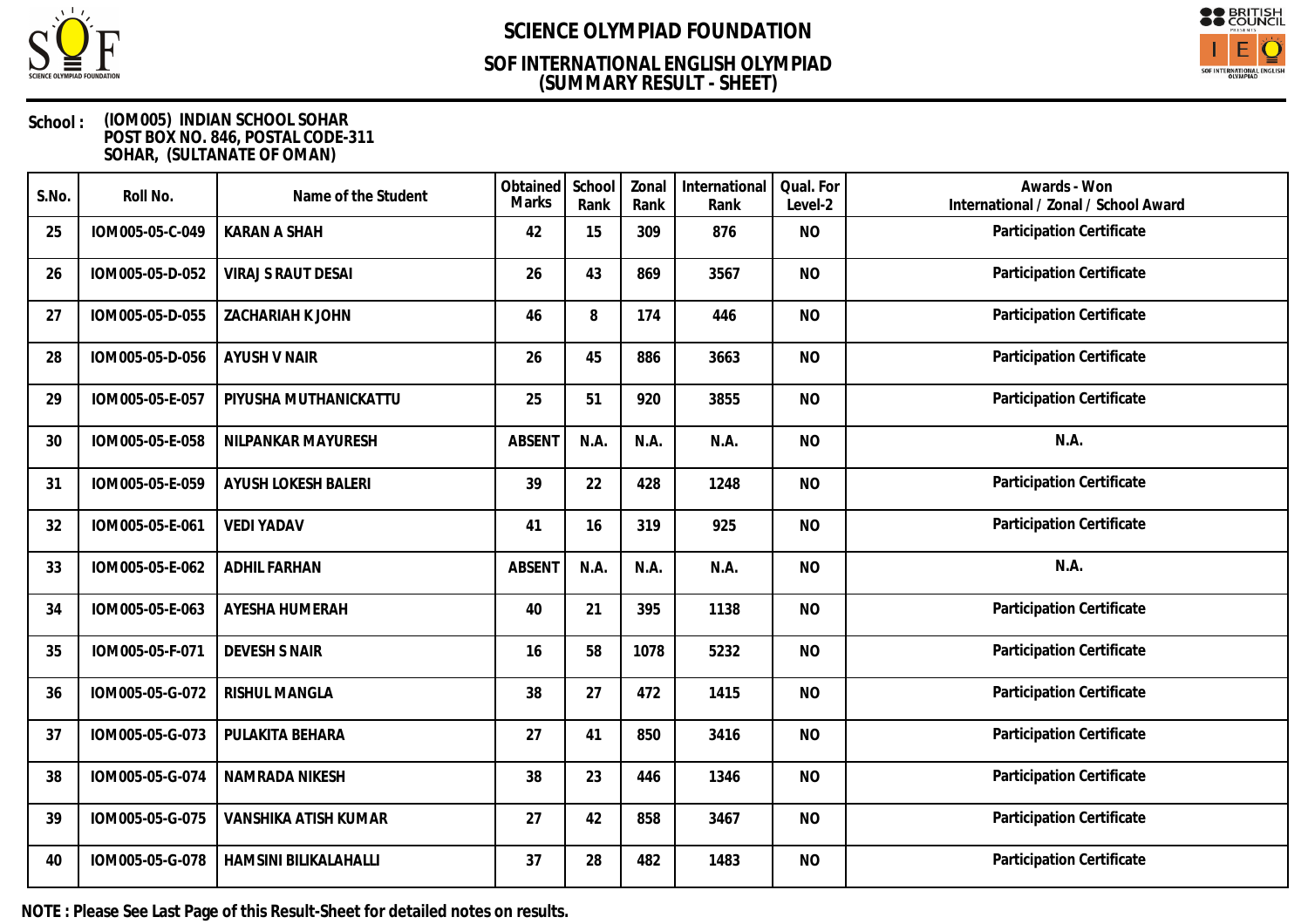

## **(SUMMARY RESULT - SHEET) SOF INTERNATIONAL ENGLISH OLYMPIAD**



### **School : (IOM005) INDIAN SCHOOL SOHAR POST BOX NO. 846, POSTAL CODE-311 SOHAR, (SULTANATE OF OMAN)**

| S.No. | Roll No.        | Name of the Student       | Obtained<br>Marks | School<br>Rank | Zonal<br>Rank | International<br>Rank | Qual. For<br>Level-2 | Awards - Won<br>International / Zonal / School Award |
|-------|-----------------|---------------------------|-------------------|----------------|---------------|-----------------------|----------------------|------------------------------------------------------|
| 41    | IOM005-05-G-079 | SHIVANI MURUGAPPAN        | 32                | 34             | 684           | 2378                  | <b>NO</b>            | Participation Certificate                            |
| 42    | IOM005-05-G-085 | SHOURYA UPADHYAY          | 31                | 36             | 734           | 2627                  | <b>NO</b>            | <b>Participation Certificate</b>                     |
| 43    | IOM005-05-G-087 | <b>AFSHEEN</b>            | 25                | 48             | 910           | 3810                  | <b>NO</b>            | Participation Certificate                            |
| 44    | IOM005-05-H-090 | E ANIL KUMAR ADWAITH      | 19                | 56             | 1035          | 4831                  | <b>NO</b>            | Participation Certificate                            |
| 45    | IOM005-05-H-091 | SINJINI SINHABABU         | 37                | 29             | 512           | 1551                  | <b>NO</b>            | Participation Certificate                            |
| 46    | IOM005-05-H-092 | <b>ABHINAV SINGH</b>      | 42                | 14             | 307           | 873                   | <b>NO</b>            | Participation Certificate                            |
| 47    | IOM005-05-H-094 | <b>AVINASH JOJI</b>       | 21                | 53             | 1009          | 4578                  | <b>NO</b>            | Participation Certificate                            |
| 48    | IOM005-05-H-096 | ZARA MUSHEER              | <b>ABSENT</b>     | N.A.           | N.A.          | N.A.                  | <b>NO</b>            | N.A.                                                 |
| 49    | IOM005-05-H-098 | <b>B ASWATHA NIVASINI</b> | 47                | 5              | 141           | 355                   | <b>YES</b>           | Participation Certificate                            |
| 50    | IOM005-05-H-101 | <b>STEVE SAM GEORGE</b>   | 44                | 11             | 243           | 655                   | <b>NO</b>            | Participation Certificate                            |
| 51    | IOM005-05-I-102 | <b>AANYA RAWAT</b>        | 52                | 1              | 50            | 111                   | <b>YES</b>           | School Gold Medal + Participation Certificate        |
| 52    | IOM005-05-I-103 | <b>VISHNU HARI</b>        | 52                | $\overline{2}$ | 52            | 113                   | <b>YES</b>           | School Silver Medal + Participation Certificate      |
| 53    | IOM005-05-I-104 | <b>ANERI SHAH</b>         | 35                | 30             | 588           | 1876                  | <b>NO</b>            | Participation Certificate                            |
| 54    | IOM005-05-I-105 | P LAKSH                   | 46                | $\overline{7}$ | 167           | 422                   | <b>NO</b>            | Participation Certificate                            |
| 55    | IOM005-05-I-106 | PRANAYA                   | 52                | 3              | 59            | 124                   | <b>YES</b>           | School Bronze Medal + Participation Certificate      |
| 56    | IOM005-05-I-107 | SHYAMAK PREJITH           | 31                | 35             | 714           | 2564                  | <b>NO</b>            | Participation Certificate                            |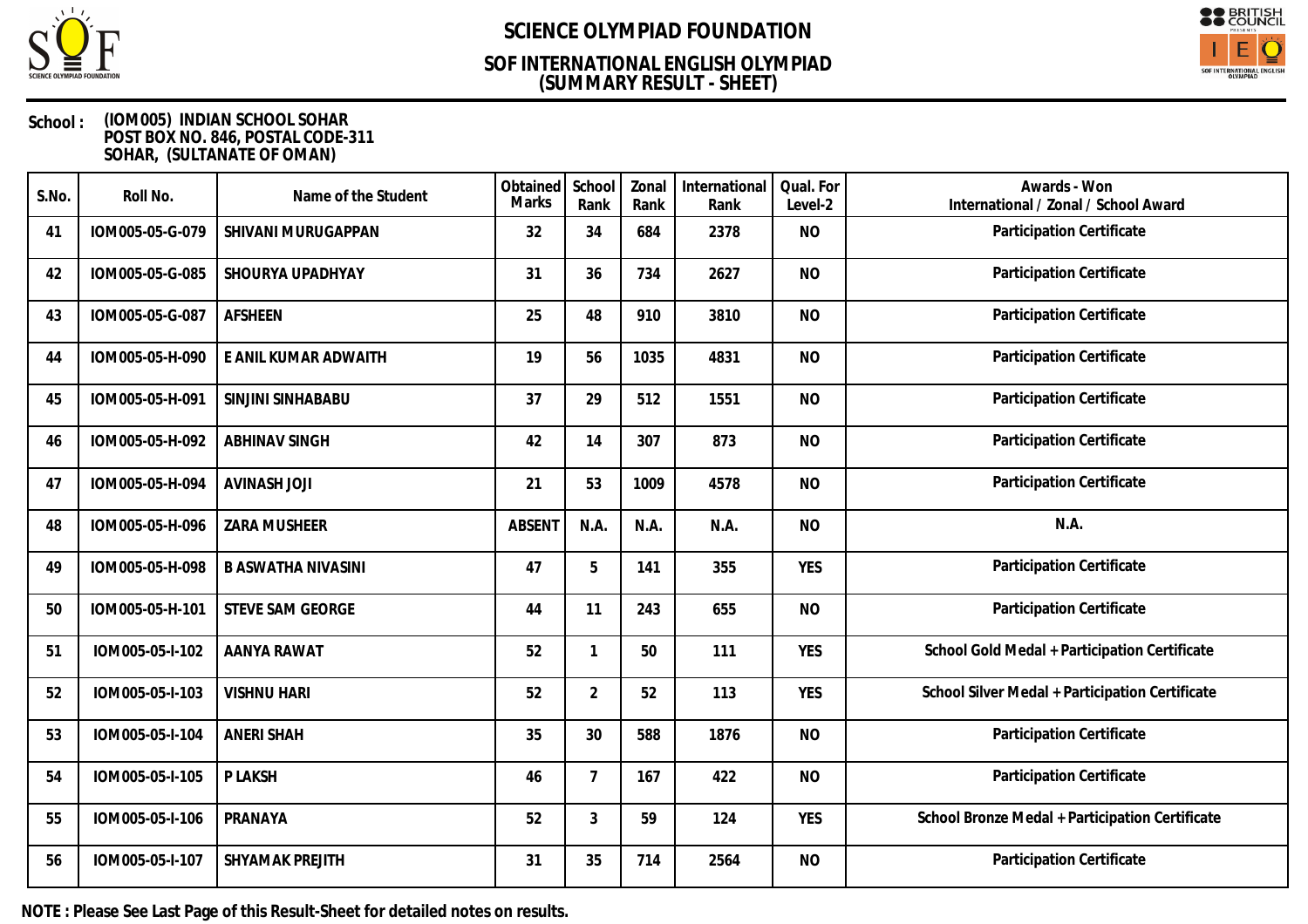

## **(SUMMARY RESULT - SHEET) SOF INTERNATIONAL ENGLISH OLYMPIAD**



### **School : (IOM005) INDIAN SCHOOL SOHAR POST BOX NO. 846, POSTAL CODE-311 SOHAR, (SULTANATE OF OMAN)**

| S.No.          | Roll No.        | Name of the Student     | Obtained<br>Marks | School<br>Rank | Zonal<br>Rank | International<br>Rank | Qual. For<br>Level-2 | Awards - Won<br>International / Zonal / School Award |
|----------------|-----------------|-------------------------|-------------------|----------------|---------------|-----------------------|----------------------|------------------------------------------------------|
| 57             | IOM005-05-I-108 | ANURADHA GOSWAMI        | 32                | 33             | 681           | 2372                  | <b>NO</b>            | Participation Certificate                            |
| 58             | IOM005-05-I-109 | NAKSHATHRA SATHEESH     | 26                | 47             | 889           | 3668                  | <b>NO</b>            | Participation Certificate                            |
| 59             | IOM005-05-I-110 | <b>VIVEK S BIJU</b>     | 25                | 50             | 913           | 3818                  | <b>NO</b>            | Participation Certificate                            |
| 60             | IOM005-05-I-114 | <b>BRAJENDRA PANDEY</b> | 50                | 4              | 87            | 185                   | <b>YES</b>           | Participation Certificate                            |
| 61             | IOM005-05-I-116 | <b>NETHAN</b>           | 30                | 37             | 754           | 2773                  | <b>NO</b>            | Participation Certificate                            |
| 62             | IOM005-05-I-117 | <b>IREENA ANNA</b>      | 26                | 46             | 887           | 3664                  | <b>NO</b>            | Participation Certificate                            |
|                | IOM005-06-A-004 | <b>GODWIN LUERS</b>     | 26                | 61             | 769           | 3637                  | <b>NO</b>            | Participation Certificate                            |
| $\overline{2}$ | IOM005-06-A-005 | <b>DHRUVI JOSHI</b>     | 39                | 28             | 381           | 1217                  | <b>NO</b>            | Participation Certificate                            |
| 3              | IOM005-06-A-006 | <b>RONAN GOVEAS</b>     | 40                | 20             | 340           | 1051                  | <b>NO</b>            | Participation Certificate                            |
| 4              | IOM005-06-A-007 | R P DIYA                | 37                | 35             | 462           | 1550                  | <b>NO</b>            | Participation Certificate                            |
| 5              | IOM005-06-A-008 | SAJAL KUMAR PAL         | 15                | 67             | 915           | 5294                  | <b>NO</b>            | Participation Certificate                            |
| 6              | IOM005-06-A-009 | ANUSHKA PANDEY          | 41                | 19             | 313           | 948                   | <b>NO</b>            | Participation Certificate                            |
| $\overline{7}$ | IOM005-06-A-012 | AFREEN K MONTEIRO       | 43                | 11             | 230           | 656                   | <b>NO</b>            | Participation Certificate                            |
| 8              | IOM005-06-A-013 | <b>CLITUS COLACO</b>    | 48                | 3              | 113           | 278                   | <b>YES</b>           | School Bronze Medal + Participation Certificate      |
| 9              | IOM005-06-A-014 | ATHRIYA MALLYA          | 31                | 51             | 641           | 2593                  | <b>NO</b>            | Participation Certificate                            |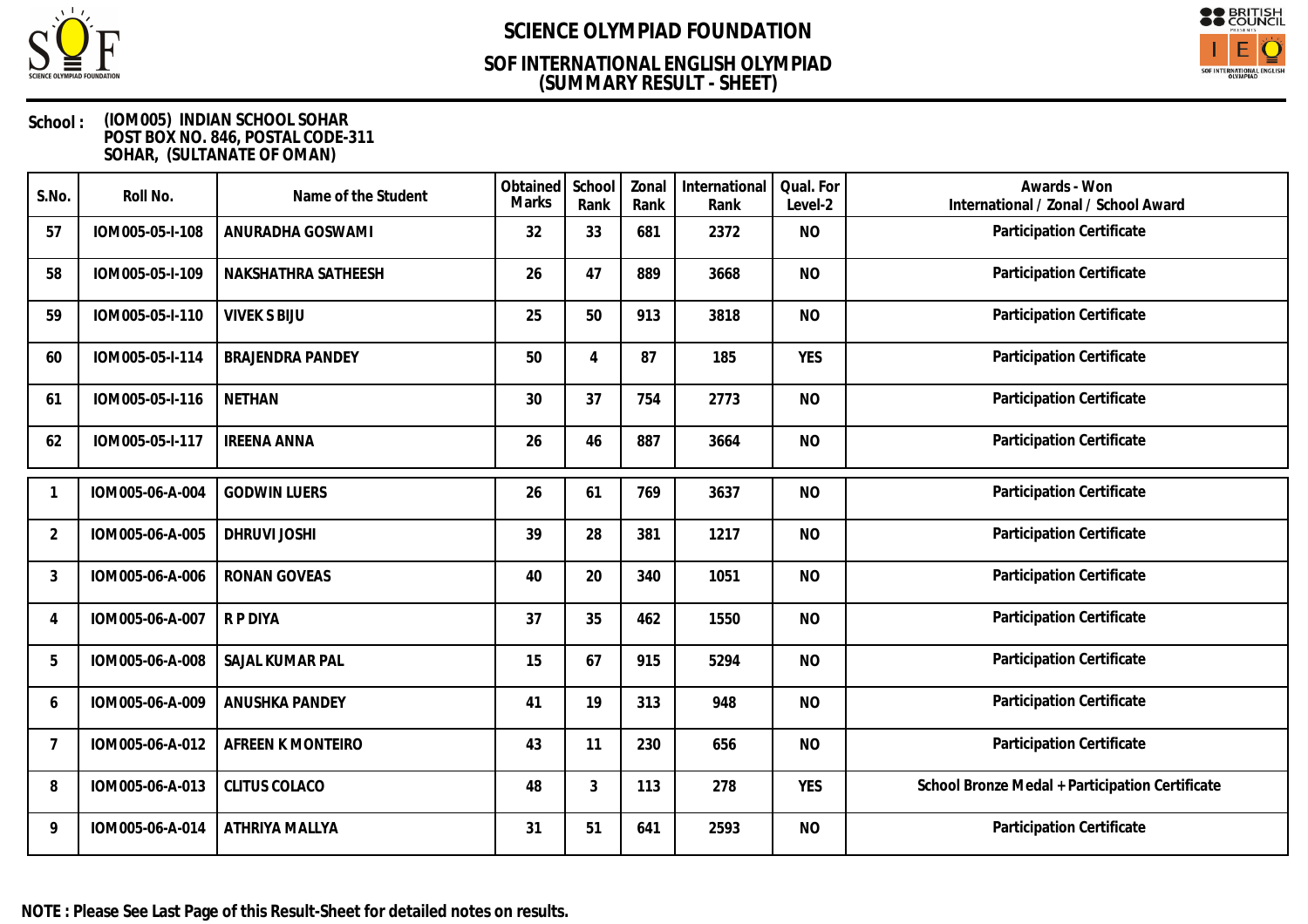

## **(SUMMARY RESULT - SHEET) SOF INTERNATIONAL ENGLISH OLYMPIAD**



### **School : (IOM005) INDIAN SCHOOL SOHAR POST BOX NO. 846, POSTAL CODE-311 SOHAR, (SULTANATE OF OMAN)**

| S.No. | Roll No.        | Name of the Student    | Obtained<br><b>Marks</b> | School<br>Rank | Zonal<br>Rank | International<br>Rank | Qual. For<br>Level-2 | Awards - Won<br>International / Zonal / School Award |
|-------|-----------------|------------------------|--------------------------|----------------|---------------|-----------------------|----------------------|------------------------------------------------------|
| 10    | IOM005-06-A-015 | <b>AYUSH</b>           | 38                       | 30             | 396           | 1295                  | <b>NO</b>            | Participation Certificate                            |
| 11    | IOM005-06-A-016 | RIDDHI SOMANKAR        | 35                       | 40             | 520           | 1852                  | <b>NO</b>            | Participation Certificate                            |
| 12    | IOM005-06-A-017 | <b>KEYURI BURANPUR</b> | 46                       | 8              | 160           | 416                   | <b>NO</b>            | Participation Certificate                            |
| 13    | IOM005-06-B-018 | <b>HIBA SHARIEFF</b>   | 43                       | 12             | 245           | 695                   | <b>NO</b>            | Participation Certificate                            |
| 14    | IOM005-06-B-020 | MANASVI KAMARAJ        | 38                       | 31             | 411           | 1341                  | <b>NO</b>            | Participation Certificate                            |
| 15    | IOM005-06-B-021 | <b>ESHITA</b>          | 47                       | 6              | 121           | 318                   | <b>YES</b>           | Participation Certificate                            |
| 16    | IOM005-06-B-022 | NITHYASHREE            | 33                       | 45             | 579           | 2207                  | <b>NO</b>            | Participation Certificate                            |
| 17    | IOM005-06-B-027 | RAJVI TATARIA          | 34                       | 44             | 563           | 2063                  | <b>NO</b>            | Participation Certificate                            |
| 18    | IOM005-06-B-028 | <b>BENETT BABU</b>     | 28                       | 58             | 720           | 3191                  | <b>NO</b>            | <b>Participation Certificate</b>                     |
| 19    | IOM005-06-B-030 | AARYA                  | 33                       | 46             | 581           | 2215                  | <b>NO</b>            | Participation Certificate                            |
| 20    | IOM005-06-B-031 | ROHILA BANDYOPADHYAY   | 31                       | 49             | 633           | 2549                  | <b>NO</b>            | Participation Certificate                            |
| 21    | IOM005-06-B-032 | ADELINE DEBORAH        | 28                       | 57             | 717           | 3188                  | <b>NO</b>            | Participation Certificate                            |
| 22    | IOM005-06-B-033 | SPANDANA               | 35                       | 41             | 523           | 1858                  | <b>NO</b>            | Participation Certificate                            |
| 23    | IOM005-06-B-034 | SRISHANTH SAI LUKKA    | 23                       | 64             | 823           | 4203                  | <b>NO</b>            | Participation Certificate                            |
| 24    | IOM005-06-B-036 | <b>B LOCHANA</b>       | 31                       | 50             | 636           | 2581                  | <b>NO</b>            | Participation Certificate                            |
| 25    | IOM005-06-C-037 | <b>GAURI R NAIR</b>    | 34                       | 43             | 554           | 2033                  | <b>NO</b>            | Participation Certificate                            |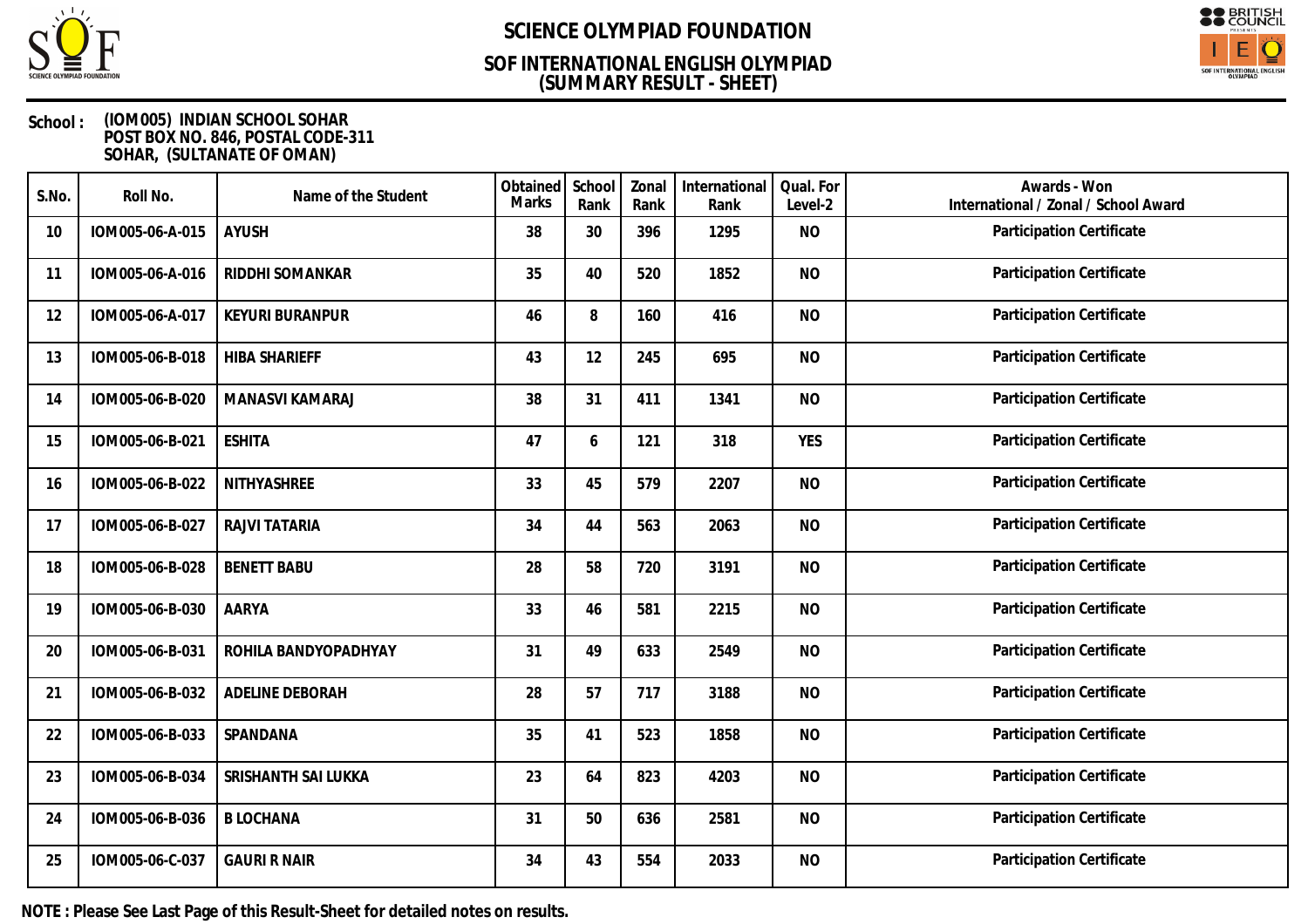

## **(SUMMARY RESULT - SHEET) SOF INTERNATIONAL ENGLISH OLYMPIAD**



### **School : (IOM005) INDIAN SCHOOL SOHAR POST BOX NO. 846, POSTAL CODE-311 SOHAR, (SULTANATE OF OMAN)**

| S.No. | Roll No.        | Name of the Student      | Obtained<br>Marks | School<br>Rank | Zonal<br>Rank | International<br>Rank | Qual. For<br>Level-2 | Awards - Won<br>International / Zonal / School Award |
|-------|-----------------|--------------------------|-------------------|----------------|---------------|-----------------------|----------------------|------------------------------------------------------|
| 26    | IOM005-06-C-038 | <b>HAFSA NIZAMI</b>      | 31                | 52             | 649           | 2639                  | <b>NO</b>            | Participation Certificate                            |
| 27    | IOM005-06-C-039 | SANKALP SAXENA           | 39                | 27             | 378           | 1201                  | <b>NO</b>            | Participation Certificate                            |
| 28    | IOM005-06-C-040 | <b>SRISHTI PANDEY</b>    | 43                | 13             | 251           | 715                   | <b>NO</b>            | Participation Certificate                            |
| 29    | IOM005-06-C-041 | P GOWTHAM                | 20                | 65             | 863           | 4663                  | <b>NO</b>            | Participation Certificate                            |
| 30    | IOM005-06-C-043 | SHREYA PACKIRISAMY       | 47                | 5              | 118           | 297                   | <b>YES</b>           | <b>Participation Certificate</b>                     |
| 31    | IOM005-06-C-045 | <b>VASUDEV R PILLAI</b>  | 52                | $\mathbf{1}$   | 40            | 98                    | <b>YES</b>           | School Gold Medal + Participation Certificate        |
| 32    | IOM005-06-C-046 | <b>VARSHNEY G LAKADE</b> | 35                | 38             | 507           | 1807                  | <b>NO</b>            | Participation Certificate                            |
| 33    | IOM005-06-D-050 | KARTHIKA THANKACHAN      | 39                | 26             | 376           | 1198                  | <b>NO</b>            | Participation Certificate                            |
| 34    | IOM005-06-D-053 | ADVAITH RAM PRABHU       | 35                | 39             | 517           | 1848                  | <b>NO</b>            | Participation Certificate                            |
| 35    | IOM005-06-D-055 | MARIA JOE JOSHY          | 44                | 10             | 199           | 546                   | <b>NO</b>            | Participation Certificate                            |
| 36    | IOM005-06-D-057 | <b>ADWAITH JS</b>        | 33                | 47             | 595           | 2256                  | <b>NO</b>            | Participation Certificate                            |
| 37    | IOM005-06-D-058 | NITHIN GLADSON GOMEZ     | 42                | 15             | 281           | 823                   | <b>NO</b>            | Participation Certificate                            |
| 38    | IOM005-06-D-059 | E KARPAGA VARSHENI       | 46                | $\overline{7}$ | 145           | 387                   | <b>YES</b>           | Participation Certificate                            |
| 39    | IOM005-06-E-060 | <b>ADITI BHAT</b>        | 37                | 34             | 459           | 1543                  | <b>NO</b>            | Participation Certificate                            |
| 40    | IOM005-06-E-061 | NITYA BHARADHWAJ         | 27                | 60             | 751           | 3435                  | <b>NO</b>            | Participation Certificate                            |
| 41    | IOM005-06-E-062 | <b>NIKHIL JAIS</b>       | 23                | 63             | 822           | 4197                  | <b>NO</b>            | Participation Certificate                            |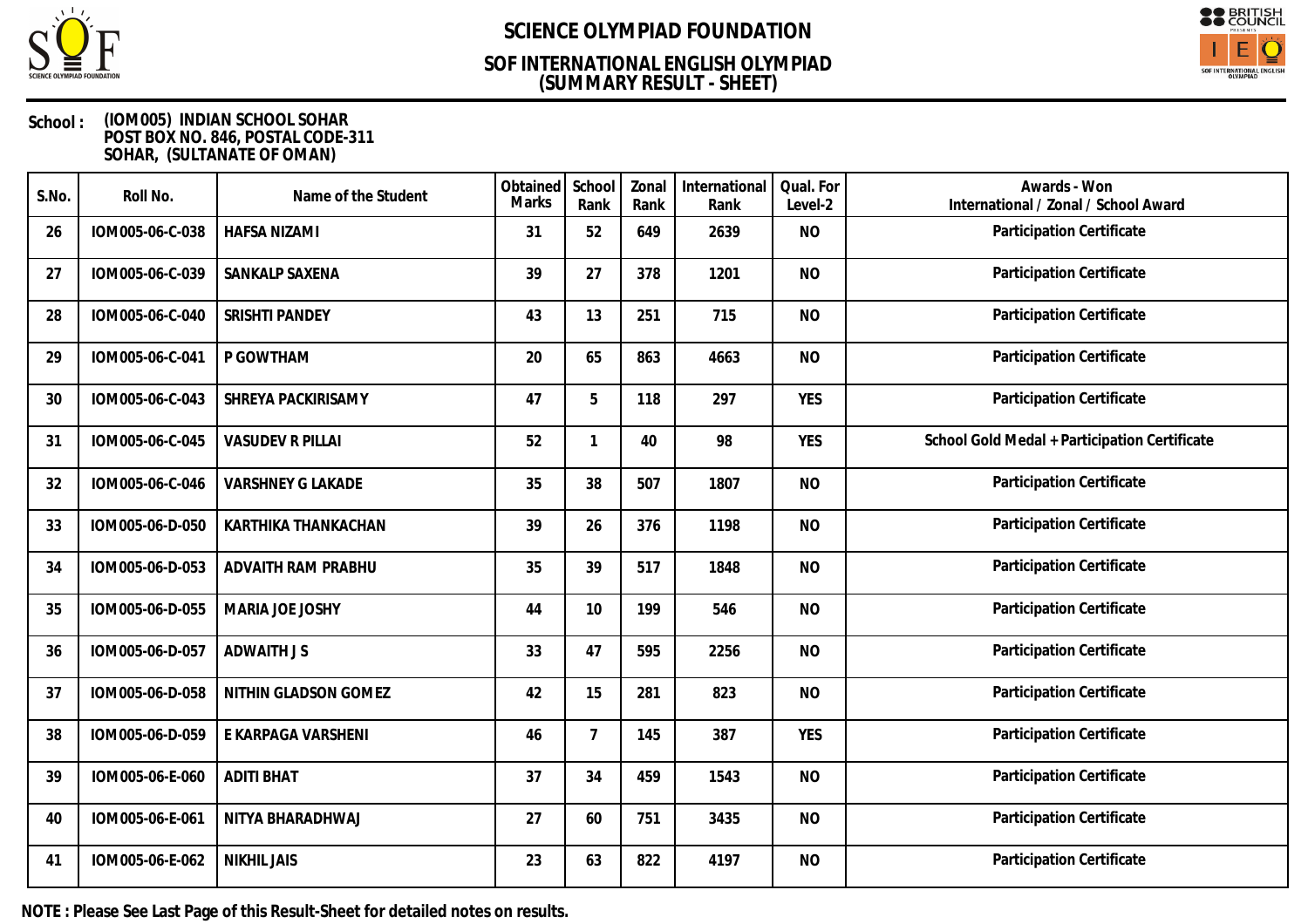

## **(SUMMARY RESULT - SHEET) SOF INTERNATIONAL ENGLISH OLYMPIAD**



### **School : (IOM005) INDIAN SCHOOL SOHAR POST BOX NO. 846, POSTAL CODE-311 SOHAR, (SULTANATE OF OMAN)**

| S.No. | Roll No.        | Name of the Student       | Obtained<br><b>Marks</b> | School<br>Rank | Zonal<br>Rank | International<br>Rank | Qual. For<br>Level-2 | Awards - Won<br>International / Zonal / School Award |
|-------|-----------------|---------------------------|--------------------------|----------------|---------------|-----------------------|----------------------|------------------------------------------------------|
| 42    | IOM005-06-E-064 | MANTHAN KAUSHIKBHAI PATEL | 29                       | 55             | 684           | 2900                  | <b>NO</b>            | Participation Certificate                            |
| 43    | IOM005-06-E-067 | SANJEETH SAJU ACHARYA     | 27                       | 59             | 737           | 3331                  | <b>NO</b>            | Participation Certificate                            |
| 44    | IOM005-06-E-069 | <b>GAYATHRI S NAIR</b>    | 34                       | 44             | 563           | 2063                  | <b>NO</b>            | Participation Certificate                            |
| 45    | IOM005-06-E-070 | SAHANA GOUDAR             | 40                       | 22             | 352           | 1085                  | <b>NO</b>            | Participation Certificate                            |
| 46    | IOM005-06-E-072 | <b>KARUNAA SHANKER</b>    | 30                       | 53             | 661           | 2740                  | <b>NO</b>            | Participation Certificate                            |
| 47    | IOM005-06-E-073 | ELBA MARIA ELDHO          | 38                       | 32             | 416           | 1371                  | <b>NO</b>            | Participation Certificate                            |
| 48    | IOM005-06-E-074 | <b>ADITI VARSHNEY</b>     | 30                       | 54             | 669           | 2791                  | <b>NO</b>            | Participation Certificate                            |
| 49    | IOM005-06-E-075 | <b>DIVYA PANDIAN</b>      | 39                       | 29             | 385           | 1226                  | <b>NO</b>            | Participation Certificate                            |
| 50    | IOM005-06-E-076 | NIRMAY AJAY RANE          | 34                       | 42             | 548           | 2023                  | <b>NO</b>            | Participation Certificate                            |
| 51    | IOM005-06-E-077 | AYAAN ANWAR T             | 41                       | 17             | 303           | 924                   | <b>NO</b>            | Participation Certificate                            |
| 52    | IOM005-06-E-079 | SIRI B PATIL              | 47                       | 4              | 117           | 293                   | <b>YES</b>           | Participation Certificate                            |
| 53    | IOM005-06-F-081 | <b>DHRUVA SHAH</b>        | 41                       | 16             | 285           | 872                   | <b>NO</b>            | Participation Certificate                            |
| 54    | IOM005-06-F-082 | R NITINKISOR              | 41                       | 18             | 306           | 928                   | <b>NO</b>            | Participation Certificate                            |
| 55    | IOM005-06-F-083 | SAVIO GEORGE M            | 40                       | 21             | 347           | 1076                  | <b>NO</b>            | Participation Certificate                            |
| 56    | IOM005-06-F-084 | <b>ATHARVA</b>            | 32                       | 48             | 613           | 2396                  | <b>NO</b>            | Participation Certificate                            |
| 57    | IOM005-06-F-086 | CH VEDITHA                | 39                       | 24             | 360           | 1146                  | <b>NO</b>            | Participation Certificate                            |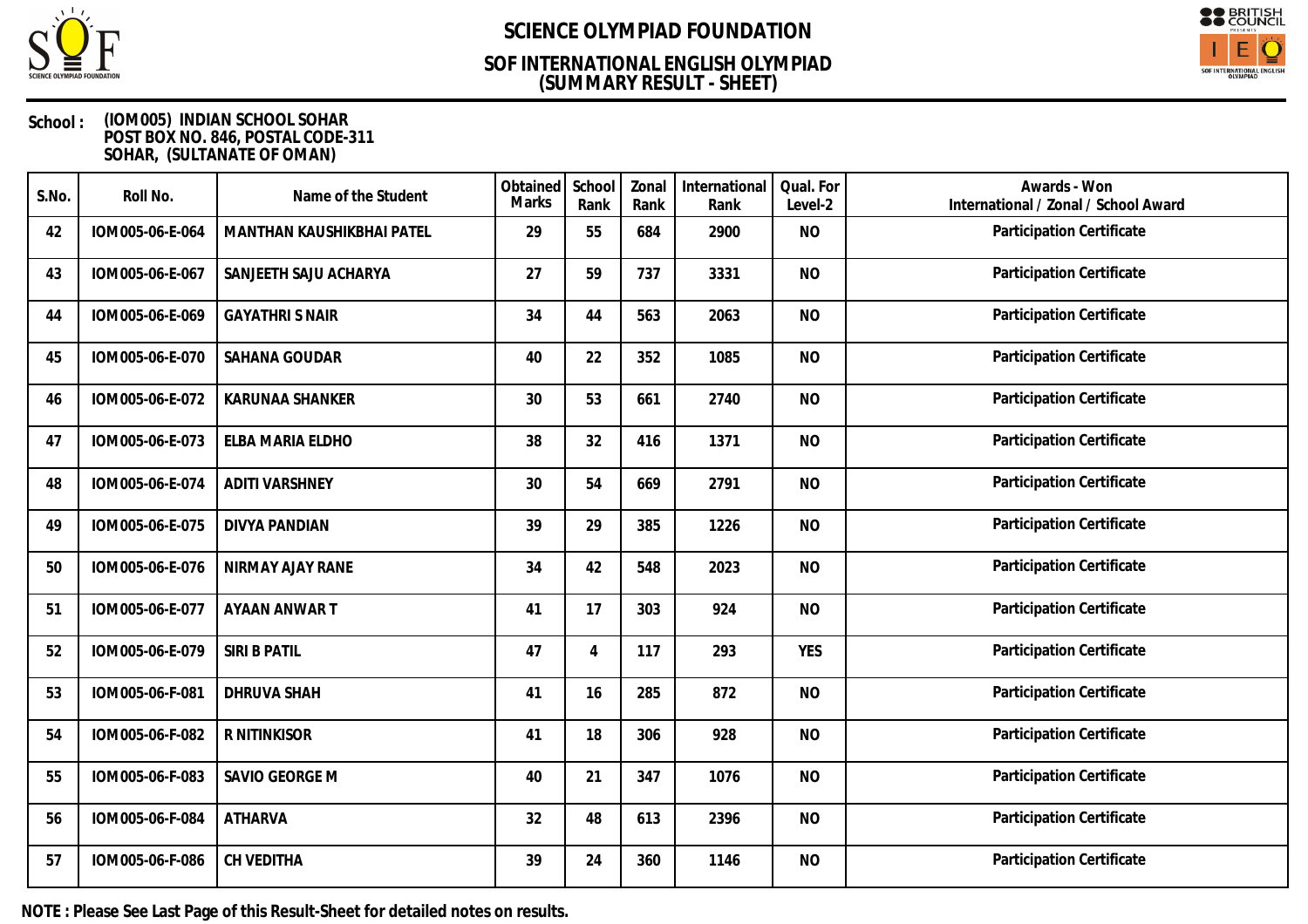

## **(SUMMARY RESULT - SHEET) SOF INTERNATIONAL ENGLISH OLYMPIAD**



### **School : (IOM005) INDIAN SCHOOL SOHAR POST BOX NO. 846, POSTAL CODE-311 SOHAR, (SULTANATE OF OMAN)**

| S.No. | Roll No.        | Name of the Student      | Obtained<br>Marks | School<br>Rank | Zonal<br>Rank | International<br>Rank | Qual. For<br>Level-2 | Awards - Won<br>International / Zonal / School Award |
|-------|-----------------|--------------------------|-------------------|----------------|---------------|-----------------------|----------------------|------------------------------------------------------|
| 58    | IOM005-06-F-087 | <b>UMIKA SOOD</b>        | 37                | 33             | 457           | 1528                  | <b>NO</b>            | Participation Certificate                            |
| 59    | IOM005-06-F-089 | ANAGHA LAKSHMI           | 39                | 25             | 366           | 1176                  | <b>NO</b>            | Participation Certificate                            |
| 60    | IOM005-06-F-090 | YASH B SETH              | 25                | 62             | 777           | 3767                  | <b>NO</b>            | Participation Certificate                            |
| 61    | IOM005-06-F-093 | <b>MD SUHANA</b>         | 17                | 66             | 899           | 5082                  | <b>NO</b>            | Participation Certificate                            |
| 62    | IOM005-06-G-095 | <b>TRISHA KUMBLE</b>     | <b>ABSEN1</b>     | N.A.           | N.A.          | N.A.                  | <b>NO</b>            | N.A.                                                 |
| 63    | IOM005-06-G-096 | <b>DIVYA VIJAY SINGH</b> | 45                | 9              | 183           | 498                   | <b>NO</b>            | <b>Participation Certificate</b>                     |
| 64    | IOM005-06-G-097 | MARGI MANUBHAI CHAUDHARY | 36                | 37             | 486           | 1677                  | <b>NO</b>            | Participation Certificate                            |
| 65    | IOM005-06-G-098 | <b>ABHINAV S</b>         | 29                | 56             | 703           | 3035                  | <b>NO</b>            | Participation Certificate                            |
| 66    | IOM005-06-G-099 | <b>K P SURYADAS</b>      | <b>ABSENT</b>     | N.A.           | N.A.          | N.A.                  | <b>NO</b>            | N.A.                                                 |
| 67    | IOM005-06-G-100 | <b>LUVYA P SHETTY</b>    | 40                | 23             | 356           | 1091                  | <b>NO</b>            | Participation Certificate                            |
| 68    | IOM005-06-G-104 | J P MITHIL SAI           | 42                | 14             | 263           | 766                   | <b>NO</b>            | Participation Certificate                            |
| 69    | IOM005-06-G-107 | <b>ALAN VARGHESE</b>     | 12                | 68             | 926           | 5510                  | <b>NO</b>            | Participation Certificate                            |
| 70    | IOM005-06-G-110 | SWASTIKA MANISH JAGTAP   | 36                | 36             | 474           | 1636                  | <b>NO</b>            | Participation Certificate                            |
| 71    | IOM005-06-G-111 | MADHAV KRISHNA SRENATH   | 48                | $\overline{2}$ | 104           | 263                   | <b>YES</b>           | School Silver Medal + Participation Certificate      |
| 72    | IOM005-06-G-112 | SAGNIK BHATTACHARJEE     | 35                | 40             | 520           | 1852                  | <b>NO</b>            | Participation Certificate                            |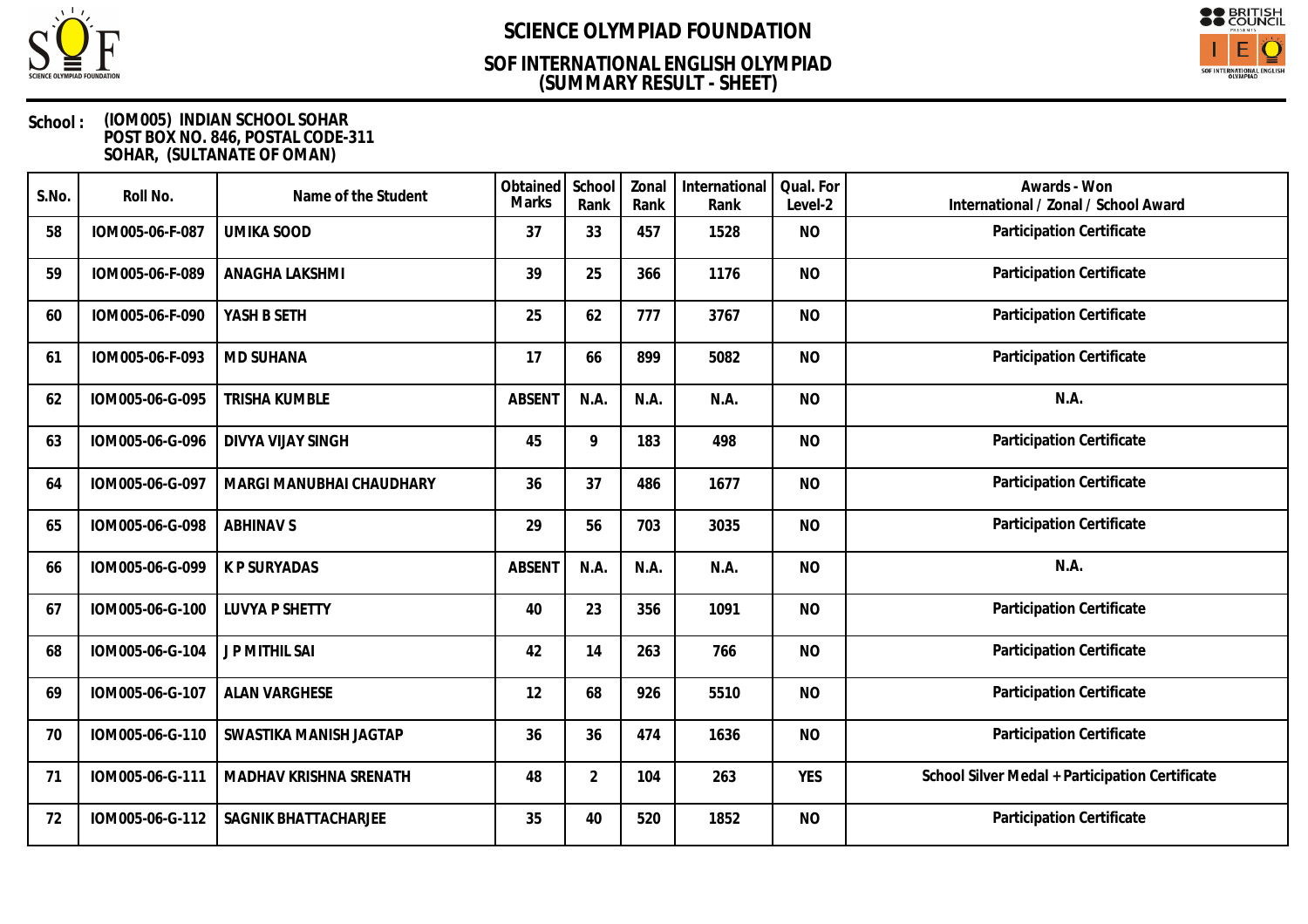

## **(SUMMARY RESULT - SHEET) SOF INTERNATIONAL ENGLISH OLYMPIAD**



### **School : (IOM005) INDIAN SCHOOL SOHAR POST BOX NO. 846, POSTAL CODE-311 SOHAR, (SULTANATE OF OMAN)**

| S.No.          | Roll No.        | Name of the Student       | Obtained<br><b>Marks</b> | School<br>Rank | Zonal<br>Rank | International<br>Rank | Qual. For<br>Level-2 | Awards - Won<br>International / Zonal / School Award |
|----------------|-----------------|---------------------------|--------------------------|----------------|---------------|-----------------------|----------------------|------------------------------------------------------|
|                | IOM005-07-A-002 | R VANISHA CHRISTILA       | 23                       | 36             | 736           | 4367                  | <b>NO</b>            | Participation Certificate                            |
| $\overline{2}$ | IOM005-07-A-007 | TAHER MURTAZA JOHER       | 32                       | 26             | 545           | 2814                  | <b>NO</b>            | Participation Certificate                            |
| 3              | IOM005-07-A-008 | SANA MAJOTHI              | 34                       | 19             | 500           | 2409                  | <b>NO</b>            | Participation Certificate                            |
| $\overline{A}$ | IOM005-07-A-011 | <b>ANSTIN ANIL</b>        | 41                       | 9              | 311           | 1201                  | <b>NO</b>            | Participation Certificate                            |
| 5              | IOM005-07-A-013 | <b>ANIRUDH G</b>          | 33                       | 20             | 504           | 2494                  | <b>NO</b>            | Participation Certificate                            |
| 6              | IOM005-07-A-015 | E SAUMIYA                 | 22                       | 37             | 761           | 4551                  | <b>NO</b>            | Participation Certificate                            |
|                | IOM005-07-A-017 | <b>AATHIRA RENJITH</b>    | 32                       | 25             | 541           | 2777                  | <b>NO</b>            | Participation Certificate                            |
| 8              | IOM005-07-A-018 | <b>SHAHID T</b>           | <b>ABSENT</b>            | N.A.           | N.A.          | N.A.                  | <b>NO</b>            | N.A.                                                 |
| 9              | IOM005-07-A-020 | M GEETHU SHIVANI          | 40                       | 13             | 337           | 1387                  | <b>NO</b>            | Participation Certificate                            |
| 10             | IOM005-07-B-022 | <b>ULLASH PARAMESHI</b>   | 33                       | 21             | 505           | 2503                  | <b>NO</b>            | Participation Certificate                            |
| 11             | IOM005-07-B-024 | RUJUTA SHIRISH KHARE      | 37                       | 16             | 413           | 1863                  | <b>NO</b>            | Participation Certificate                            |
| 12             | IOM005-07-B-026 | <b>AMAN SAJI</b>          | 45                       | 5              | 203           | 701                   | <b>NO</b>            | Participation Certificate                            |
| 13             | IOM005-07-B-031 | SANJIT SUNDARAMAN         | 42                       | $\overline{7}$ | 285           | 1075                  | <b>NO</b>            | Participation Certificate                            |
| 14             | IOM005-07-B-032 | DIVIYANSHU VERMA          | 21                       | 39             | 770           | 4617                  | <b>NO</b>            | Participation Certificate                            |
| 15             | IOM005-07-B-033 | SAMRUDDHI MANDAR SATHE    | 32                       | 24             | 532           | 2714                  | <b>NO</b>            | Participation Certificate                            |
| 16             | IOM005-07-B-035 | <b>LABDHI MILAN DOSHI</b> | 36                       | 17             | 447           | 2044                  | <b>NO</b>            | Participation Certificate                            |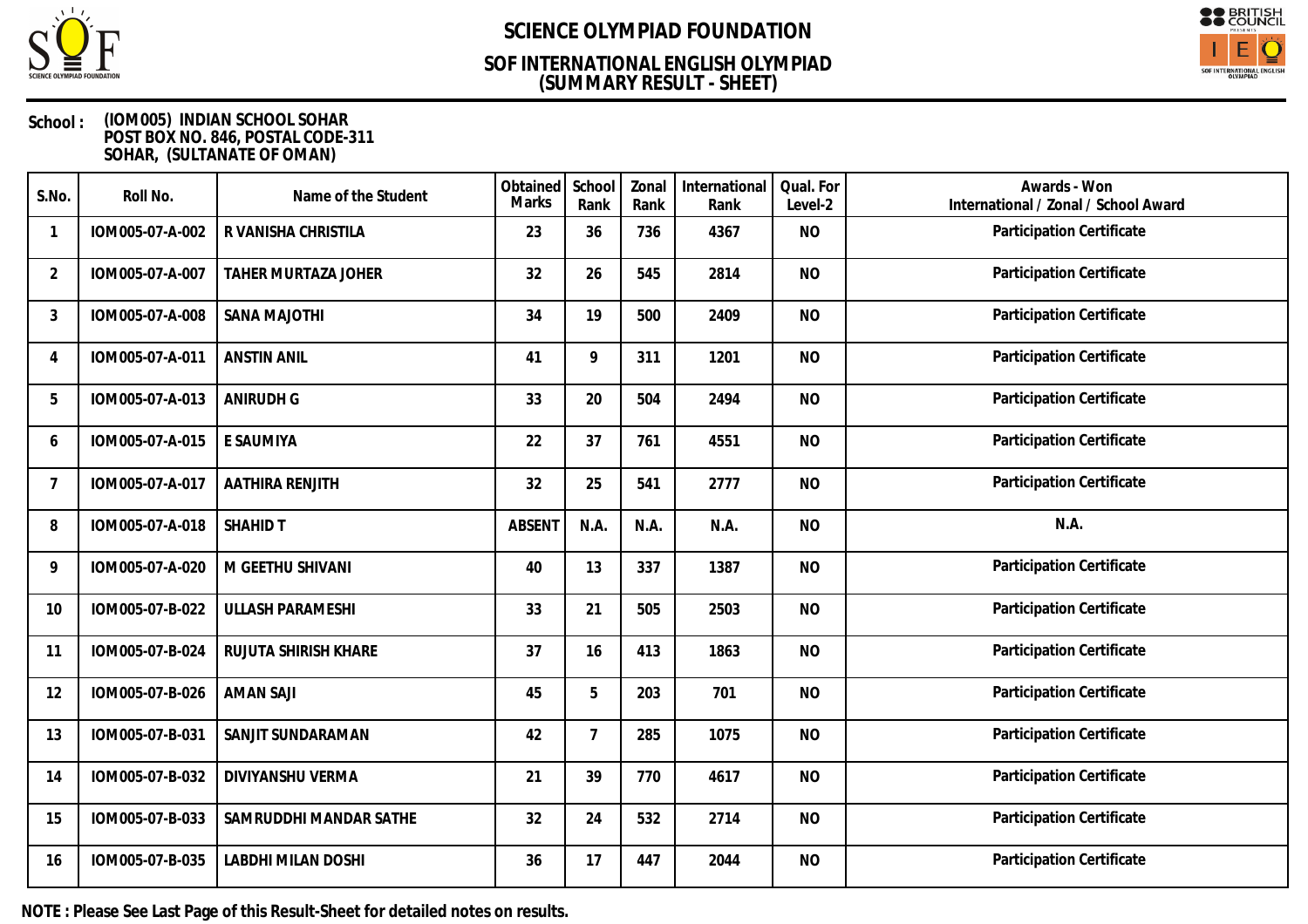

## **(SUMMARY RESULT - SHEET) SOF INTERNATIONAL ENGLISH OLYMPIAD**



### **School : (IOM005) INDIAN SCHOOL SOHAR POST BOX NO. 846, POSTAL CODE-311 SOHAR, (SULTANATE OF OMAN)**

| S.No. | Roll No.        | Name of the Student       | Obtained<br><b>Marks</b> | School<br>Rank | Zonal<br>Rank | International<br>Rank | Qual. For<br>Level-2 | Awards - Won<br>International / Zonal / School Award |
|-------|-----------------|---------------------------|--------------------------|----------------|---------------|-----------------------|----------------------|------------------------------------------------------|
| 17    | IOM005-07-B-036 | ANDRIA SUSAN JACOB        | 48                       | 3              | 114           | 403                   | <b>NO</b>            | School Bronze Medal + Participation Certificate      |
| 18    | IOM005-07-B-038 | SENTHIL HARINEE           | 25                       | 34             | 693           | 4010                  | <b>NO</b>            | <b>Participation Certificate</b>                     |
| 19    | IOM005-07-C-039 | YASHITA SINGH             | 31                       | 27             | 560           | 2943                  | <b>NO</b>            | Participation Certificate                            |
| 20    | IOM005-07-C-043 | <b>FAIZA EHASAANA</b>     | 28                       | 32             | 647           | 3594                  | <b>NO</b>            | Participation Certificate                            |
| 21    | IOM005-07-C-044 | R SHEJINAH CHRISTOE       | 34                       | 18             | 481           | 2348                  | <b>NO</b>            | Participation Certificate                            |
| 22    | IOM005-07-C-046 | NANDITHA P V              | 33                       | 23             | 520           | 2587                  | <b>NO</b>            | Participation Certificate                            |
| 23    | IOM005-07-D-049 | PAVAN NAMBIAR             | 51                       | 1              | 42            | 181                   | <b>YES</b>           | School Gold Medal + Participation Certificate        |
| 24    | IOM005-07-D-050 | <b>CHRIS JOSHI</b>        | 31                       | 27             | 560           | 2943                  | <b>NO</b>            | Participation Certificate                            |
| 25    | IOM005-07-D-051 | JOEL JOSE MANOJ           | 39                       | 14             | 361           | 1512                  | <b>NO</b>            | <b>Participation Certificate</b>                     |
| 26    | IOM005-07-D-052 | <b>HANSINI C SALIAN</b>   | 41                       | 10             | 316           | 1219                  | <b>NO</b>            | Participation Certificate                            |
| 27    | IOM005-07-D-055 | <b>G SAI SANJANA</b>      | 29                       | 29             | 618           | 3370                  | <b>NO</b>            | Participation Certificate                            |
| 28    | IOM005-07-D-056 | ABDE ALI MURTAZA ARSIWALA | 39                       | 15             | 369           | 1569                  | <b>NO</b>            | Participation Certificate                            |
| 29    | IOM005-07-D-060 | RIZA FATHIMA              | 18                       | 41             | 821           | 5048                  | <b>NO</b>            | Participation Certificate                            |
| 30    | IOM005-07-E-068 | SHATAKSHI RAMAN           | 25                       | 35             | 702           | 4063                  | <b>NO</b>            | Participation Certificate                            |
| 31    | IOM005-07-E-069 | SIDHIKSHA RAMAN           | 25                       | 33             | 692           | 4006                  | <b>NO</b>            | Participation Certificate                            |
| 32    | IOM005-07-E-071 | <b>AKASH AJAY</b>         | 44                       | 6              | 232           | 808                   | <b>NO</b>            | Participation Certificate                            |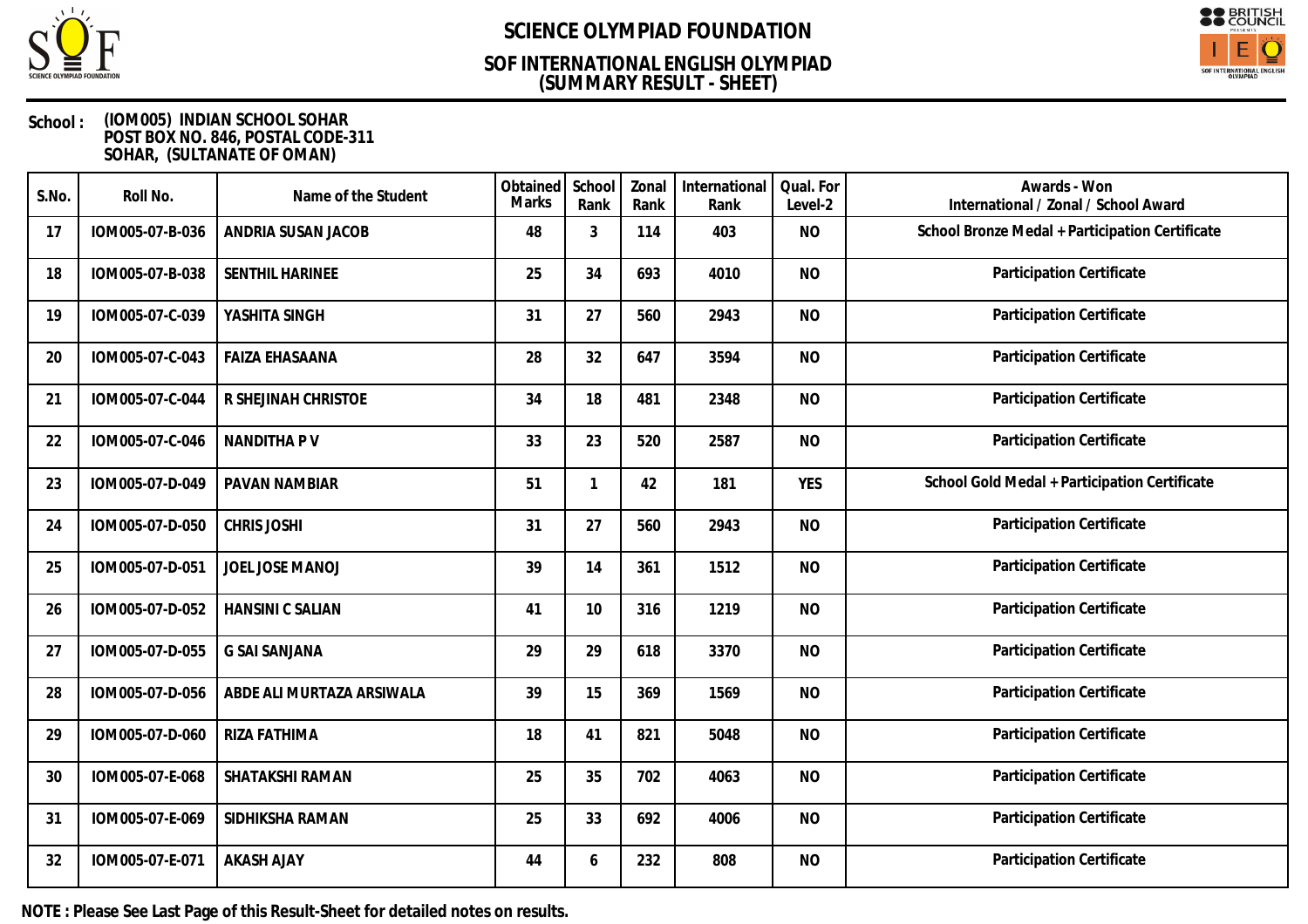

## **(SUMMARY RESULT - SHEET) SOF INTERNATIONAL ENGLISH OLYMPIAD**



### **School : (IOM005) INDIAN SCHOOL SOHAR POST BOX NO. 846, POSTAL CODE-311 SOHAR, (SULTANATE OF OMAN)**

| S.No.          | Roll No.        | Name of the Student      | Obtained<br>Marks | School<br>Rank | Zonal<br>Rank | International<br>Rank | Qual. For<br>Level-2 | Awards - Won<br>International / Zonal / School Award |
|----------------|-----------------|--------------------------|-------------------|----------------|---------------|-----------------------|----------------------|------------------------------------------------------|
| 33             | IOM005-07-F-073 | <b>HARIT MEHTA</b>       | 49                | $\overline{2}$ | 81            | 309                   | <b>YES</b>           | School Silver Medal + Participation Certificate      |
| 34             | IOM005-07-F-075 | <b>NALAN BABURAJ</b>     | 47                | 4              | 135           | 477                   | <b>NO</b>            | Participation Certificate                            |
| 35             | IOM005-07-F-077 | DIVYA A BHALERAO         | 28                | 31             | 644           | 3584                  | <b>NO</b>            | Participation Certificate                            |
| 36             | IOM005-07-F-082 | SANNIKAA                 | 41                | 8              | 305           | 1190                  | <b>NO</b>            | Participation Certificate                            |
| 37             | IOM005-07-F-084 | ARYA RITESH KUMAR MIRANI | 41                | 11             | 318           | 1224                  | <b>NO</b>            | Participation Certificate                            |
| 38             | IOM005-07-F-085 | HET SARAVAIYA            | 29                | 28             | 608           | 3321                  | <b>NO</b>            | Participation Certificate                            |
| 39             | IOM005-07-G-088 | <b>ARJUN V</b>           | 28                | 30             | 634           | 3505                  | <b>NO</b>            | Participation Certificate                            |
| 40             | IOM005-07-G-090 | <b>S THANGAVEL</b>       | 21                | 40             | 779           | 4697                  | <b>NO</b>            | Participation Certificate                            |
| 41             | IOM005-07-G-095 | <b>ASHWIN MANOJ</b>      | 40                | 12             | 333           | 1351                  | <b>NO</b>            | Participation Certificate                            |
| 42             | IOM005-07-G-098 | <b>NANDINIS</b>          | 22                | 38             | 765           | 4561                  | <b>NO</b>            | Participation Certificate                            |
| 43             | IOM005-07-G-099 | S SARVESHVAR             | 16                | 42             | 838           | 5217                  | <b>NO</b>            | Participation Certificate                            |
| 44             | IOM005-07-G-100 | SINCHAN SUVARNA          | 33                | 22             | 517           | 2577                  | <b>NO</b>            | Participation Certificate                            |
|                | IOM005-08-A-001 | <b>AJISTH SHUKLA</b>     | 36                | 23             | 361           | 1944                  | <b>NO</b>            | Participation Certificate                            |
| $\overline{2}$ | IOM005-08-A-002 | ROHAN SUCHITHRAN         | 50                | $\overline{2}$ | 60            | 194                   | <b>YES</b>           | School Gold Medal + Participation Certificate        |
| 3              | IOM005-08-A-003 | VIGNESH ARANGANATHAN     | 23                | 38             | 651           | 4548                  | <b>NO</b>            | Participation Certificate                            |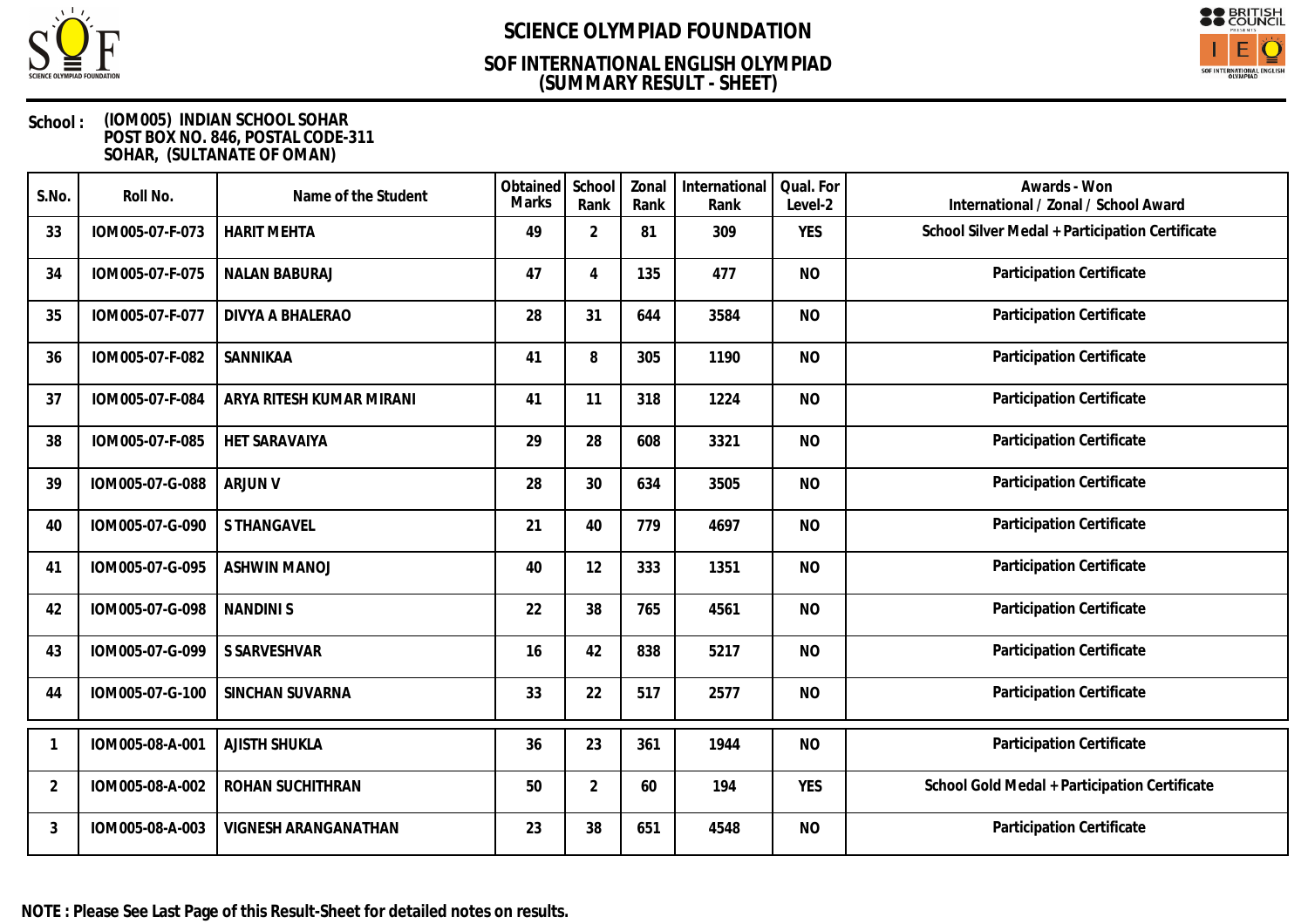

## **(SUMMARY RESULT - SHEET) SOF INTERNATIONAL ENGLISH OLYMPIAD**



### **School : (IOM005) INDIAN SCHOOL SOHAR POST BOX NO. 846, POSTAL CODE-311 SOHAR, (SULTANATE OF OMAN)**

| S.No.          | Roll No.        | Name of the Student       | Obtained<br>Marks | School<br>Rank | Zonal<br>Rank | International<br>Rank | Qual. For<br>Level-2 | Awards - Won<br>International / Zonal / School Award |
|----------------|-----------------|---------------------------|-------------------|----------------|---------------|-----------------------|----------------------|------------------------------------------------------|
| $\overline{4}$ | IOM005-08-A-005 | <b>ADVAIT NAIR</b>        | 47                | 6              | 105           | 395                   | <b>NO</b>            | Participation Certificate                            |
| 5              | IOM005-08-A-006 | <b>CHARU MISRA</b>        | 42                | 13             | 211           | 957                   | <b>NO</b>            | Participation Certificate                            |
| 6              | IOM005-08-A-008 | <b>SHARON SUJAN</b>       | 47                | $\overline{7}$ | 111           | 405                   | <b>NO</b>            | Participation Certificate                            |
| 7              | IOM005-08-A-009 | <b>AMAN RASHEED</b>       | 43                | 11             | 189           | 823                   | <b>NO</b>            | Participation Certificate                            |
| 8              | IOM005-08-B-016 | <b>KUSHAL M</b>           | 47                | $\overline{4}$ | 98            | 374                   | <b>NO</b>            | School Bronze Medal + Participation Certificate      |
| 9              | IOM005-08-B-018 | OLIVER LOURDINO MAHINTHAN | 37                | 20             | 341           | 1797                  | <b>NO</b>            | Participation Certificate                            |
| 10             | IOM005-08-B-019 | CHERISH VARUGHESE BINNY   | 35                | 25             | 392           | 2172                  | <b>NO</b>            | Participation Certificate                            |
| 11             | IOM005-08-B-021 | <b>ANITA SABU</b>         | 33                | 28             | 444           | 2594                  | <b>NO</b>            | Participation Certificate                            |
| 12             | IOM005-08-B-023 | NAYANA M KRISHNA          | 30                | 30             | 499           | 3162                  | <b>NO</b>            | Participation Certificate                            |
| 13             | IOM005-08-B-026 | HARSHINI PADMANABHAN      | 40                | 15             | 265           | 1284                  | <b>NO</b>            | Participation Certificate                            |
| 14             | IOM005-08-B-029 | ESHA M KANNAV             | 30                | 31             | 509           | 3228                  | <b>NO</b>            | Participation Certificate                            |
| 15             | IOM005-08-B-030 | SNIGDHA CHATTARJEE        | 43                | 10             | 188           | 822                   | <b>NO</b>            | Participation Certificate                            |
| 16             | IOM005-08-B-031 | SANIYA RASHEED            | 37                | 18             | 329           | 1752                  | <b>NO</b>            | Participation Certificate                            |
| 17             | IOM005-08-B-033 | BRENDA MARY VARUGHESE     | 36                | 22             | 360           | 1934                  | <b>NO</b>            | Participation Certificate                            |
| 18             | IOM005-08-C-037 | <b>SWATI RAJESH</b>       | 47                | 5              | 104           | 394                   | <b>NO</b>            | Participation Certificate                            |
| 19             | IOM005-08-C-038 | PAKHI GOLYAN              | 47                | 3              | 97            | 373                   | <b>NO</b>            | School Silver Medal + Participation Certificate      |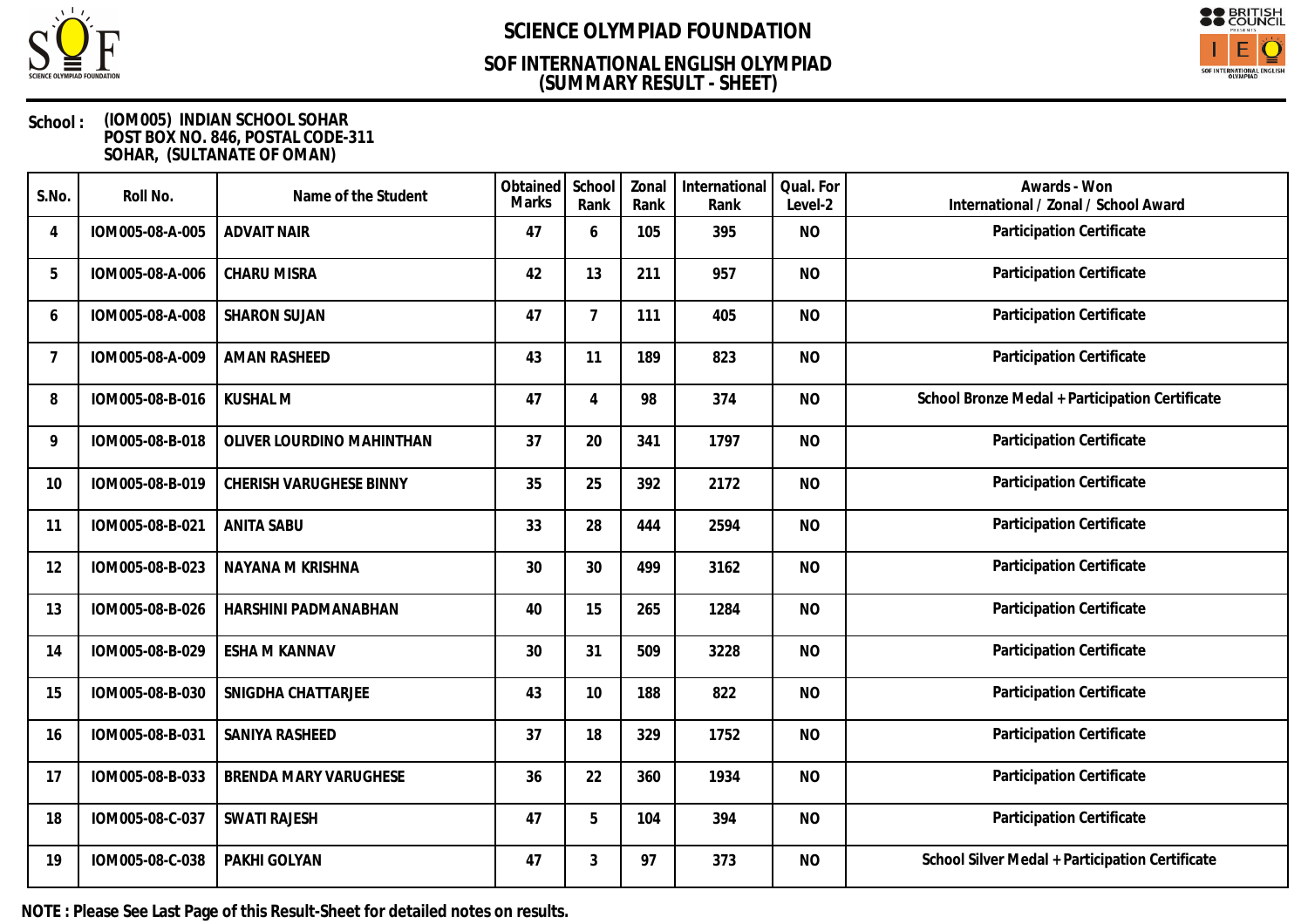

## **(SUMMARY RESULT - SHEET) SOF INTERNATIONAL ENGLISH OLYMPIAD**



### **School : (IOM005) INDIAN SCHOOL SOHAR POST BOX NO. 846, POSTAL CODE-311 SOHAR, (SULTANATE OF OMAN)**

| S.No. | Roll No.        | Name of the Student      | Obtained<br>Marks | School<br>Rank | Zonal<br>Rank | International<br>Rank | Qual. For<br>Level-2 | Awards - Won<br>International / Zonal / School Award |
|-------|-----------------|--------------------------|-------------------|----------------|---------------|-----------------------|----------------------|------------------------------------------------------|
| 20    | IOM005-08-C-039 | MEGHNA JAYAKUMAR         | 54                | 1              | 15            | 53                    | <b>YES</b>           | Medal of Distinction + Certificate of Distinction    |
| 21    | IOM005-08-C-041 | MEGHNA SENTHIL KUMAR     | 37                | 19             | 331           | 1757                  | <b>NO</b>            | Participation Certificate                            |
| 22    | IOM005-08-C-043 | <b>BENITTA REJI</b>      | 43                | 12             | 190           | 826                   | <b>NO</b>            | Participation Certificate                            |
| 23    | IOM005-08-C-047 | <b>SONA SHEEJA</b>       | <b>ABSEN1</b>     | N.A.           | N.A.          | N.A.                  | <b>NO</b>            | N.A.                                                 |
| 24    | IOM005-08-C-048 | <b>PUSHKAR RAI</b>       | 27                | 34             | 575           | 3856                  | <b>NO</b>            | Participation Certificate                            |
| 25    | IOM005-08-D-051 | AADIYA DILNA ANISH       | 45                | 8              | 132           | 552                   | <b>NO</b>            | Participation Certificate                            |
| 26    | IOM005-08-D-053 | PAVAN AJITH KUMAR        | 25                | 35             | 604           | 4154                  | <b>NO</b>            | Participation Certificate                            |
| 27    | IOM005-08-E-057 | NABEEHA FATIMA           | 43                | 9              | 185           | 818                   | <b>NO</b>            | Participation Certificate                            |
| 28    | IOM005-08-E-058 | <b>KSHITIJ SRIVASTAV</b> | 28                | 32             | 549           | 3607                  | <b>NO</b>            | Participation Certificate                            |
| 29    | IOM005-08-E-061 | <b>VEDANT VAIDYA</b>     | 34                | 26             | 423           | 2385                  | <b>NO</b>            | Participation Certificate                            |
| 30    | IOM005-08-E-062 | <b>NAINSI KUMARI</b>     | 38                | 17             | 316           | 1629                  | <b>NO</b>            | Participation Certificate                            |
| 31    | IOM005-08-E-063 | <b>TULSI MAKWANA</b>     | 32                | 29             | 464           | 2801                  | <b>NO</b>            | Participation Certificate                            |
| 32    | IOM005-08-E-066 | THAKSHAYA P K            | 37                | 21             | 344           | 1803                  | <b>NO</b>            | Participation Certificate                            |
| 33    | IOM005-08-E-070 | SANSHRAY S GANAPATRI     | 21                | 39             | 694           | 4887                  | <b>NO</b>            | Participation Certificate                            |
| 34    | IOM005-08-E-071 | <b>ANWESA DOLAI</b>      | 28                | 33             | 554           | 3620                  | <b>NO</b>            | Participation Certificate                            |
| 35    | IOM005-08-F-072 | <b>HUDA FATIMA</b>       | 24                | 36             | 637           | 4419                  | <b>NO</b>            | Participation Certificate                            |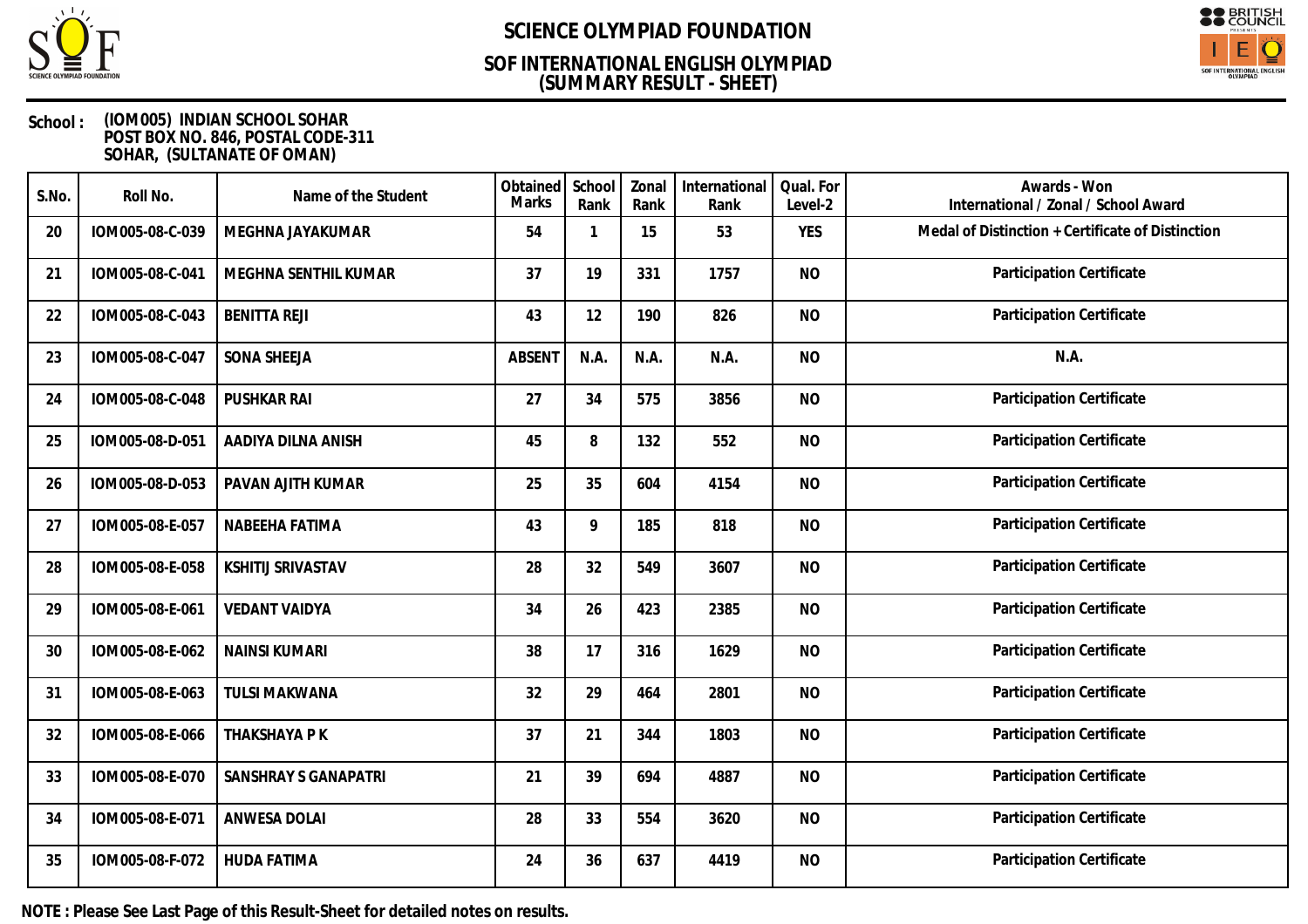

## **(SUMMARY RESULT - SHEET) SOF INTERNATIONAL ENGLISH OLYMPIAD**



### **School : (IOM005) INDIAN SCHOOL SOHAR POST BOX NO. 846, POSTAL CODE-311 SOHAR, (SULTANATE OF OMAN)**

| S.No.          | Roll No.        | Name of the Student       | Obtained<br>Marks | School<br>Rank | Zonal<br>Rank | International<br>Rank | Qual. For<br>Level-2 | Awards - Won<br>International / Zonal / School Award |
|----------------|-----------------|---------------------------|-------------------|----------------|---------------|-----------------------|----------------------|------------------------------------------------------|
| 36             | IOM005-08-F-078 | SAKSHI GIRISH SAVDEKAR    | 33                | 27             | 432           | 2538                  | <b>NO</b>            | Participation Certificate                            |
| 37             | IOM005-08-F-082 | <b>DEVIKAR</b>            | 23                | 37             | 645           | 4514                  | <b>NO</b>            | Participation Certificate                            |
| 38             | IOM005-08-F-084 | PAVANI DEVABATHINI        | 39                | 16             | 288           | 1450                  | <b>NO</b>            | Participation Certificate                            |
| 39             | IOM005-08-F-086 | <b>DELSTON VINITH VAS</b> | 41                | 14             | 233           | 1091                  | <b>NO</b>            | Participation Certificate                            |
| 40             | IOM005-08-F-087 | SANIYA A S                | 35                | 24             | 386           | 2126                  | <b>NO</b>            | Participation Certificate                            |
|                | IOM005-09-A-001 | SANUSHA SAJU HARICHANDRAN | 25                | 44             | 532           | 3387                  | <b>NO</b>            | Participation Certificate                            |
| $\overline{2}$ | IOM005-09-A-002 | <b>GARVIT SINGH</b>       | 44                | 11             | 183           | 582                   | <b>NO</b>            | Participation Certificate                            |
| 3              | IOM005-09-A-005 | HET RITESH KUMAR SHAH     | 32                | 37             | 395           | 2140                  | <b>NO</b>            | Participation Certificate                            |
| 4              | IOM005-09-A-008 | <b>OJAS GOLYAN</b>        | 41                | 20             | 250           | 889                   | <b>NO</b>            | Participation Certificate                            |
| 5              | IOM005-09-A-011 | ANIMESH VIJAY BAWANE      | 39                | 25             | 277           | 1135                  | <b>NO</b>            | Participation Certificate                            |
| 6              | IOM005-09-A-013 | <b>AMIRA KALAM</b>        | 36                | 30             | 327           | 1540                  | <b>NO</b>            | Participation Certificate                            |
| $\overline{7}$ | IOM005-09-B-017 | SANCHITA SANTOSH SWAMI    | 40                | 24             | 266           | 1007                  | <b>NO</b>            | Participation Certificate                            |
| 8              | IOM005-09-B-018 | <b>OJASWA VERMA</b>       | 40                | 23             | 259           | 994                   | <b>NO</b>            | Participation Certificate                            |
| 9              | IOM005-09-B-019 | <b>REBECCA ROY GEORGE</b> | 36                | 29             | 322           | 1502                  | <b>NO</b>            | Participation Certificate                            |
| 10             | IOM005-09-B-020 | <b>ARNAV BEJOY</b>        | 31                | 41             | 427           | 2367                  | <b>NO</b>            | Participation Certificate                            |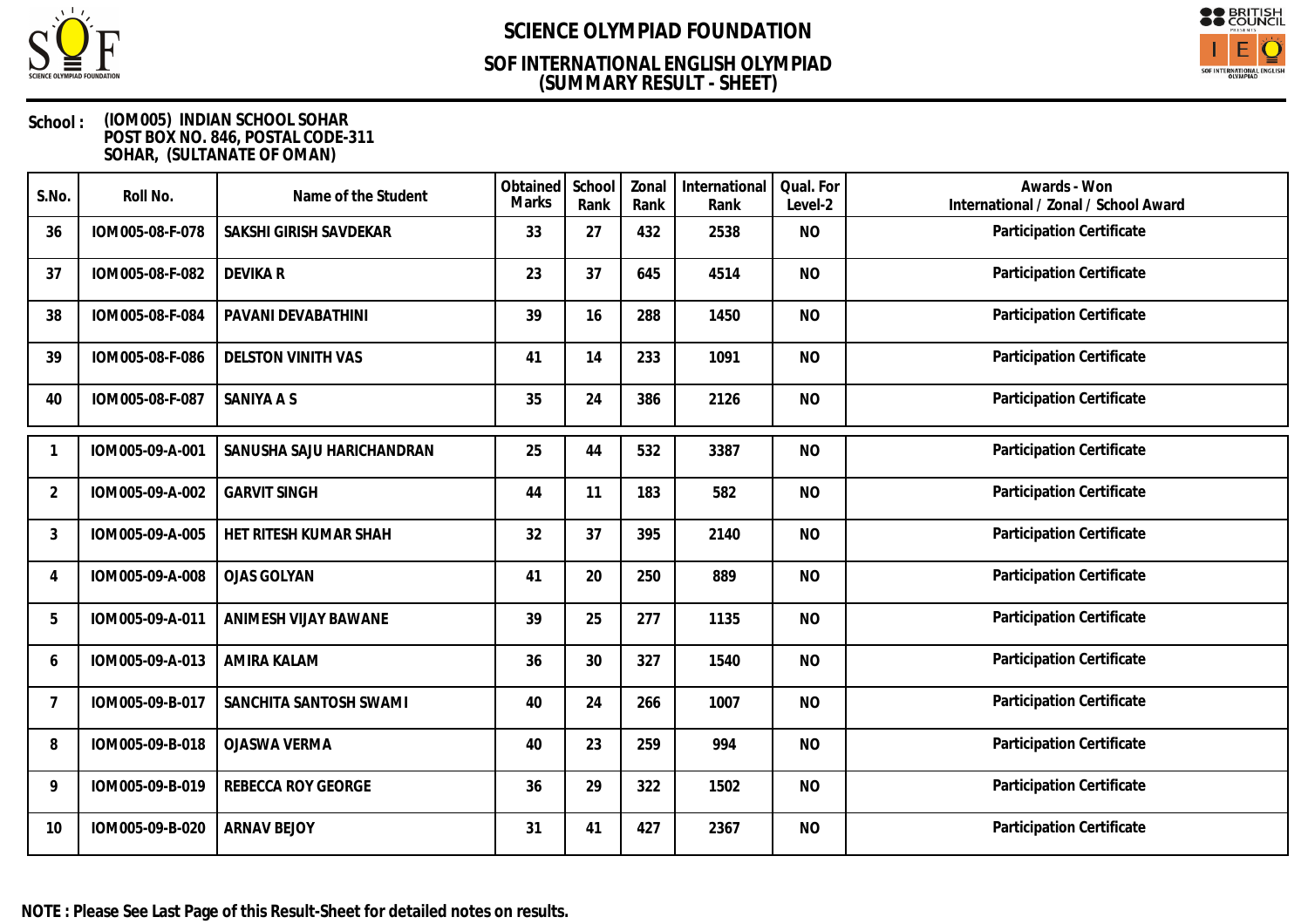

## **(SUMMARY RESULT - SHEET) SOF INTERNATIONAL ENGLISH OLYMPIAD**



### **School : (IOM005) INDIAN SCHOOL SOHAR POST BOX NO. 846, POSTAL CODE-311 SOHAR, (SULTANATE OF OMAN)**

| S.No. | Roll No.        | Name of the Student       | Obtained<br><b>Marks</b> | School<br>Rank | Zonal<br>Rank | International<br>Rank | Qual. For<br>Level-2 | Awards - Won<br>International / Zonal / School Award |
|-------|-----------------|---------------------------|--------------------------|----------------|---------------|-----------------------|----------------------|------------------------------------------------------|
| 11    | IOM005-09-B-021 | KARTIKEYA VARDHAN SINGH   | 32                       | 38             | 403           | 2158                  | <b>NO</b>            | Participation Certificate                            |
| 12    | IOM005-09-B-022 | <b>ALIGI MANASA</b>       | 31                       | 40             | 419           | 2316                  | <b>NO</b>            | <b>Participation Certificate</b>                     |
| 13    | IOM005-09-B-024 | CLIVE JYONIL COLACO       | 44                       | 10             | 179           | 562                   | <b>NO</b>            | Participation Certificate                            |
| 14    | IOM005-09-B-027 | URMI RITESHKUMAR MIRANI   | 43                       | 13             | 200           | 644                   | <b>NO</b>            | Participation Certificate                            |
| 15    | IOM005-09-B-028 | <b>NEERAJ RAJEEV</b>      | 49                       | 3              | 94            | 223                   | <b>NO</b>            | School Bronze Medal + Participation Certificate      |
| 16    | IOM005-09-C-029 | NIVANSHI VIJAY            | <b>ABSENT</b>            | N.A.           | N.A.          | N.A.                  | <b>NO</b>            | N.A.                                                 |
| 17    | IOM005-09-C-030 | <b>HARSH SHUKLA</b>       | 36                       | 31             | 335           | 1579                  | <b>NO</b>            | Participation Certificate                            |
| 18    | IOM005-09-C-031 | <b>ARYAN PANDEY</b>       | 53                       | $\mathbf{1}$   | 42            | 74                    | <b>YES</b>           | School Gold Medal + Participation Certificate        |
| 19    | IOM005-09-C-033 | <b>ANSHITHA FICEL</b>     | 46                       | 6              | 144           | 408                   | <b>NO</b>            | Participation Certificate                            |
| 20    | IOM005-09-C-034 | <b>ILHAM A SOLKAR</b>     | 29                       | 42             | 450           | 2673                  | <b>NO</b>            | Participation Certificate                            |
| 21    | IOM005-09-C-035 | <b>VIBHAVAN SAIBUVIS</b>  | 41                       | 19             | 248           | 885                   | <b>NO</b>            | Participation Certificate                            |
| 22    | IOM005-09-C-036 | DUANE MEC C               | <b>ABSENT</b>            | N.A.           | N.A.          | N.A.                  | <b>NO</b>            | N.A.                                                 |
| 23    | IOM005-09-C-037 | CATHERINE VINCENT SANTOSH | 37                       | 26             | 304           | 1390                  | <b>NO</b>            | Participation Certificate                            |
| 24    | IOM005-09-C-038 | AISHWARYA PADMANALHAN     | 47                       | $\overline{4}$ | 124           | 336                   | <b>NO</b>            | Participation Certificate                            |
| 25    | IOM005-09-C-039 | M SAI GAYATHRI            | 22                       | 45             | 567           | 3831                  | <b>NO</b>            | Participation Certificate                            |
| 26    | IOM005-09-C-040 | PRANJAL GUPTA             | 45                       | 9              | 170           | 499                   | <b>NO</b>            | Participation Certificate                            |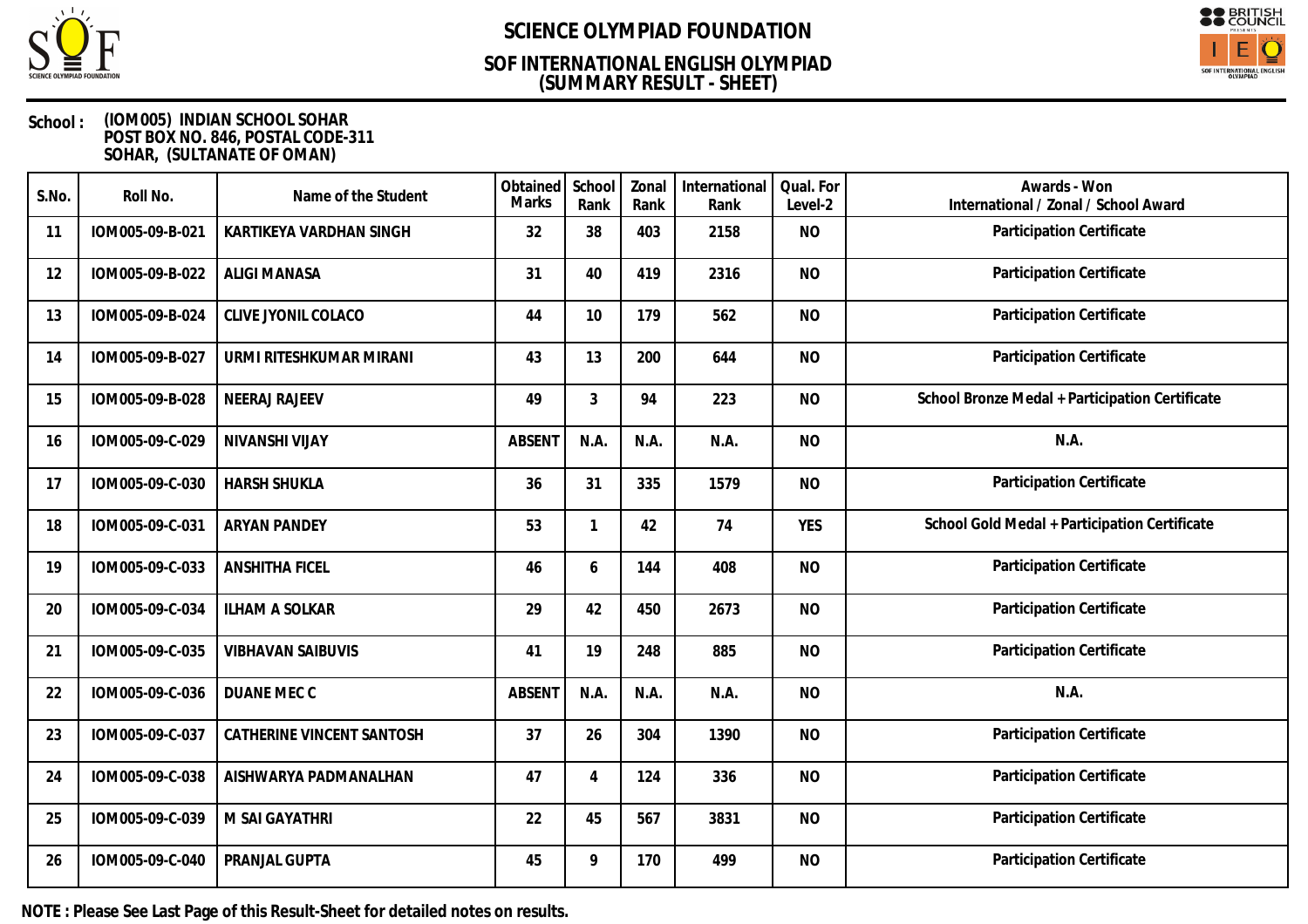

## **(SUMMARY RESULT - SHEET) SOF INTERNATIONAL ENGLISH OLYMPIAD**



### **School : (IOM005) INDIAN SCHOOL SOHAR POST BOX NO. 846, POSTAL CODE-311 SOHAR, (SULTANATE OF OMAN)**

| S.No. | Roll No.        | Name of the Student          | Obtained<br><b>Marks</b> | School<br>Rank | Zonal<br>Rank | International<br>Rank | Qual. For<br>Level-2 | Awards - Won<br>International / Zonal / School Award |
|-------|-----------------|------------------------------|--------------------------|----------------|---------------|-----------------------|----------------------|------------------------------------------------------|
| 27    | IOM005-09-C-041 | <b>JYOTSNNAV</b>             | 42                       | 15             | 222           | 744                   | <b>NO</b>            | Participation Certificate                            |
| 28    | IOM005-09-D-043 | DEEP SHARAD KALEGAONKAR      | 42                       | 14             | 219           | 716                   | <b>NO</b>            | Participation Certificate                            |
| 29    | IOM005-09-D-045 | SMIT AMITKUMAR RATHOD        | 45                       | 7              | 159           | 471                   | <b>NO</b>            | Participation Certificate                            |
| 30    | IOM005-09-D-048 | RIYA ANN JOHN                | 45                       | 8              | 163           | 477                   | <b>NO</b>            | Participation Certificate                            |
| 31    | IOM005-09-D-050 | KAMBLE SAKSHI SANJAY         | <b>ABSENT</b>            | N.A.           | N.A.          | N.A.                  | <b>NO</b>            | N.A.                                                 |
| 32    | IOM005-09-D-051 | ARAVIND PADMANABHAN          | 31                       | 39             | 415           | 2272                  | <b>NO</b>            | Participation Certificate                            |
| 33    | IOM005-09-D-054 | ARPITA NAROTH SANTHOSH       | 34                       | 33             | 366           | 1884                  | <b>NO</b>            | Participation Certificate                            |
| 34    | IOM005-09-D-055 | <b>RENIL DHARUNI</b>         | 33                       | 34             | 372           | 1982                  | <b>NO</b>            | Participation Certificate                            |
| 35    | IOM005-09-D-056 | <b>GOMATHI SELVAKUMAR</b>    | 29                       | 43             | 461           | 2713                  | <b>NO</b>            | Participation Certificate                            |
| 36    | IOM005-09-D-058 | ARLEEN KLENISSA MONTEIRO     | 44                       | 12             | 188           | 588                   | <b>NO</b>            | Participation Certificate                            |
| 37    | IOM005-09-E-060 | SAMIHA SHAHUL HAMEETH        | 40                       | 24             | 266           | 1007                  | <b>NO</b>            | Participation Certificate                            |
| 38    | IOM005-09-E-061 | JERUSHA ADELINE JOHN KENNEDY | 40                       | 22             | 256           | 965                   | <b>NO</b>            | Participation Certificate                            |
| 39    | IOM005-09-E-063 | LIYA MARIA SHIJO             | 42                       | 16             | 232           | 780                   | <b>NO</b>            | Participation Certificate                            |
| 40    | IOM005-09-E-066 | <b>MARIA THERESE PAUL</b>    | 52                       | $\overline{2}$ | 51            | 96                    | <b>YES</b>           | School Silver Medal + Participation Certificate      |
| 41    | IOM005-09-E-067 | <b>ALEENA DISON</b>          | 46                       | 5              | 136           | 378                   | <b>NO</b>            | Participation Certificate                            |
| 42    | IOM005-09-F-069 | AMRITHA HARIDASAN            | 37                       | 28             | 314           | 1430                  | <b>NO</b>            | Participation Certificate                            |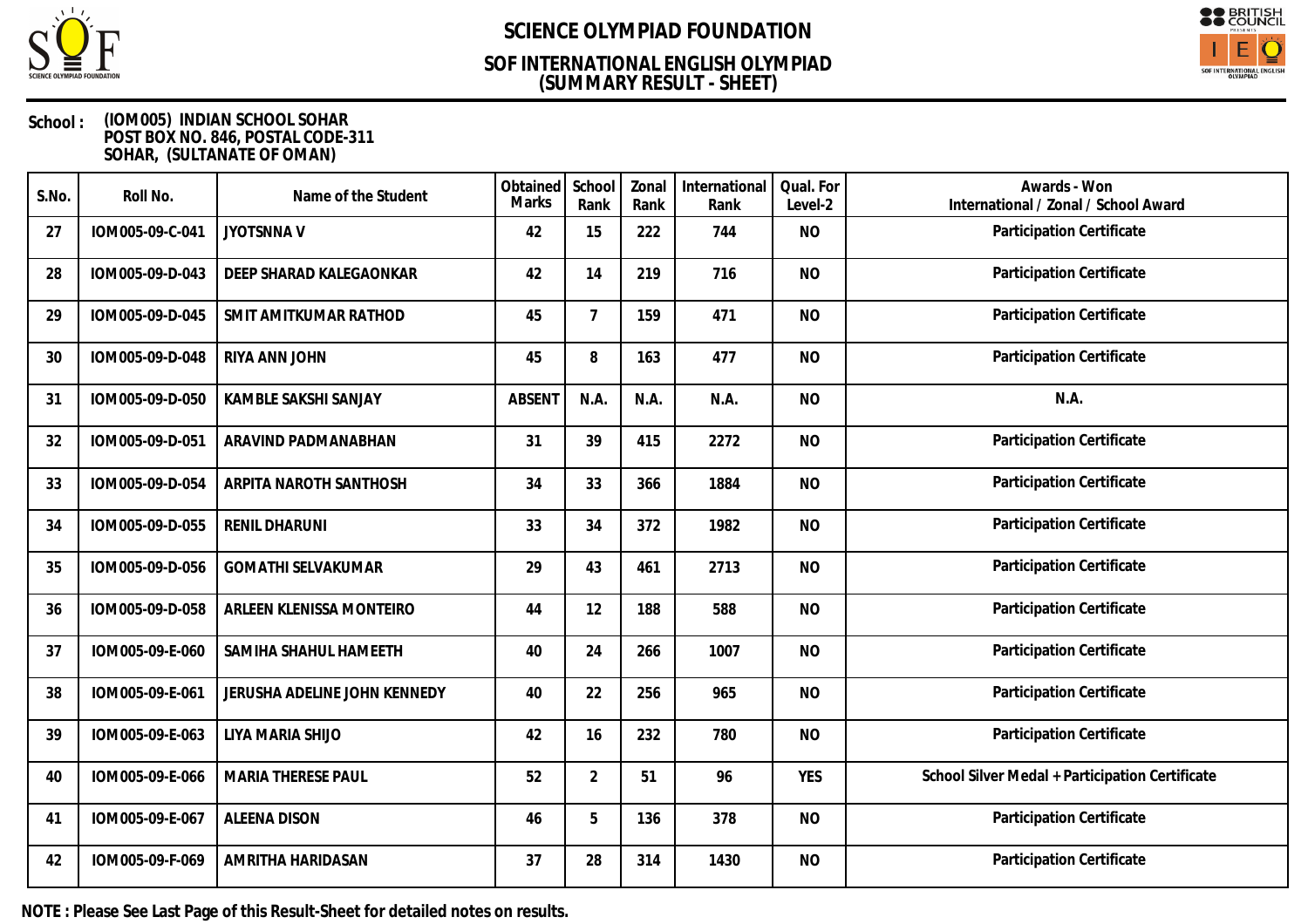

## **(SUMMARY RESULT - SHEET) SOF INTERNATIONAL ENGLISH OLYMPIAD**



### **School : (IOM005) INDIAN SCHOOL SOHAR POST BOX NO. 846, POSTAL CODE-311 SOHAR, (SULTANATE OF OMAN)**

| S.No.          | Roll No.        | Name of the Student         | Obtained<br><b>Marks</b> | School<br>Rank | Zonal<br>Rank | International<br>Rank | Qual. For<br>Level-2 | Awards - Won<br>International / Zonal / School Award |
|----------------|-----------------|-----------------------------|--------------------------|----------------|---------------|-----------------------|----------------------|------------------------------------------------------|
| 43             | IOM005-09-F-070 | <b>RUTU BHANDARI</b>        | 41                       | 21             | 251           | 891                   | <b>NO</b>            | Participation Certificate                            |
| 44             | IOM005-09-F-071 | M ABDULLAH                  | 37                       | 27             | 307           | 1396                  | <b>NO</b>            | Participation Certificate                            |
| 45             | IOM005-09-F-073 | ANGEL TREESA JOHN           | 33                       | 36             | 388           | 2040                  | <b>NO</b>            | Participation Certificate                            |
| 46             | IOM005-09-F-074 | JANAKI RAMAN S SURAKSHA     | 34                       | 32             | 365           | 1883                  | <b>NO</b>            | Participation Certificate                            |
| 47             | IOM005-09-F-075 | HAADIYA MARYAM MUJIB        | 41                       | 17             | 241           | 848                   | <b>NO</b>            | Participation Certificate                            |
| 48             | IOM005-09-F-077 | <b>TAYYIBA NAAZ</b>         | 33                       | 35             | 378           | 1994                  | <b>NO</b>            | Participation Certificate                            |
| 49             | IOM005-09-X-078 | <b>TREESA MARIA BASTINE</b> | 41                       | 18             | 247           | 882                   | <b>NO</b>            | Participation Certificate                            |
|                | IOM005-10-A-001 | <b>ABDUL MATEEN</b>         | 38                       | 12             | 244           | 1318                  | <b>NO</b>            | Participation Certificate                            |
| $\overline{2}$ | IOM005-10-A-002 | RISHABH CHOPDE              | 49                       | $\mathfrak{Z}$ | 56            | 238                   | <b>YES</b>           | School Bronze Medal + Participation Certificate      |
| 3              | IOM005-10-A-003 | SWITHIN GLADSON GOMEZ       | 50                       | 1              | 48            | 194                   | <b>YES</b>           | School Gold Medal + Participation Certificate        |
| 4              | IOM005-10-A-005 | <b>STUTI RAY</b>            | 45                       | $\overline{7}$ | 125           | 527                   | <b>NO</b>            | Participation Certificate                            |
| 5              | IOM005-10-A-006 | MOHAMMAD IBRAHIM            | 36                       | 17             | 281           | 1616                  | <b>NO</b>            | Participation Certificate                            |
| 6              | IOM005-10-A-007 | <b>RISHI SHEKHAR</b>        | 27                       | 24             | 437           | 3088                  | <b>NO</b>            | Participation Certificate                            |
| $\overline{7}$ | IOM005-10-A-009 | SPARSH GUPTA                | 45                       | 6              | 114           | 506                   | <b>NO</b>            | <b>Participation Certificate</b>                     |
| 8              | IOM005-10-A-010 | SMIT MANOJKUMAR RAVAL       | 37                       | 15             | 257           | 1419                  | <b>NO</b>            | Participation Certificate                            |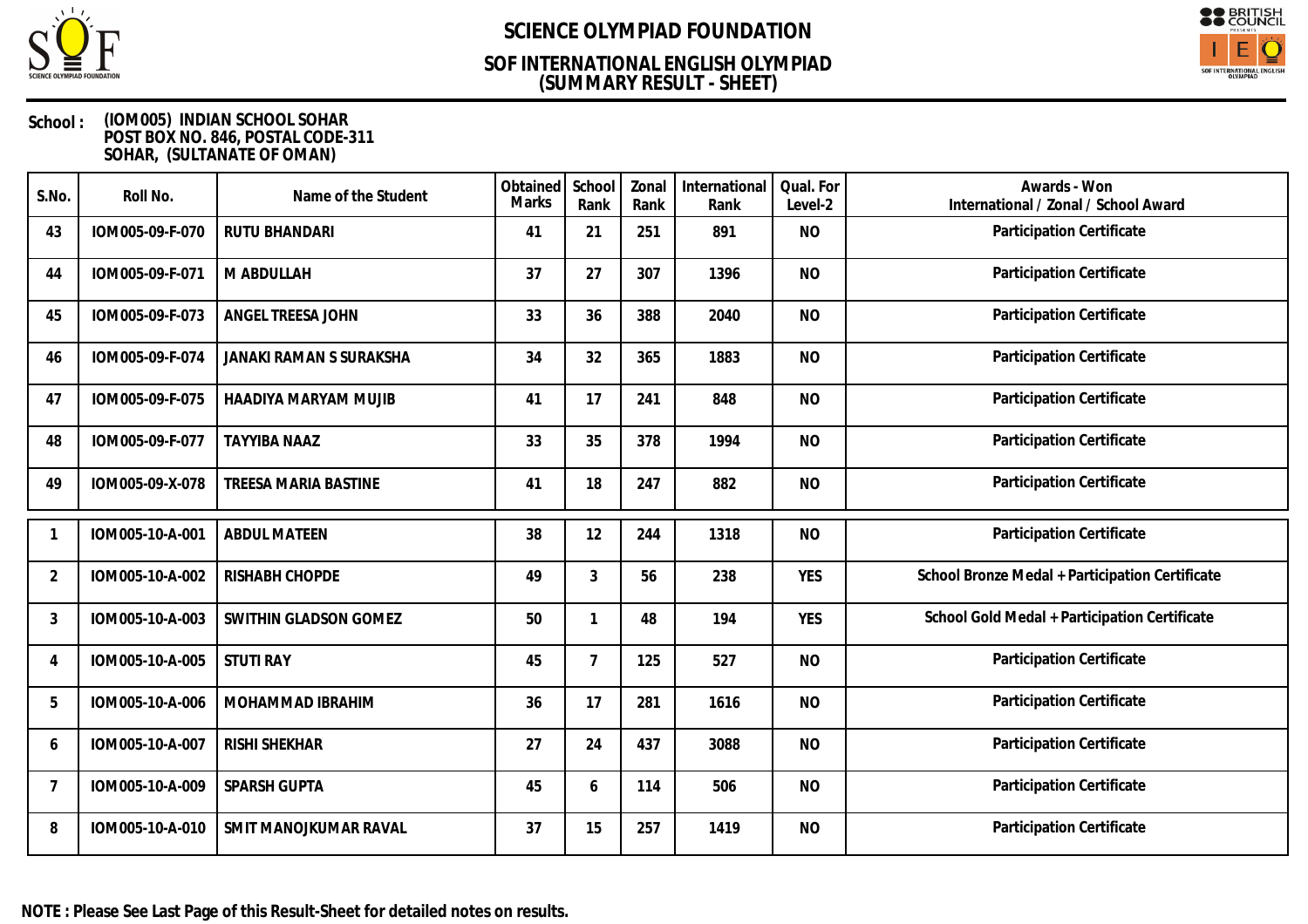

## **(SUMMARY RESULT - SHEET) SOF INTERNATIONAL ENGLISH OLYMPIAD**



### **School : (IOM005) INDIAN SCHOOL SOHAR POST BOX NO. 846, POSTAL CODE-311 SOHAR, (SULTANATE OF OMAN)**

| S.No. | Roll No.        | Name of the Student       | Obtained<br><b>Marks</b> | School<br>Rank | Zonal<br>Rank | International<br>Rank | Qual. For<br>Level-2 | Awards - Won<br>International / Zonal / School Award |
|-------|-----------------|---------------------------|--------------------------|----------------|---------------|-----------------------|----------------------|------------------------------------------------------|
| 9     | IOM005-10-A-011 | <b>SAUMYA TIWARI</b>      | 49                       | $\overline{2}$ | 52            | 231                   | <b>YES</b>           | School Silver Medal + Participation Certificate      |
| 10    | IOM005-10-A-014 | <b>KRITHI VIKRAMAN JT</b> | 29                       | 22             | 406           | 2742                  | <b>NO</b>            | Participation Certificate                            |
| 11    | IOM005-10-B-015 | LIYA MERIN SUNNY          | 42                       | 10             | 178           | 822                   | <b>NO</b>            | Participation Certificate                            |
| 12    | IOM005-10-B-018 | <b>DIMPI</b>              | 46                       | 5              | 99            | 441                   | <b>NO</b>            | Participation Certificate                            |
| 13    | IOM005-10-B-019 | NIKEETA RAMKUMAR          | 37                       | 13             | 253           | 1407                  | <b>NO</b>            | Participation Certificate                            |
| 14    | IOM005-10-B-020 | MELINDA RUTH KAMALY       | 37                       | 14             | 256           | 1418                  | <b>NO</b>            | Participation Certificate                            |
| 15    | IOM005-10-C-024 | YAGNIK SARAVAIYA          | 36                       | 16             | 277           | 1576                  | <b>NO</b>            | Participation Certificate                            |
| 16    | IOM005-10-C-026 | <b>NEHA B NAIR</b>        | 29                       | 21             | 402           | 2698                  | <b>NO</b>            | Participation Certificate                            |
| 17    | IOM005-10-C-030 | ALIYA PERVEZ SHAIKH       | 33                       | 19             | 329           | 2086                  | <b>NO</b>            | <b>Participation Certificate</b>                     |
| 18    | IOM005-10-C-031 | <b>TEJAS AGRAWAL</b>      | 29                       | 21             | 402           | 2698                  | <b>NO</b>            | Participation Certificate                            |
| 19    | IOM005-10-D-038 | <b>STENY VARUGHESE</b>    | 29                       | 21             | 402           | 2698                  | <b>NO</b>            | Participation Certificate                            |
| 20    | IOM005-10-D-039 | CHIRANTAN BAG             | 33                       | 18             | 326           | 2052                  | <b>NO</b>            | Participation Certificate                            |
| 21    | IOM005-10-D-040 | <b>ROHANN MATHEW</b>      | 41                       | 11             | 182           | 878                   | <b>NO</b>            | Participation Certificate                            |
| 22    | IOM005-10-D-042 | <b>ABHISHEK BOSE</b>      | 30                       | 20             | 382           | 2540                  | <b>NO</b>            | Participation Certificate                            |
| 23    | IOM005-10-D-044 | NANDINI SHARMA            | 44                       | 8              | 137           | 598                   | <b>NO</b>            | Participation Certificate                            |
| 24    | IOM005-10-D-046 | PRAMITE PREMKUMAR         | 43                       | 9              | 146           | 655                   | <b>NO</b>            | Participation Certificate                            |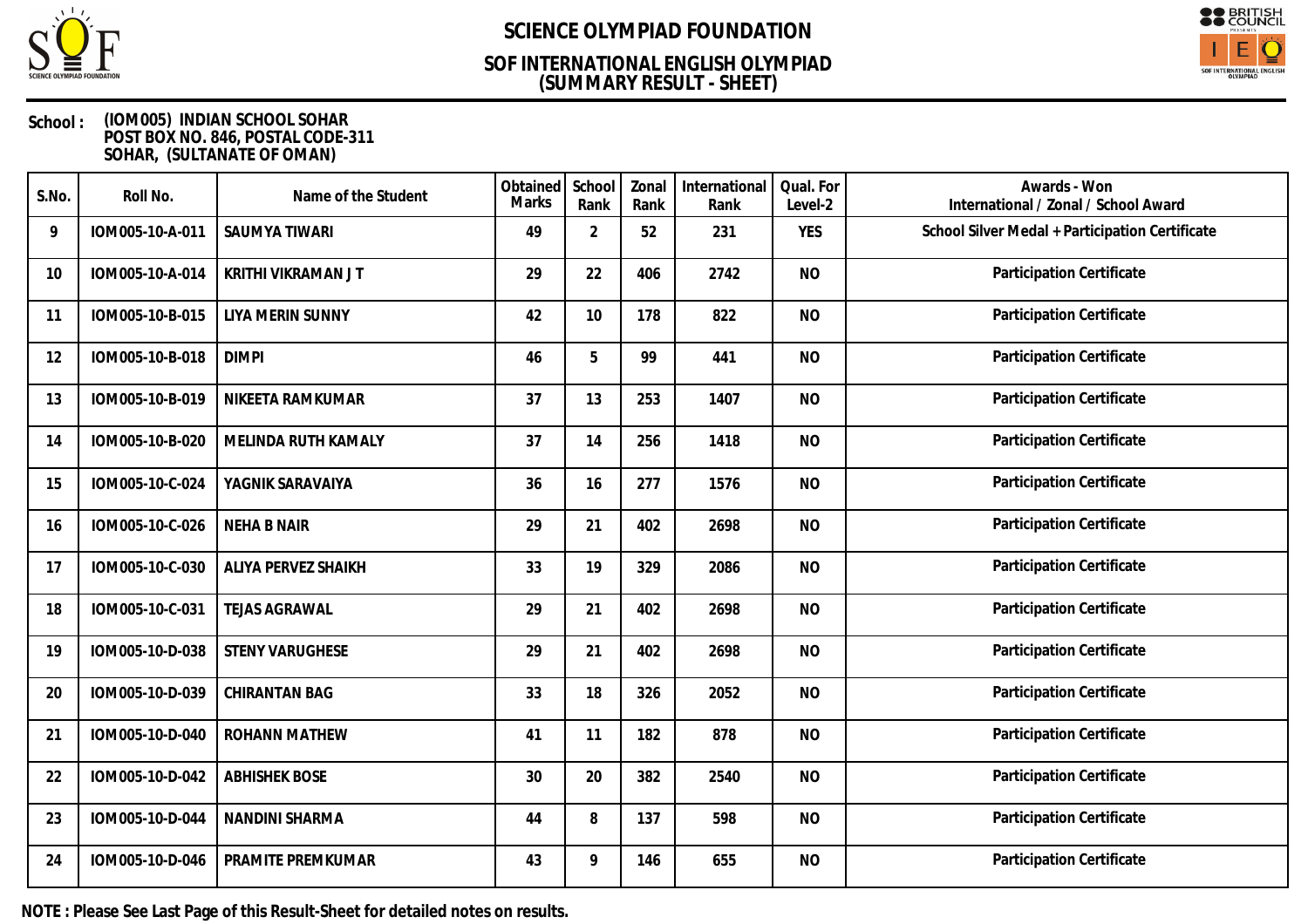

## **(SUMMARY RESULT - SHEET) SOF INTERNATIONAL ENGLISH OLYMPIAD**



### **School : (IOM005) INDIAN SCHOOL SOHAR POST BOX NO. 846, POSTAL CODE-311 SOHAR, (SULTANATE OF OMAN)**

| S.No.          | Roll No.        | Name of the Student        | Obtained<br><b>Marks</b> | School<br>Rank | Zonal<br>Rank | International<br>Rank | Qual. For<br>Level-2 | Awards - Won<br>International / Zonal / School Award |
|----------------|-----------------|----------------------------|--------------------------|----------------|---------------|-----------------------|----------------------|------------------------------------------------------|
| 25             | IOM005-10-E-050 | <b>GRIFFY LARAN ARCHE</b>  | 46                       | $\overline{4}$ | 94            | 435                   | <b>NO</b>            | Participation Certificate                            |
| 26             | IOM005-10-E-051 | NANDANA RAJESH             | 29                       | 23             | 407           | 2744                  | <b>NO</b>            | Participation Certificate                            |
|                | IOM005-11-A-001 | DIYA GEORGE DEVASSY        | 45                       | 6              | 91            | 426                   | <b>NO</b>            | Participation Certificate                            |
| $\overline{2}$ | IOM005-11-A-002 | SHRAVAN JAYASANKAR         | 49                       | 4              | 49            | 213                   | <b>NO</b>            | School Bronze Medal + Participation Certificate      |
| 3              | IOM005-11-A-003 | <b>JERALD KANNATH</b>      | 49                       | 4              | 49            | 213                   | <b>NO</b>            | School Bronze Medal + Participation Certificate      |
| 4              | IOM005-11-A-004 | SREE MUKUND VEGI           | 49                       | 5              | 55            | 230                   | <b>NO</b>            | Participation Certificate                            |
| 5              | IOM005-11-A-008 | KALYANI ASHOK NILPANKAR    | <b>ABSENT</b>            | N.A.           | N.A.          | N.A.                  | <b>NO</b>            | N.A.                                                 |
| 6              | IOM005-11-A-009 | <b>MANASVI MANOJ MORE</b>  | 40                       | 9              | 163           | 855                   | <b>NO</b>            | Participation Certificate                            |
| $\overline{7}$ | IOM005-11-A-011 | AHMED BIN AZHAR            | 42                       | 8              | 148           | 682                   | <b>NO</b>            | Participation Certificate                            |
| 8              | IOM005-11-A-013 | SIDRA MUSHEER              | <b>ABSENT</b>            | N.A.           | N.A.          | N.A.                  | <b>NO</b>            | N.A.                                                 |
| 9              | IOM005-11-B-014 | MOHAMMED UMAR SHARIEFF     | 52                       | $\mathbf{1}$   | 23            | 97                    | <b>YES</b>           | Medal of Distinction + Certificate of Distinction    |
| 10             | IOM005-11-B-015 | PAVITRI MURUGAN            | 49                       | 3              | 43            | 201                   | <b>NO</b>            | School Silver Medal + Participation Certificate      |
| 11             | IOM005-11-B-017 | JENNIE ANGELA JOSE SHIRLEY | 50                       | $\overline{2}$ | 39            | 174                   | <b>NO</b>            | School Gold Medal + Participation Certificate        |
| 12             | IOM005-11-B-020 | PAVITHRA PETCHIAPPAN       | 36                       | 10             | 214           | 1295                  | <b>NO</b>            | Participation Certificate                            |
| 13             | IOM005-11-C-021 | PRANAY VIJAY               | <b>ABSENT</b>            | N.A.           | N.A.          | N.A.                  | <b>NO</b>            | N.A.                                                 |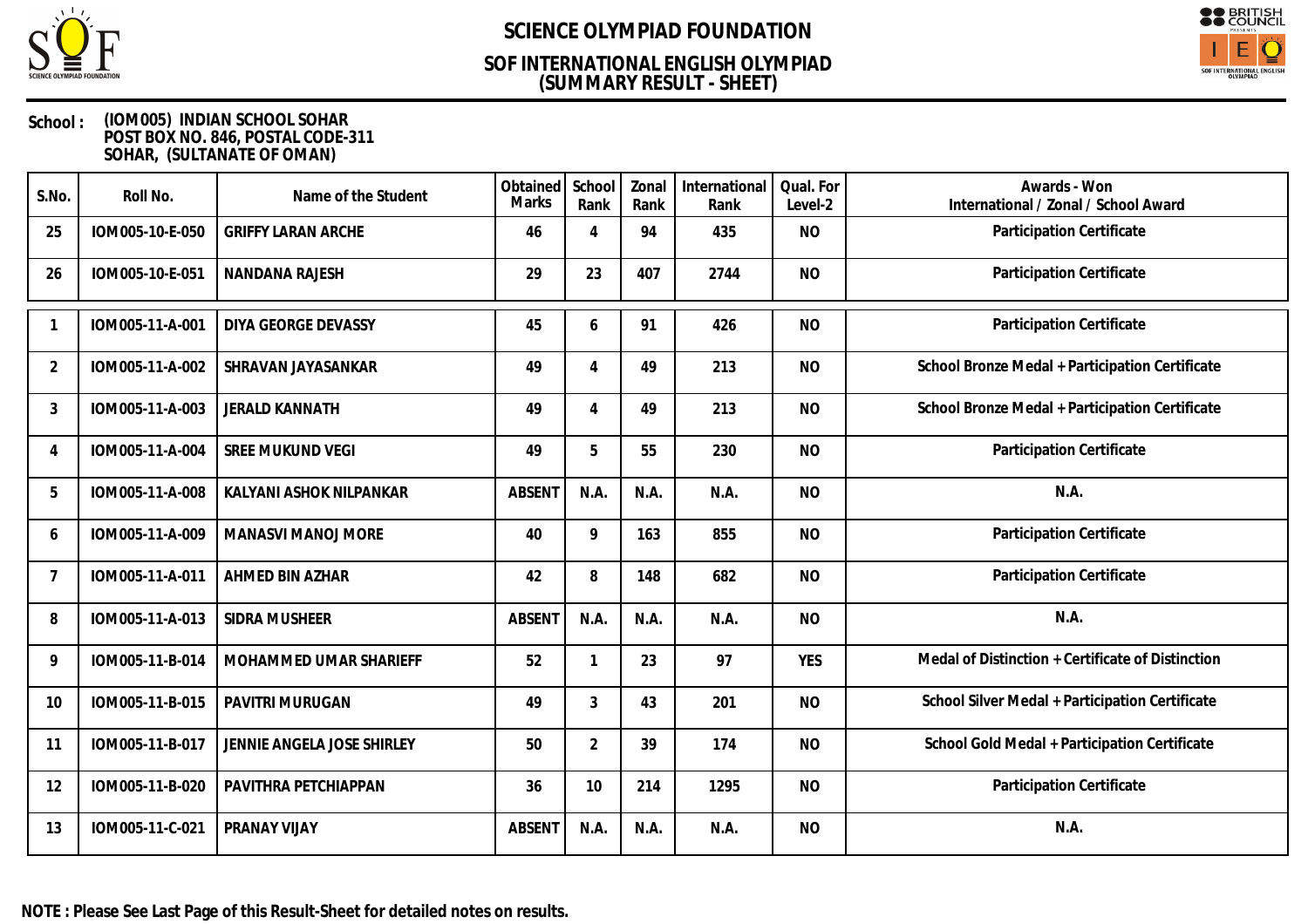

## **(SUMMARY RESULT - SHEET) SOF INTERNATIONAL ENGLISH OLYMPIAD**



### **School : (IOM005) INDIAN SCHOOL SOHAR POST BOX NO. 846, POSTAL CODE-311 SOHAR, (SULTANATE OF OMAN)**

| S.No.          | Roll No.        | Name of the Student     | Obtained<br>Marks | School<br>Rank | Zonal<br>Rank | International<br>Rank | Qual. For<br>Level-2 | Awards - Won<br>International / Zonal / School Award |
|----------------|-----------------|-------------------------|-------------------|----------------|---------------|-----------------------|----------------------|------------------------------------------------------|
| 14             | IOM005-11-C-022 | <b>MAHANA SUDEV</b>     | 43                |                | 123           | 551                   | <b>NO</b>            | Participation Certificate                            |
|                | IOM005-12-A-001 | MARIA ANN JOHN          | 46                | 2              | 48            | 317                   | <b>NO</b>            | School Gold Medal + Participation Certificate        |
| $\overline{2}$ | IOM005-12-A-002 | <b>TANIA BABU</b>       | 41                | 3              | 106           | 707                   | <b>NO</b>            | Participation Certificate                            |
| 3              | IOM005-12-A-003 | AMRITA MAMTAJ CHOWDHURY | 35                | 5              | 181           | 1310                  | <b>NO</b>            | Participation Certificate                            |
|                | IOM005-12-A-006 | <b>JOEL SABU</b>        | 32                | 6              | 212           | 1657                  | <b>NO</b>            | Participation Certificate                            |
| 5              | IOM005-12-A-007 | <b>FIZA KHAN</b>        | 32                | $\overline{7}$ | 213           | 1659                  | <b>NO</b>            | Participation Certificate                            |
| 6              | IOM005-12-B-009 | <b>AKHILA FICEL</b>     | 49                |                | 21            | 168                   | <b>YES</b>           | Medal of Distinction + Certificate of Distinction    |
|                | IOM005-12-B-011 | <b>SINGH RAUNAK</b>     | 29                | 9              | 233           | 2023                  | <b>NO</b>            | Participation Certificate                            |
| 8              | IOM005-12-B-012 | VAANSH VIKAS LAKHWARA   | 39                | 4              | 128           | 893                   | <b>NO</b>            | Participation Certificate                            |
| 9              | IOM005-12-B-014 | R SHEKINAH CHRISTOE     | 31                | 8              | 222           | 1787                  | <b>NO</b>            | Participation Certificate                            |